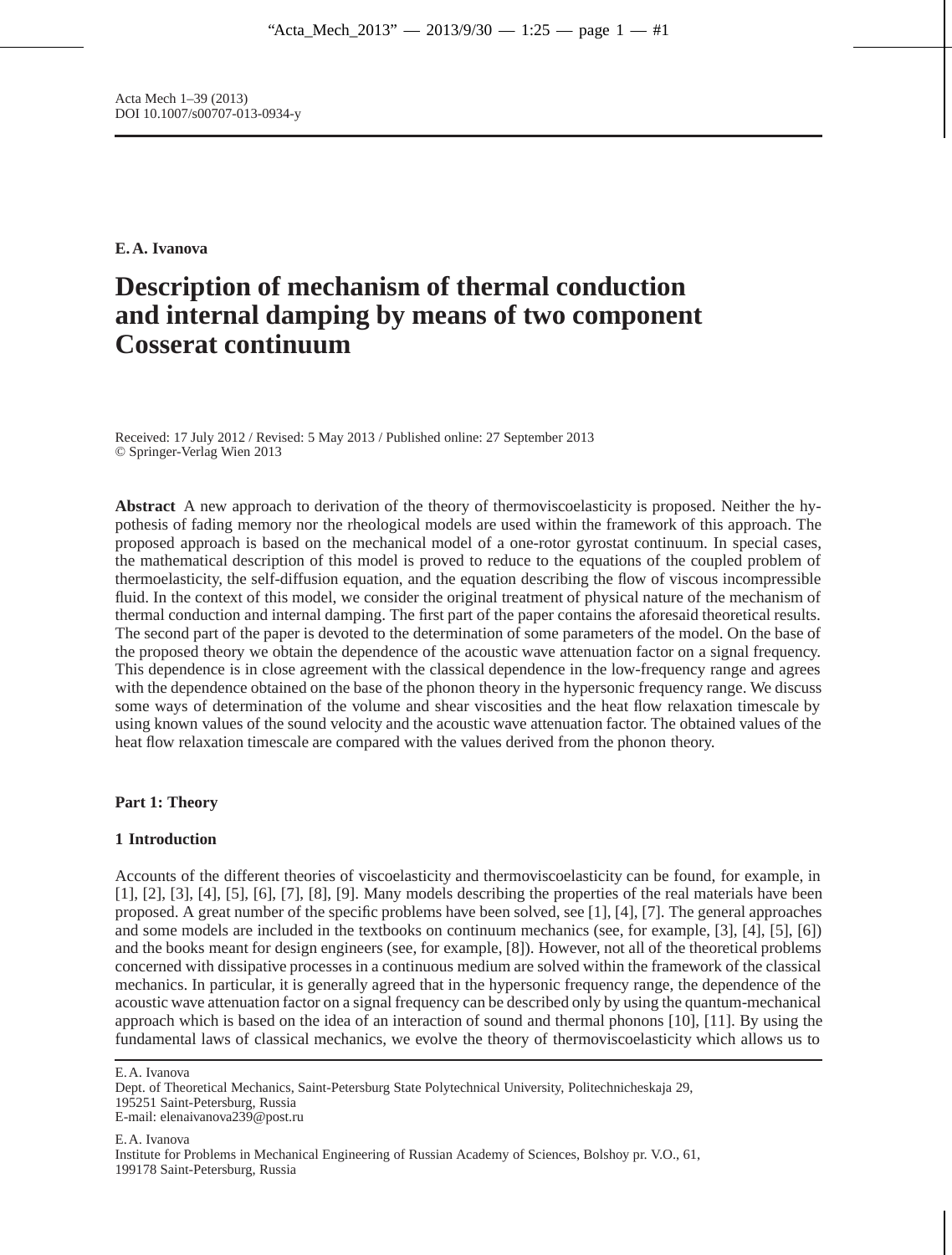obtain the dependence of the acoustic wave attenuation factor on a signal frequency which is in agreement with the dependence obtained on the base of the phonon theory.

At present two conventional approaches to construct the mathematical models of thermoviscoelastic bodies are evolved.

*The first and the most general approach* is based on the theory of media with fading memory (see, for example, [2], [4]). The main point of this theory is the statement of the fact that the stresses depend not only on the values of strains and temperature at the given time instant but also on their values at the previous time instants, and the material "remembers" the recent past better than remote past. The equations of the linear theory of thermoviscoelasticity obtained on the base of the hypothesis of fading memory have the form [4]:

$$
\nabla \cdot \boldsymbol{\tau} + \rho \mathbf{f} = \rho \frac{d^2 \mathbf{u}}{dt^2}, \qquad \varepsilon = \frac{1}{2} (\nabla \mathbf{u} + \nabla \mathbf{u}^T), \qquad \varepsilon = \text{tr} \, \varepsilon,
$$

$$
\boldsymbol{\tau} = \int_0^t G_1(t - \tau) \frac{\partial \varepsilon(\tau)}{\partial \tau} d\tau + \left[ \int_0^t G_2(t - \tau) \frac{\partial \varepsilon(\tau)}{\partial \tau} d\tau - \int_0^t \varphi(t - \tau) \frac{\partial \tilde{T}_a(\tau)}{\partial \tau} d\tau \right] \mathbf{E},
$$

$$
\frac{k}{T_a^*} \Delta \tilde{T}_a = \frac{d}{dt} \int_0^t m(t - \tau) \frac{\partial \tilde{T}_a(\tau)}{\partial \tau} d\tau + \frac{d}{dt} \int_0^t \varphi(t - \tau) \frac{\partial \varepsilon(\tau)}{\partial \tau} d\tau. \tag{1}
$$

Here,  $\tau$  is the stress tensor, **f** is the mass density of external forces, **u** is the displacement vector,  $\varepsilon$  is the strain tensor,  $\tilde{T}_a$  is derivation of the temperature from its reference value  $T_a^*$ . The quantities  $\rho$ ,  $G_1(t)$ ,  $G_2(t)$ ,  $\varphi(t)$ , k and  $m(t)$  characterize the mechanical and thermodynamical properties of the material. The first equation in (1) is the equation of motion, the second and third equations introduce the strain characteristics, the fourth one is the constitutive equation, and the fifth one is the heat conduction equation. Certainly, the relaxation functions  $G_1(t)$ ,  $G_2(t)$ ,  $\varphi(t)$  and  $m(t)$  have to satisfy the restrictions which follow from the second law of thermodynamics and the hypothesis of fading memory, see [4].

*The second approach* to derivation of the equations of thermoviscoelasticity is based on using the rheological models (see, for example, [6], [7]). Different versions of the linear theory of thermoviscoelasticity obtained on the base of the rheological models differ from each other and from the coupled problem of thermoelasticity only by the constitutive equations. We give, as an example, the constitutive equations for the Kelvin–Voigt solid [7]

$$
\tau = 2G\varepsilon + 2G\tau_k \frac{d\varepsilon}{dt} + \left[ \left( K - \frac{2}{3}G \right) \varepsilon - \frac{2}{3}G\tau_k \frac{d\varepsilon}{dt} - \alpha K \tilde{T}_a \right] \mathbf{E}
$$
 (2)

and for the Maxwell solid [7]

$$
\frac{d\tau}{dt} + \tau_M^{-1}\tau = 2G\frac{d\varepsilon}{dt} + \left[ \left( K - \frac{2}{3}G \right) \frac{d\varepsilon}{dt} + K\tau_M^{-1}\varepsilon - \alpha K \left( \frac{d\tilde{T}_a}{dt} + \tau_M^{-1}\tilde{T}_a \right) \right] \mathbf{E}.
$$
 (3)

Here, K is the bulk modulus, G is the shear modulus,  $\alpha$  is the volume coefficient of thermal expression,  $\tau_k$  is the strain relaxation time, and  $\tau_M$  is the stress relaxation time.

Neither the hypothesis of fading memory nor the rheological models are used further. We develop an original method for describing the internal damping. Our model allows us to describe the internal damping inherent to even the materials that are usually considered to be non-viscous, for example, the ideal crystals. So we believe that the mechanism of internal damping inherent in our model has a physical nature different from the physical nature of internal damping modeled by the traditional methods. We show that due to the aforesaid mechanism, the attenuation of acoustic waves takes place, and some part of mechanical energy is transformed into heat. Based on these facts, we can assert that we describe some kind of internal damping.

The physical object under consideration is a conventional isotropic homogeneous material without microstructure, inclusions, etc. This material has elastic, viscous, and thermodynamic properties. In order to describe the thermodynamic processes in the material by means of a mechanical model without using statistical methods, we introduce the continuum possessing internal rotational degrees of freedom. The internal degrees of freedom are used for modeling the thermal processes. Motions associated with the internal degrees of freedom have no relation to the real motions of the material particles. Characteristics of the motions associated with the internal degrees of freedom as well as characteristics of the interactions associated with the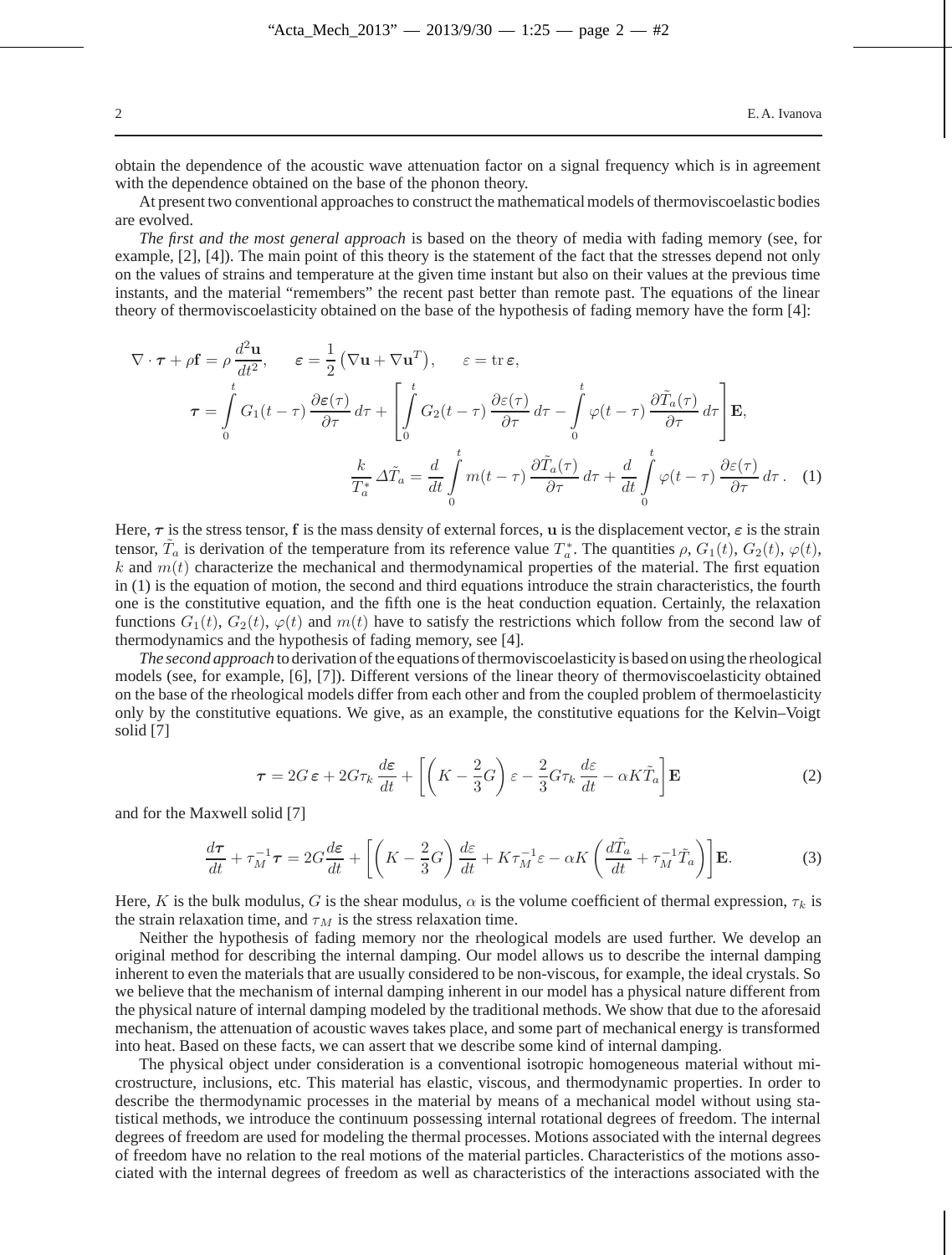internal degrees of freedom should be considered as analogs of thermodynamic quantities. The main ideas of the proposed theory consist in the following:

- 1. To model a material medium, we use the one-rotor gyrostat continuum (continuum possessing the internal rotational degrees of freedom). This continuum is considered to be elastic. The interaction of carrier bodies of the gyrostats is charged with the mechanical processes. The interaction of rotors models the thermal processes. The interference of carrier bodies and rotors provides the interplay of mechanical and thermal processes.
- 2. Particles of the material medium are considered to be embedded into some medium having infinite extent. This medium represents the "physical vacuum", the "field", the "ether," or something like that. In what follows, it will be called the "thermal ether." The rotors of gyrostats interact with the "thermal ether" by means of elastic moments concerned with the rotational degrees of freedom. We suppose the heat conduction mechanism to be provided just due to the interaction between the rotors and the "thermal ether".
- 3. The motion of the rotors of gyrostats causes the appearance of waves in the "thermal ether." As a result, certain part of energy of the material particles is spent on the formation of these waves. We suppose the internal damping mechanism to be provided due to the material medium energy dissipation into the "thermal ether." Certainly, we do not rule out the existence of other internal damping mechanisms (in particular, that are considered in the classical books on viscoelasticity).

Now we explain the physical meaning of the proposed model. We start with a discussion of modern views on atoms and the simplest models of atoms which are used in physics and mechanics. According to the concepts of modern physics, atoms have a very complex internal structure, so that they can be in different energy states and possess the ability to radiate and absorb the energy quanta and elementary particles. However, in statistical physics, atoms are considered as mass points. Similarly, when modeling the crystal lattices, very simple models of atoms are used; to be exact, atoms are assumed to be mass points or infinitesimal rigid bodies. With the help of long-wave approximation, one can pass from the discrete model of a crystal lattice to the continuous model. If the atoms are modeled by mass points, then one obtains the equations of classical momentless continuum, and if the atoms are modeled by infinitesimal rigid bodies, then one obtains the equations of the Cosserat continuum. In both cases, one obtains a model possessing only mechanical properties. Suppose that after passing from a discrete model to continual theory, we would like to have a continuum which possesses not only mechanical properties but also some physical properties described by the partial differential equations. We mean the continuous medium with electric, magnetic, and thermal properties which is able to radiate into the surrounding space both the acoustic waves and waves of another physical nature. In order to construct a discrete model of the medium with such properties, we should consider atoms to be complex particles with internal structure and internal degrees of freedom rather than mass points or infinitesimal rigid bodies.

It is obvious that there are two types of particles with internal structure: the particles with internal translational degrees of freedom and the particles with internal rotational degrees of freedom. Particles of the first type are able to deform. Continua consisting of such particles possess two kinds of strains and stresses: the strains and stresses associated with the distance between the particles and moreover strains of the particles themselves (the local strains) and the local stresses associated with the local strains. Such continua are called micromorphic continua. Particles of the second type are the quasi-rigid bodies which are also called the multispin particles or gyrostats. These particles consist of rotating rotors. The term "quasi-rigid body" means that the distances between any two rotors are kept unchanged under arbitrary motions of the quasi-rigid body but each rotor can rotate independently of rotations of other rotors. Continua consisting of such particles are called micropolar continua. The peculiarity of these continua is the fact that each of the points has three translational and a few rotational degrees of freedom the number of which is determined by the number of rotors in multi-spin particles. All additional strains and stresses in micropolar continua are associated with the rotational degrees of freedom. In principle, both deformable particles and multi-spin ones can be used to model atoms and, consequently, both micromorphic and micropolar continua can be used to model the media possessing some non-mechanical properties. Let us consider a micromorphic continuum and assume the possibility of large strains associated with internal degrees of freedom as well as the possibility of large relative velocities and accelerations. In this case, we are confronted with the difficulties associated with keeping the atoms as a whole and holding their characteristic sizes. These difficulties do not arise in the case of micropolar continua. Therefore, in view of the fact that under certain conditions any physical processes are described by nonlinear equations, it can be argued that micropolar continua are better suited for modeling media which possess not only mechanical properties.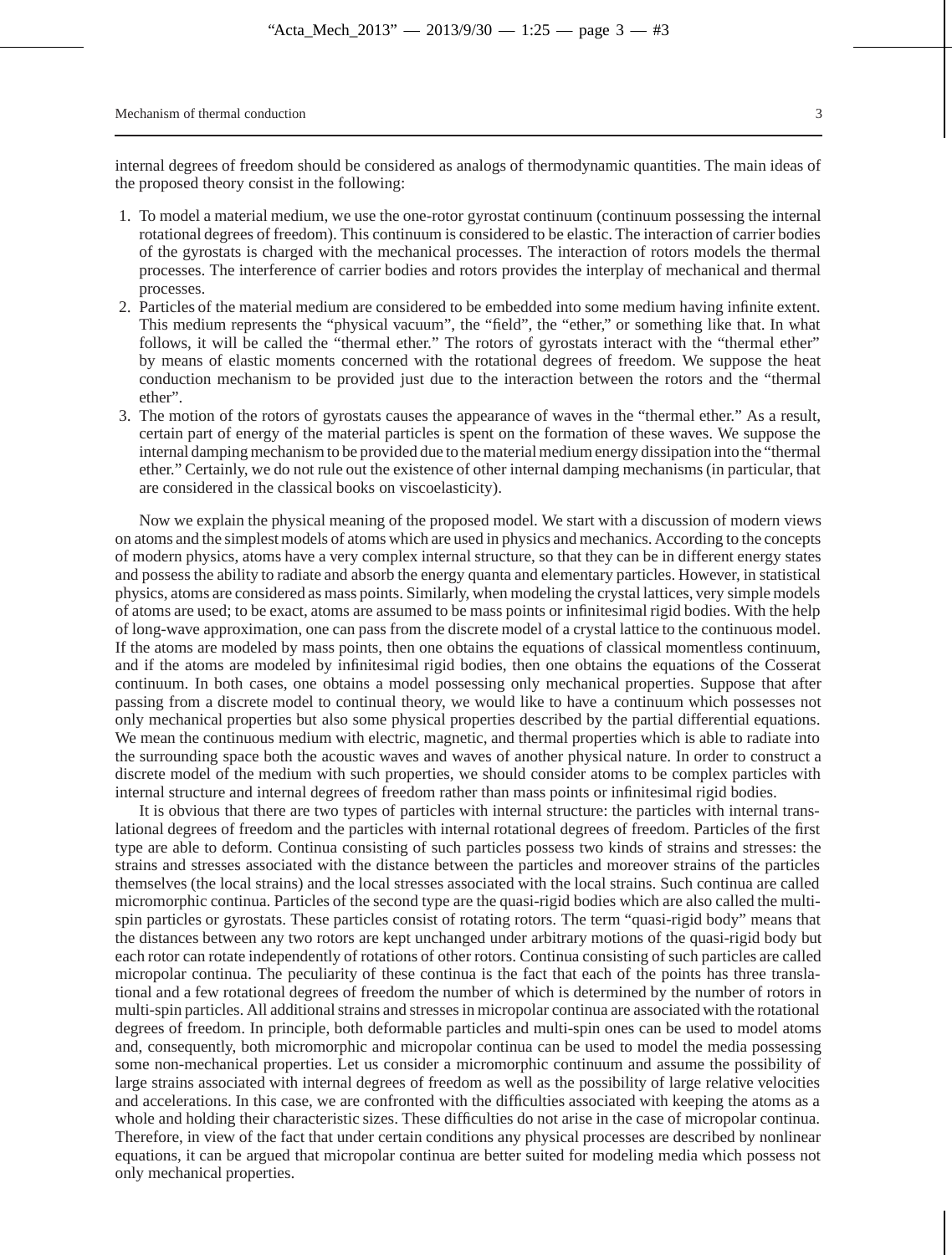Thus, for modeling media with a combination of various physical properties, we propose to consider atoms as complex particles with internal rotational degrees of freedom. Number of rotors inside the particles depends on the number of physical properties of the substance that should be taken into account. If only one nonmechanical property of the substance (e. g., the ability to heat conduction) should be taken into account, then one internal rotor is enough. When a continuum theory is considered, the radius-vector determining position of some point of the medium, in fact, determines position of the mass center of a representative volume which contains billions of atoms. The continuous characteristics of rotational motions represent the quantities averaged over all atoms in the representative volume.

This paper is a continuation and evolution of [12], [13]. A new method of description of the rotational molecular spectra lying in the infrared range (i. e., concerned with the thermal radiation) is proposed in [12]. This method is based on using the continual mechanical model possessing the rotational degrees of freedom. The idea of description of thermoelastic and thermoviscoelastic processes by means of the mechanical model of one-rotor gyrostat continuum was first stated in [13]. The derivation of the equations of one-rotor gyrostat continuum can be found in the aforesaid paper. The concepts of temperature, entropy, and heat flow which are introduced in the context of the proposed model are also contained in [13]. Unlike [13], in what follows we consider a more complex mathematical model which describes not only the volume viscosity but also the shear viscosity. Furthermore, proceeding from some theoretical considerations (a concept of the "thermal ether") and the analysis of model problems, we discuss the physical nature of the mechanism of thermal conduction and internal damping. In contrast to [13] where the volume viscosity was assumed to coincide with the conventional one, and the heat flow relaxation timescale was determined on the basis of quantum-mechanical consideration; further, we determine these quantities by using known values of the acoustic wave attenuation factor.

In what follows, the direct tensor calculus is used. A summary of the basic rules and formulas of the direct tensor calculus can be found in the appendices to books [2], [14]. The comprehensive description of the subject is presented in [15].

#### **2 Linear theory of the moment elastic continuum**

Constructing a model of moment elastic medium, we will use a body-point (a one-spin particle) as the base material object. The body-point is the material object occupying zero volume in space. The position of a body-point is considered to be determined if the position vector  $\mathbf{R}(t)$  and the rotation tensor  $\mathbf{P}(t)$  are assigned. The rotation tensor is a properly orthogonal tensor which represents the solution of the equations

$$
\mathbf{P} \cdot \mathbf{P}^T = \mathbf{P}^T \cdot \mathbf{P} = \mathbf{E}, \quad \det \mathbf{P} = 1.
$$
 (4)

Here **E** is the unit tensor. The translational and angular velocities of a body-point are calculated by the formulas

$$
\mathbf{v}(t) = \frac{d\mathbf{R}(t)}{dt}, \qquad \boldsymbol{\omega}(t) = -\frac{1}{2} \left( \frac{d\mathbf{P}(t)}{dt} \cdot \mathbf{P}^T(t) \right)_{\times}, \tag{5}
$$

where " $(\ )_{\times}$ " denotes the vector invariant of a tensor.

Let us consider a body-point whose inertia tensors are the spherical part of tensors and the kinetic energy has the form

$$
K = m_* \left( \frac{1}{2} \mathbf{v} \cdot \mathbf{v} + \hat{B} \mathbf{v} \cdot \boldsymbol{\omega} + \frac{1}{2} \hat{J} \boldsymbol{\omega} \cdot \boldsymbol{\omega} \right).
$$
 (6)

Here  $m_*$  is the mass of a body-point,  $\hat{B}$  and  $\hat{J}$  are the moments of inertia. The momentum and the proper angular momentum of a body-point are

$$
\mathbf{K}_1 = m_* \left( \mathbf{v} + \hat{B} \, \boldsymbol{\omega} \right), \qquad \mathbf{K}_2 = m_* \left( \hat{B} \, \mathbf{v} + \hat{J} \, \boldsymbol{\omega} \right).
$$
 (7)

In the moment theories of continua (such as the rod theory, the shell theory, the 3D theory of elasticity), the elementary volume of a continuum is considered to be infinitesimal rigid body. Thus, inertia tensors in the continuum mechanics have the same structure as the inertia tensors of macroscopic rigid bodies. It is important to note that the body-points (6) and (7) differ from the infinitesimal rigid body by the additional parameter  $\hat{B}$  which equals to zero in the case of rigid body. For the first time, the body-points (6) and (7) have been introduced by Zhilin, see [16], [17], [18], [19]. A substantiation of the model can be found in [20].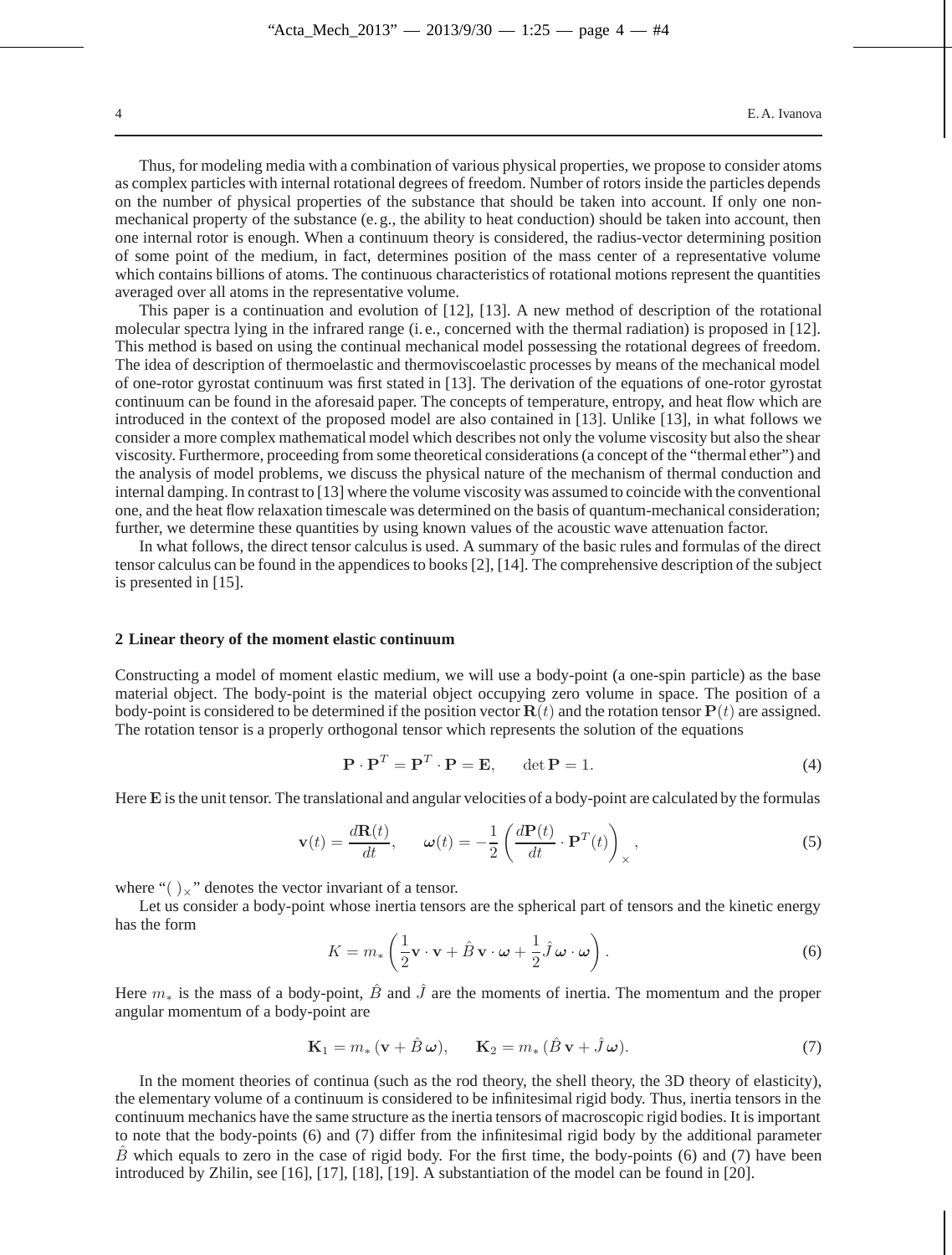

**Fig. 1** Elementary volume of continuum consisting of body-points

The material medium (see Fig. 1) consisting of body-points (6) and (7) is considered. Now we formulate the basic equations of the linear theory of the continuum. We assume that in the reference configuration, the tensor  $P(\mathbf{r}, t)$  (rotation tensor of body-points) is equal to the unit tensor. Therefore, upon the linearization near the reference position, it takes the form

$$
\mathbf{P}(\mathbf{r},t) = \mathbf{E} + \boldsymbol{\theta}(\mathbf{r},t) \times \mathbf{E},\tag{8}
$$

where  $\theta(r, t)$  is the rotation vector field of body-points. Kinematic relations in the linear approximation are

$$
\mathbf{v} = \frac{d\mathbf{u}}{dt}, \qquad \boldsymbol{\omega} = \frac{d\boldsymbol{\theta}}{dt}.
$$
 (9)

Here  $\mathbf{u}(\mathbf{r}, t)$  is the displacement vector field of body-points.

The mass balance equation has the form

$$
\frac{d\hat{\rho}}{dt} + \hat{\rho} \nabla \cdot \mathbf{v} = 0,\tag{10}
$$

where  $\hat{\rho}$  is the mass density in the actual configuration. Solving Eq. (10), we obtain relation between the mass density in the actual configuration and the volume strain ∇ · **<sup>u</sup>**:

$$
\hat{\rho} = \tilde{\rho} \left( 1 - \nabla \cdot \mathbf{u} \right),\tag{11}
$$

where  $\tilde{\rho}$  is the mass density in the reference configuration.

The equations of motion of the material continuum are

$$
\nabla \cdot \boldsymbol{\tau} + \tilde{\rho} \mathbf{f} = \tilde{\rho} \frac{d}{dt} (\mathbf{v} + \hat{B}\boldsymbol{\omega}), \qquad \nabla \cdot \mathbf{T} + \boldsymbol{\tau}_{\times} + \tilde{\rho} \mathbf{L} = \tilde{\rho} \frac{d}{dt} (\hat{B}\mathbf{v} + \hat{J}\boldsymbol{\omega}). \tag{12}
$$

Here *τ* and **T** are the stress tensor and the moment stress tensor, respectively, **f** is the mass density of external forces, **L** is the mass density of external moments.

The equation of energy balance is

$$
\frac{d}{dt}(\tilde{\rho}U_m) = \boldsymbol{\tau}^T \cdot \frac{d\boldsymbol{\varepsilon}}{dt} + \mathbf{T}^T \cdot \frac{d\boldsymbol{\vartheta}}{dt} + \nabla \cdot \mathbf{H} + \tilde{\rho}Q. \tag{13}
$$

Here the symbol "··" has the following sense:  $ab \cdot cd = (b \cdot c)(a \cdot d)$  and is called double scalar product;  $U_m$ is the internal energy density per unit mass;  $\varepsilon$  and  $\vartheta$  are the strain tensors;  $Q$  is the rate of the energy supply in volume; **H** is the energy flux vector. The strain tensors are determined by the formulas

$$
\varepsilon = \nabla \mathbf{u} + \mathbf{E} \times \boldsymbol{\theta}, \qquad \boldsymbol{\vartheta} = \nabla \boldsymbol{\theta}.
$$
 (14)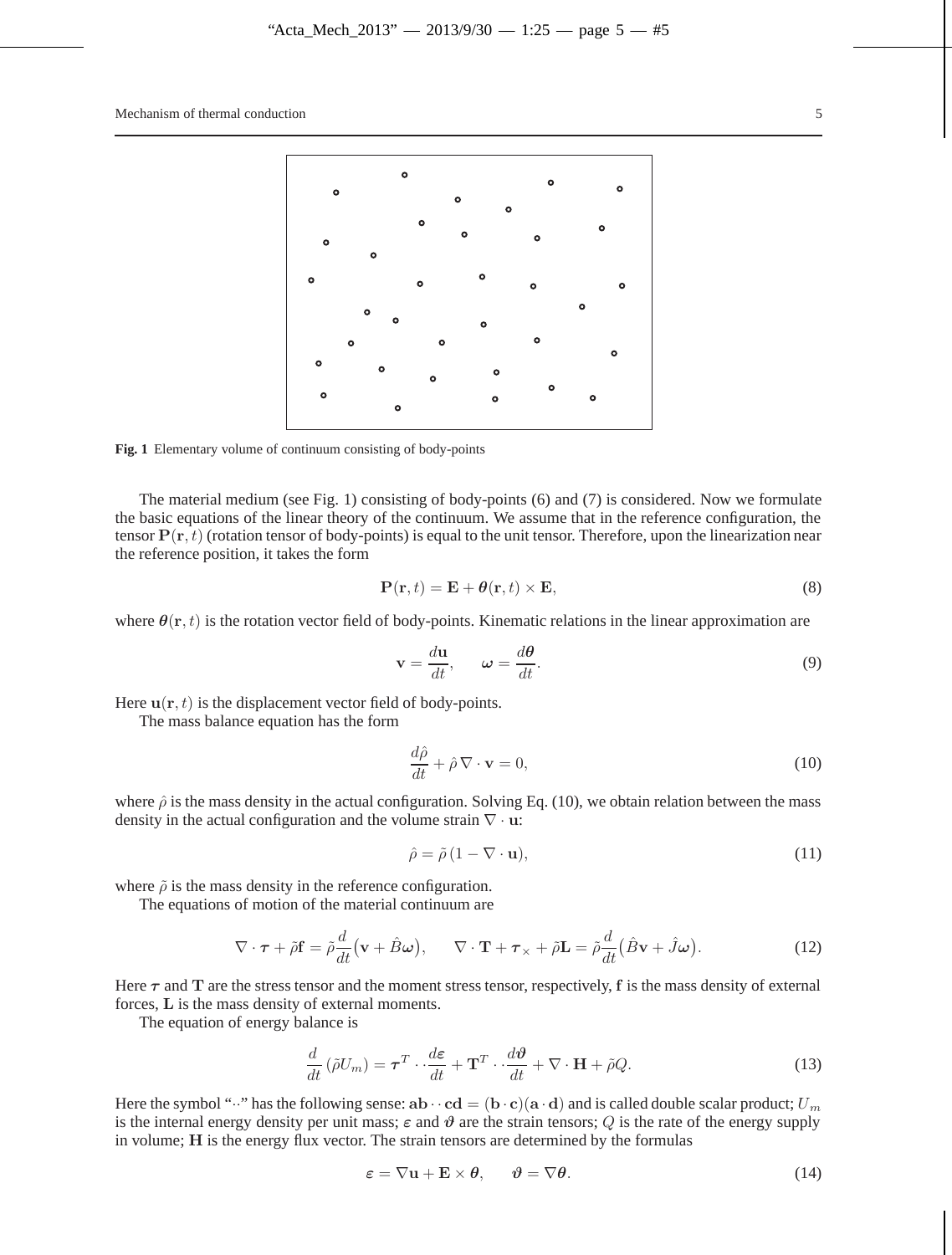6 E.A. Ivanova

If the supply of energy of "non-mechanical nature" is ignored, i. e., the body is considered to be isolated, then Eq. (13) takes a more simple form:

$$
\frac{d}{dt}(\tilde{\rho}U_m) = \boldsymbol{\tau}^T \cdot \frac{d\boldsymbol{\varepsilon}}{dt} + \mathbf{T}^T \cdot \frac{d\boldsymbol{\vartheta}}{dt}.
$$
\n(15)

In what follows, we consider only isolated elastic bodies. For the elastic material, the Cauchy–Green relations follow from the energy balance equation (15):

$$
\tau = \frac{\partial(\tilde{\rho}U_m)}{\partial \varepsilon}, \qquad \mathbf{T} = \frac{\partial(\tilde{\rho}U_m)}{\partial \theta}.
$$
 (16)

We represent the density of internal energy in the form:

$$
\tilde{\rho}U_m = \boldsymbol{\tau}_0 \cdot \boldsymbol{\varepsilon} + \mathbf{T}_0 \cdot \boldsymbol{\vartheta} + \frac{1}{2} \boldsymbol{\varepsilon} \cdot \boldsymbol{\varepsilon}^4 \tilde{\mathbf{C}}_1 \cdot \boldsymbol{\varepsilon} + \boldsymbol{\varepsilon} \cdot \boldsymbol{\varepsilon}^4 \tilde{\mathbf{C}}_2 \cdot \boldsymbol{\vartheta} + \frac{1}{2} \boldsymbol{\vartheta} \cdot \boldsymbol{\varepsilon}^4 \tilde{\mathbf{C}}_3 \cdot \boldsymbol{\vartheta}.
$$
 (17)

The coefficients of the quadratic form (17) are called the stiffness tensors; the coefficients  $\tau_0$  and  $T_0$  are the initial stresses. After substituting the expression for the density of internal energy (17) into the Cauchy–Green relations (16), we obtain the constitutive equations:

$$
\boldsymbol{\tau}^T = \boldsymbol{\tau}_0^T + {}^4 \tilde{\mathbf{C}}_1 \cdot \boldsymbol{\epsilon} + {}^4 \tilde{\mathbf{C}}_2 \cdot \boldsymbol{\vartheta}, \qquad \mathbf{T}^T = \mathbf{T}_0^T + \boldsymbol{\epsilon} \cdot {}^4 \tilde{\mathbf{C}}_2 + {}^4 \tilde{\mathbf{C}}_3 \cdot \boldsymbol{\vartheta}.
$$
 (18)

The moment theory of the elastic continuum is formulated above. The equations of a moment continuum and the method of derivation of these equations are well known. The only difference between the proposed model and the known one is in the fact that the inertia properties of the continuum under consideration are characterized by the additional parameter  $\hat{B}$ .

# **3 Linear model of the "thermal ether." Interaction of a body-point with the "thermal ether"**

Accepting three important hypotheses, we consider a special case of the theory stated above.

**Hypothesis 1** There are no the external forces and the force interaction between the particles of the medium:

$$
\mathbf{f} \equiv \mathbf{0}, \qquad \tau \equiv \mathbf{0}.\tag{19}
$$

**Hypothesis 2** The moment stress tensor **T** is the spherical part of tensor:

$$
\mathbf{T} = T\mathbf{E}.\tag{20}
$$

**Hypothesis 3** The external moments and the initial moment stresses are absent:

$$
\mathbf{L} \equiv \mathbf{0}, \qquad \mathbf{T}_0 \equiv \mathbf{0}.
$$
 (21)

We will call the model of elastic continuum satisfying the hypotheses (19)–(21) the "thermal ether." We note two important properties of the medium under consideration. First, if a body is positioned in the medium then the medium influences upon the body by moments and does not influence by forces. Second, a body in the medium dissipates energy into the medium due to the moment interactions.

In view of assumptions  $(19)$ – $(21)$ , the equations of motion  $(12)$  take the form:

$$
\tilde{\rho}\frac{d}{dt}(\mathbf{v} + \hat{B}\boldsymbol{\omega}) = \mathbf{0}, \qquad \nabla T = \tilde{\rho}\frac{d}{dt}(\hat{B}\mathbf{v} + \hat{J}\boldsymbol{\omega}).
$$
\n(22)

In view of assumption (20), the last term on the right-hand side of the energy balance equation (15) can be reduced as follows:

$$
\mathbf{T}^T \cdot \frac{d\boldsymbol{\vartheta}}{dt} = T\mathbf{E} \cdot \frac{d\boldsymbol{\vartheta}}{dt} = T\frac{d(\mathbf{E} \cdot \boldsymbol{\vartheta})}{dt} = T\frac{d(\mathrm{tr}\,\boldsymbol{\vartheta})}{dt}.
$$
 (23)

By using the notation

$$
\vartheta = \operatorname{tr} \vartheta \equiv \nabla \cdot \theta \tag{24}
$$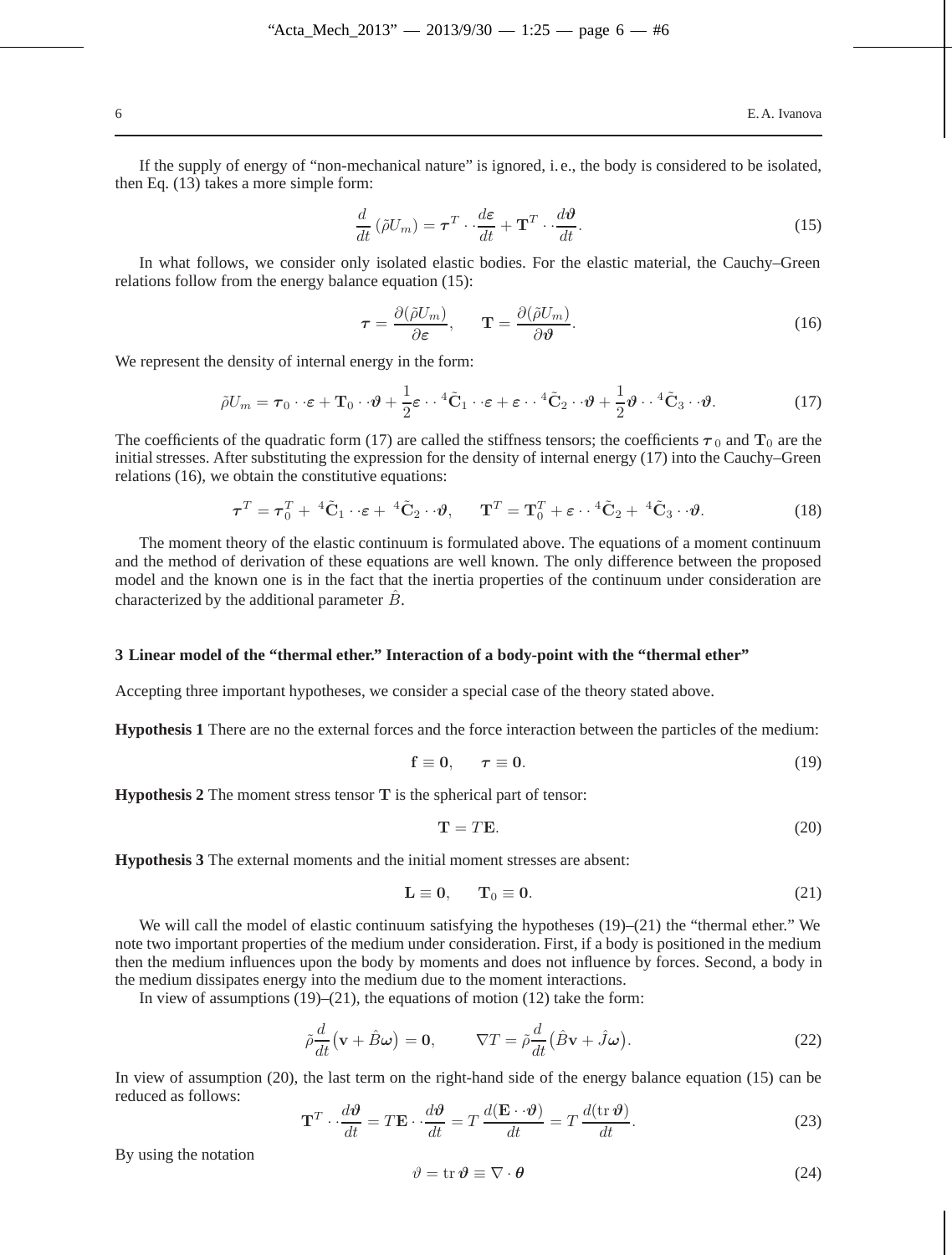and Eqs. (23) and (19), the energy balance equation (15) is written as

$$
\frac{d}{dt}(\tilde{\rho}U_m) = T\frac{d\vartheta}{dt}.\tag{25}
$$

The material medium being elastic, we obtain the Cauchy–Green relation which is analogous to the second relation in (16) but has a simpler form

$$
T = \frac{\partial(\tilde{\rho}U_m)}{\partial \vartheta}.
$$
\n(26)

It is obvious from Eq. (25) that the density of internal energy is a function of single variable  $\vartheta$ . Let us specify the density of internal energy in the simplest form

$$
\tilde{\rho}U_m = \frac{1}{2}\tilde{k}\,\vartheta^2,\tag{27}
$$

where  $\tilde{k}$  is the torsional stiffness. Then, the constitutive equation takes the form

$$
T = \tilde{k}\,\vartheta.\tag{28}
$$

As follows from Eqs. (22), (9), (24), and (28), the "thermal ether" is described by the wave equation

$$
\Delta\vartheta - \frac{\tilde{\rho}(\hat{J} - \hat{B}^2)}{\tilde{k}} \frac{d^2\vartheta}{dt^2} = 0,
$$
\n(29)

and the translational and angular velocities are calculated by the formulas

$$
\mathbf{v} = -\frac{\tilde{k}\hat{B}}{\tilde{\rho}(\hat{J} - \hat{B}^2)} \int \nabla \vartheta \, dt, \qquad \omega = \frac{\tilde{k}}{\tilde{\rho}(\hat{J} - \hat{B}^2)} \int \nabla \vartheta \, dt. \tag{30}
$$

It is obvious from the first equation in (22) that the displacement vector and the rotation vector are related with each other by

$$
\mathbf{u} = -\hat{B}\boldsymbol{\theta} + (\mathbf{v}_0 + \hat{B}\boldsymbol{\omega}_0)t + \mathbf{u}_0 + \hat{B}\boldsymbol{\theta}_0, \tag{31}
$$

where  $\mathbf{v}_0$ ,  $\omega_0$  are the initial translational and angular velocities,  $\mathbf{u}_0$ ,  $\theta_0$  are the initial displacement vector and the initial rotation vector, respectively.

Let us discuss the influence of the "thermal ether" on a particle imbedded in it. Further, we consider two model problems, but we start with some opening remarks. The problem of motion of an oscillator on an elastic waveguide has been solved in [21]. The statement of problem is: a semi-infinite inertial rod is connected with a point mass by means of an inertialess spring; at the initial instant of time, the point mass possessed an initial velocity and was removed from the static equilibrium position. It has been proved that the mathematical description of motion of the system consisting of the inertia and elastic elements only can be reduced to the equation of motion of a linear oscillator with viscous damping. The coefficient of damping depends on stiffness of the spring and the quantities characterizing elastic and inertia properties of the rod. The problem of interaction of a body-point with a one-dimensional semi-infinite continuum of body-points and the problem mentioned above are the same except the fact that in the former case, the energy dissipates through the rotational degrees of freedom, and the equation of motion of an oscillator contains a damping moment instead of a damping force. To prove aforesaid and determine the structure of damping moment, we consider the problem being one-dimensional analog to the problem of the interaction of a body-point with the "thermal ether."

Now we consider a semi-infinite inertial rod (see Fig. 2), consisting of the body-points (6) and (7). The rod is connected with the analogous body-point by means of an inertialess spring working in torsion (rotation about the axis of the rod). The inertia of the rod is characterized by the moments of inertia  $\hat{B}$ ,  $\hat{J}$  and the linear density of mass  $\sigma\tilde{\rho}$ , where  $\sigma$  is "the area of rod section" and  $\tilde{\rho}$  is the volume density of mass. The elastic properties of the rod are characterized by the torsional stiffness  $\sigma \tilde{k}$ , where the coefficient  $\sigma$  is introduced in order that stiffness  $\vec{k}$  possesses the dimension in 3D problem. The inertia of the body-point is characterized by the mass m and the moments of inertia  $B$ , J. The torsional stiffness of the spring connecting the body-point with the rod is equal to  $\sigma k_*/r_0$ , where  $r_0$  is "the length" of the spring. The coefficients  $\sigma$  and  $r_0$  are introduced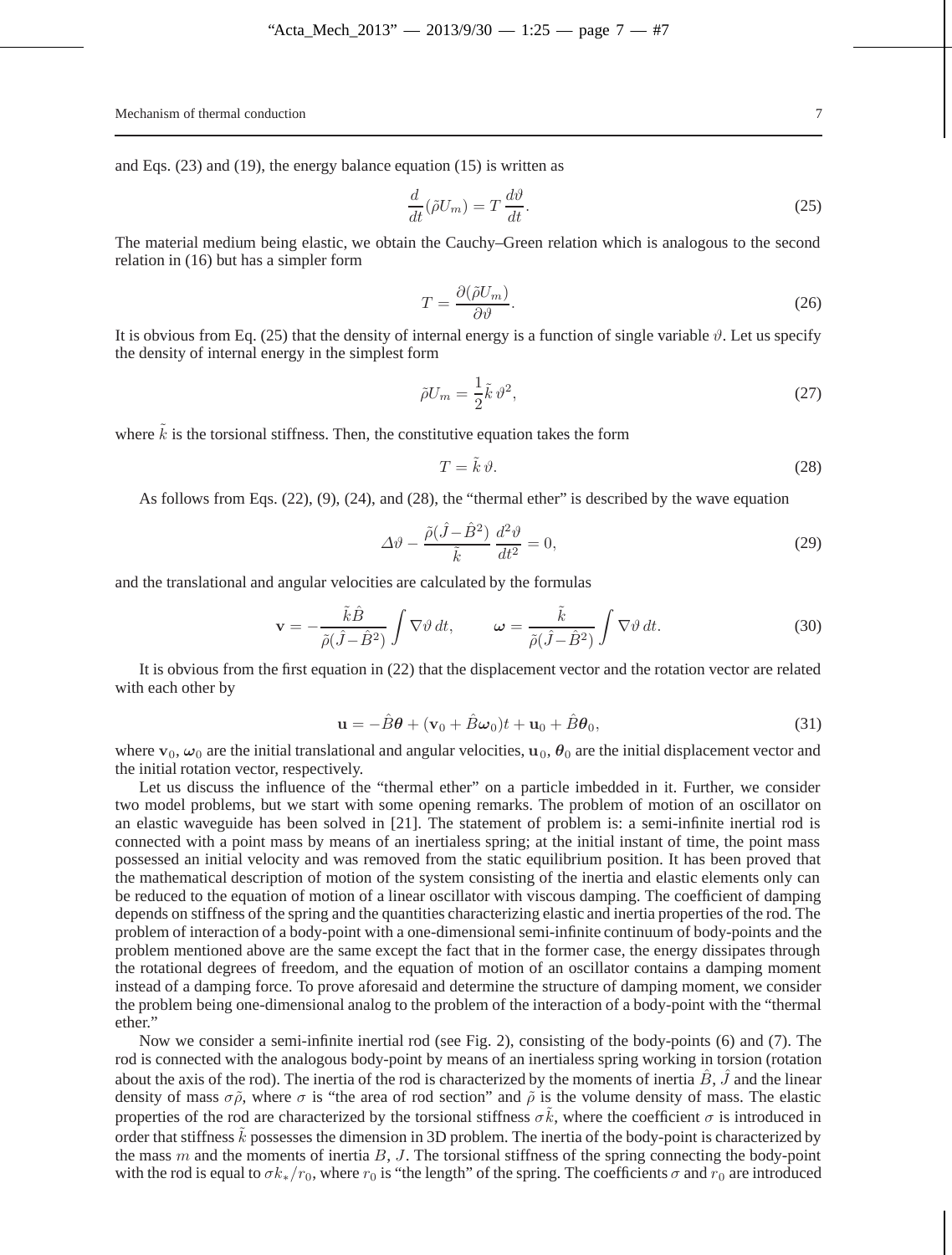8 E.A. Ivanova



**Fig. 2** Interaction of the body-point with the one-dimensional semi-infinite continuum

in order that stiffness  $k_*$  possesses the dimension like  $\tilde{k}$ . We suppose that the particles of the rod interact only by the moments. The force interaction of the rod particles is assumed to be zero. At the initial instant of time, the displacements and the rotation angles as well as the translational and angular velocities of the rod particles are equal to zero. The body-point possesses a non-zero initial angular velocity directed along the axis of the rod and a non-zero initial angle of rotation about the axis of the rod. It is evident that under such initial condition, the system will be in motion which is the longitudinal–torsional oscillations.

It is proved that after elimination of variables characterizing the motion of the rod, the problem is reduced to the set of equations [20]

$$
m(B\ddot{y} + J\ddot{\psi}) + m\beta(B\dot{y} + J\dot{\psi}) + \frac{\sigma k_*}{r_0} \psi = m\beta(Bv_0 + J\omega_0), \qquad m(\ddot{y} + B\ddot{\psi}) = F,\tag{32}
$$

where  $y(t)$  is the displacement of the body-point along the axis of the rod,  $\psi(t)$  is the angle of rotation of the body-point about the axis of the rod,  $v_0$  and  $\omega_0$  are the translational and angular velocities of the body-point at the initial instant of time. The coefficient  $\beta$  is calculated by the formula

$$
\beta = \frac{ck_*}{r_0 \tilde{k}} = \frac{k_*/r_0}{\sqrt{\tilde{k}\tilde{\rho}(\hat{J}-\hat{B}^2)}}.
$$
\n(33)

According to Eq. (32), the moment of viscous damping characterizing the radiation of energy in the surrounding medium is proportional to the angular momentum of the body-point, i. e., it depends on both the angular velocity and the translational velocity. To be exact, the moment of viscous damping is proportional to the difference between the value of angular momentum at the present moment of time and its value at the initial time, i.e., it is equal to  $-\beta[m(B\dot{y}+J\dot{\psi})-m(Bv_0+J\omega_0)]$ . On the one hand, this means that the moment of viscous damping does not depend on the choice of the inertial reference system. Indeed, if we replace  $\dot{y}$  and  $v_0$ by  $\dot{y} + V_0$  and  $v_0 + V_0$ , respectively, then the expression  $\beta[m(B\dot{y} + J\dot{\psi}) - m(Bv_0 + J\omega_0)]$  does not change. On the other hand, the expression for moment of viscous damping, as well as any constitutive equation, must be independent on the initial conditions. Therefore, using the inertial reference system in which the particles of unperturbed rod are motionless, we can assume the moment of viscous damping to be proportional to the angular momentum  $m(B\dot{y} + J\dot{\psi})$ . If the inertial reference system moving relative to the undisturbed rod is used, then the expression for the moment of viscous damping should be modified by replacing the absolute velocity of the particle to the particle velocity relative to the undisturbed rod. If  $B = 0$ , then the dependence on the translational velocity vanishes. In this case, the problem under consideration becomes similar to the problem of the motion of an ordinary oscillator on the elastic waveguide. Analysis of formula (33) for the coefficient of damping  $\beta$  allows us to conclude that increasing the torsional stiffness of the spring connecting the body-point and the rod causes increasing of the radiation in the surrounding medium.

The foregoing problem is the simplest model illustrating the process of dissipation of the body-point energy into the "thermal ether." The problem of the interaction of a body-point with the "thermal ether" in the case of spherical symmetry is more complicated but a more appropriate model of the process of dissipation.

Now we consider the spherical source of radius  $r_0$  (see Fig. 3) consisting of the body-points (6) and (7). We suppose that the source can pulsate, and the change of its radius is characterized by the variable  $\xi(t)$ . At the same time, the body-points of the spherical source rotate about its radius. The angles of rotation of all body-points are assumed to be the same, and they are characterized by the variable  $\psi(t)$ . Thus, the kinematics of the spherical source is described by the displacement vector and by the rotational vector

$$
\boldsymbol{\xi} = \xi(t) \mathbf{e}_r, \qquad \boldsymbol{\psi} = \psi(t) \mathbf{e}_r,\tag{34}
$$

where  $e_r$  is the unit vector of the spherical coordinate system. The inertia properties of the spherical source are characterized by the mass m evenly distributed on the source surface and the moments of inertia  $B$ ,  $J$ . The spherical source interacts with the "thermal ether" by means of an elastic connection. The elastic connection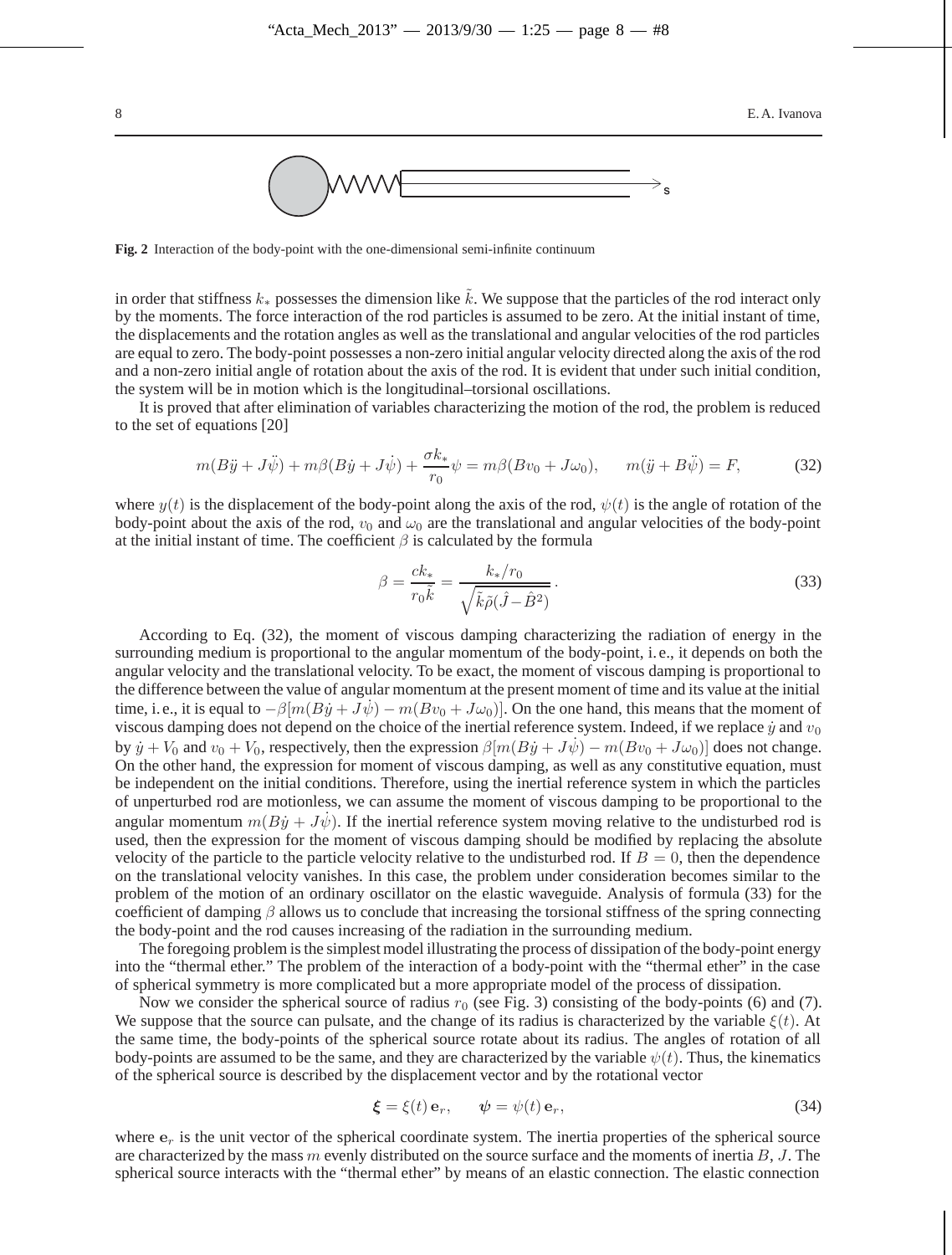

**Fig. 3** Interaction of the spherical source with the "thermal ether"

constitutes the system of the identical springs working in torsion. Each of them connects the body-point of the spherical source with the body-point of the "thermal ether" (see Fig. 3). The stiffness of the connection per unit area of spherical source is characterized by the stiffness  $k_*/r_0$  where coefficient  $r_0^{-1}$  is introduced in order to the dimension of stiffness <sup>k</sup><sup>∗</sup> be the same as the dimension of stiffness of the "thermal ether." At the initial instant of time, the "thermal ether" is at rest. The following initial conditions are assumed for the spherical source:  $\xi(0) = \xi_0$ ,  $\dot{\xi}(0) = v_0$ ,  $\psi(0) = \psi_0$ ,  $\dot{\psi}(0) = \omega_0$ .

It is proved that after elimination of variables characterizing the motion of the "thermal ether," the problem is reduced to the set of equations [22]

$$
m(B\ddot{\xi} + J\ddot{\psi}) + m\beta(B\dot{\xi} + J\dot{\psi}) + \frac{mk_*}{r_0^2 \tilde{\rho}(\hat{J} - \hat{B}^2)}(B\xi + J\psi) + 4\pi r_0 k_* \psi = m\beta(Bv_0 + J\omega_0) +
$$
  
+ 
$$
\frac{mk_*}{r_0^2 \tilde{\rho}(\hat{J} - \hat{B}^2)} \Big[ (Bv_0 + J\omega_0)t + B\xi_0 + J\psi_0 \Big], \qquad m(\ddot{\xi} + B\ddot{\psi}) = 4\pi r_0^2 f, \quad (35)
$$

where the coefficient  $\beta$  is calculated by the formula:

$$
\beta = \frac{ck_*}{r_0 \tilde{k}} = \frac{k_*/r_0}{\sqrt{\tilde{k}\tilde{\rho}(\hat{J}-\hat{B}^2)}}.
$$
\n(36)

Notice that Eq. (35), as well as Eq. (32) obtained for the case of the interaction of a body-point with the one-dimension continuum, does not depend on the choice of the inertial reference system. A comparison of Eq. (35) with Eq. (32) shows that although these equations somewhat differ from each other, nevertheless, they have one important similarity. Both of them have the dissipative terms proportional to the angular momentum, and the dependence of coefficients of viscous damping on the parameters of models is the same in both cases, see Eqs. (33) and (36). Thus, the analysis of solutions of two model problems gives reason to believe that in the general case, the moment of viscous damping characterizing the radiation of energy of a particle into the "thermal ether" is proportional to the vector of angular momentum of the particle providing that the inertial reference system fixed relative to the undisturbed "thermal ether" is used. This result is important for the subsequent constructions.

#### **4 Continuum of one-rotor gyrostats**

We construct the linear theory of the elastic medium which is a continuum of one-rotor gyrostats. The one-rotor gyrostat is a complex particle consisting of the carrier body and the rotor (see Fig. 4). The rotor can rotate independently of rotation of the carrier body, but it cannot translate relative to the carrier body. The carrier body of the gyrostat is a classical body-point whose inertial properties are analogous to that of a rigid body. The rotor of the gyrostat is the body-point (6) and (7).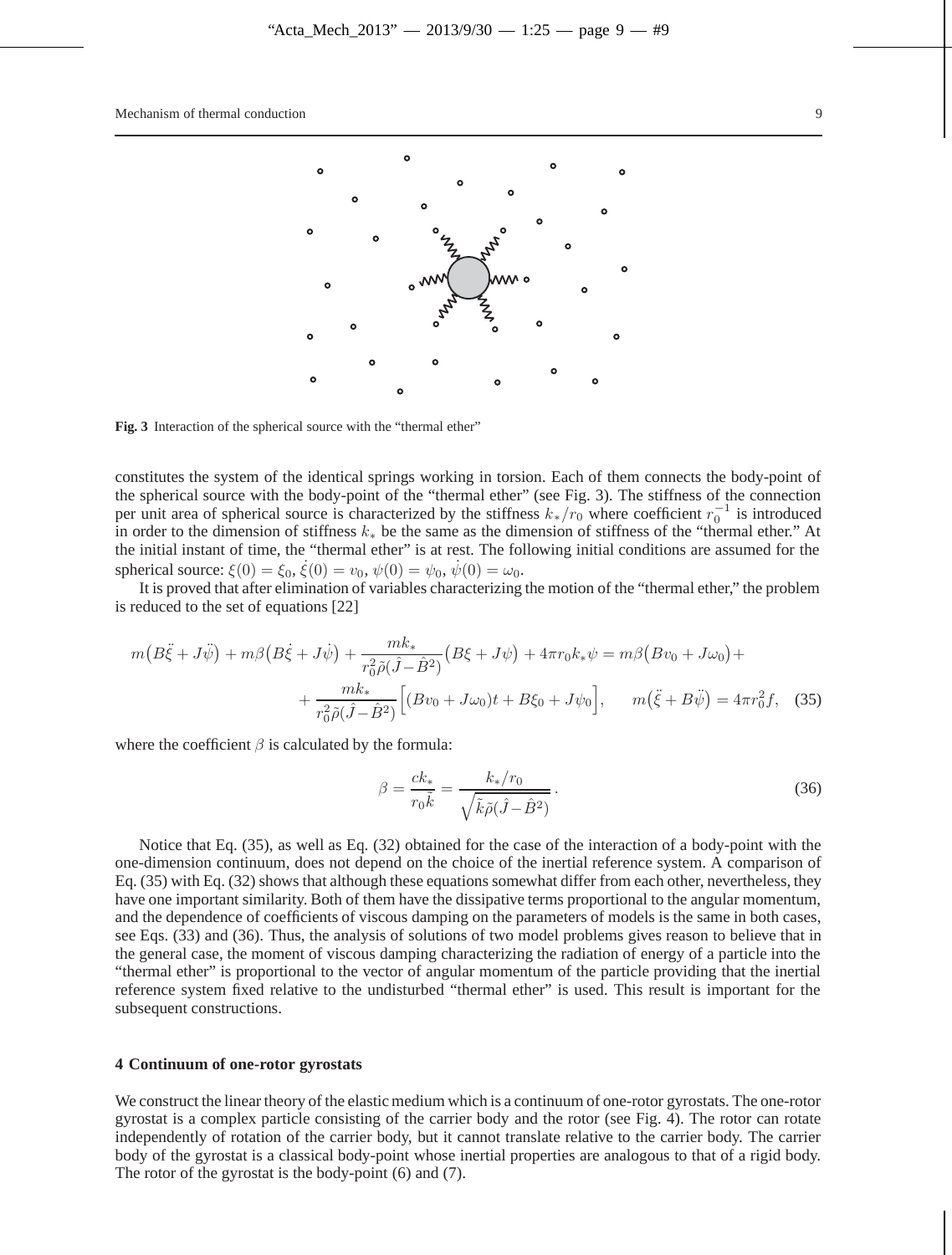

**Fig. 4** One-rotor gyrostat



**Fig. 5** Elementary volume of a medium consisting of one-rotor gyrostats

Now we consider the material medium consisting of one-rotor gyrostats (see Fig. 5). Let vector **r** determine the position of some point of space. We introduce the following notations:  $\rho(\mathbf{r},t)$  is the mass density of the material medium in a given point of space,  $\mathbf{v}(\mathbf{r}, t)$  is the velocity field,  $\mathbf{u}(\mathbf{r}, t)$  is the displacement field,  $\mathbf{P}(\mathbf{r}, t)$ ,  $\tilde{\omega}(\mathbf{r},t)$  are the fields of the rotation tensors and the angular velocity vectors of the carrier bodies,  $\mathbf{P}(\mathbf{r},t)$ ,  $\omega(\mathbf{r},t)$  are the fields of the rotation tensors and the angular velocity vectors of the rotors. In the reference configuration, the tensors  $\tilde{P}(\mathbf{r}, t)$  and  $P(\mathbf{r}, t)$  are assumed to be equal to the unit tensor. Hence, upon the linearization near the reference position, they take the form

$$
\tilde{\mathbf{P}}(\mathbf{r},t) = \mathbf{E} + \boldsymbol{\varphi}(\mathbf{r},t) \times \mathbf{E}, \qquad \mathbf{P}(\mathbf{r},t) = \mathbf{E} + \boldsymbol{\theta}(\mathbf{r},t) \times \mathbf{E}, \tag{37}
$$

where  $\varphi(\mathbf{r}, t)$ ,  $\theta(\mathbf{r}, t)$  are the rotation vector fields of the carrier bodies and rotors, respectively. Kinematic relations in the linear approximation are

$$
\mathbf{v} = \frac{d\mathbf{u}}{dt}, \qquad \tilde{\boldsymbol{\omega}} = \frac{d\boldsymbol{\varphi}}{dt}, \qquad \boldsymbol{\omega} = \frac{d\boldsymbol{\theta}}{dt}.
$$
 (38)

The mass balance equation has the form analogous to (10), and the solution of the mass balance equation is represented by the formula analogous to (11).

The equations of balance of linear momentum for the gyrostats and of angular momentum for the carrier bodies of gyrostats have the form

$$
\nabla \cdot \boldsymbol{\tau} + \rho_* \mathbf{f} = \rho_* \frac{d}{dt} (\mathbf{v} + B\boldsymbol{\omega}), \qquad \nabla \cdot \boldsymbol{\mu} + \boldsymbol{\tau}_* + \rho_* \mathbf{m} = \rho_* \frac{d}{dt} (\mathbf{I}_0 \cdot \tilde{\boldsymbol{\omega}}).
$$
 (39)

Here  $\tau$  is the stress tensor,  $\mu$  is the moment stress tensor characterizing the interaction of the carrier bodies of gyrostats, **f** is the mass density of external forces, **m** is the mass density of external moments acting on the carrier bodies of gyrostats,  $\rho_*$  is the mass density of the material in the reference configuration,  $I_0$  is the mass density of the inertia tensors of carrier bodies in the reference configuration.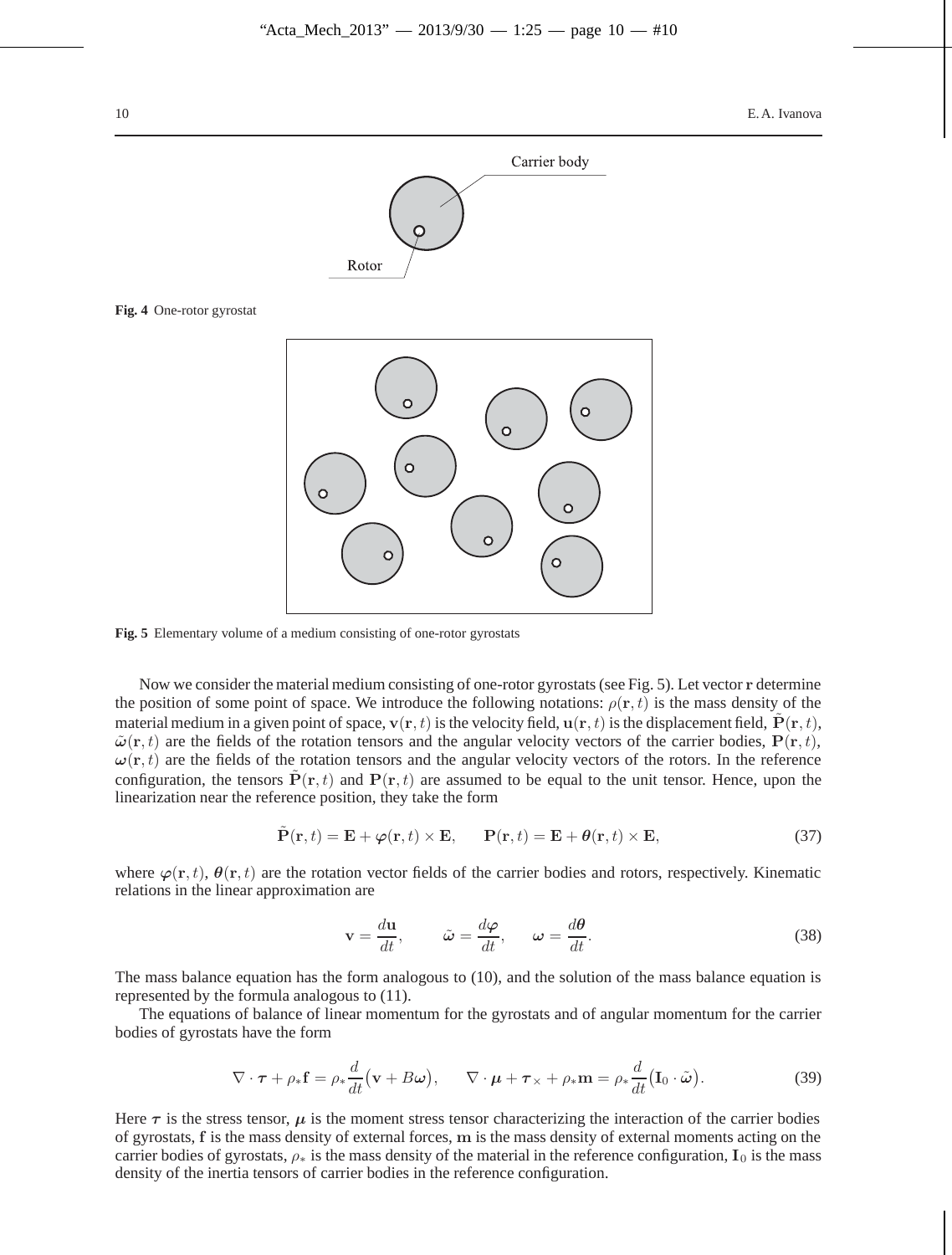The equation of balance of angular momentum for the rotors of gyrostats has the form

$$
\nabla \cdot \mathbf{T} + \rho_* \mathbf{L} = \rho_* \frac{d}{dt} \big( B \mathbf{v} + J \boldsymbol{\omega} \big),\tag{40}
$$

where **T** is the moment stress tensor characterizing the interaction of the rotors of gyrostats, **L** is the mass density of the external moments acting on the rotors. Quantities  $B$  and  $J$  in Eqs. (39) and (40) represent the mass densities of the moments of inertia of the rotors. In the expression for the kinetic energy of rotor, the moment of inertia  $B$  is the coefficient of the production of linear and angular velocities, and the moment of inertia J is the coefficient of the squared angular velocity.

The constitutive equations are

$$
\boldsymbol{\tau}^T = \boldsymbol{\tau}_0^T + {}^{4}\mathbf{C}_1 \cdot \boldsymbol{\epsilon} + {}^{4}\mathbf{C}_2 \cdot \boldsymbol{\kappa} + {}^{4}\mathbf{C}_4 \cdot \boldsymbol{\vartheta},
$$
  

$$
\boldsymbol{\mu}^T = \boldsymbol{\mu}_0^T + \boldsymbol{\epsilon} \cdot {}^{4}\mathbf{C}_2 + {}^{4}\mathbf{C}_3 \cdot \boldsymbol{\kappa} + {}^{4}\mathbf{C}_5 \cdot \boldsymbol{\vartheta},
$$
  

$$
\mathbf{T}^T = \mathbf{T}_0^T + \boldsymbol{\epsilon} \cdot {}^{4}\mathbf{C}_4 + \boldsymbol{\kappa} \cdot {}^{4}\mathbf{C}_5 + {}^{4}\mathbf{C}_6 \cdot \boldsymbol{\vartheta}. \tag{41}
$$

Here  $\tau_0$ ,  $\mu_0$ ,  $\tau_0$  are the initial stresses, <sup>4</sup>C<sub>k</sub> are the stiffness tensors,  $\varepsilon$ ,  $\kappa$ ,  $\vartheta$  are the strain tensors. The strain tensors are determined by the formulas

$$
\varepsilon = \nabla \mathbf{u} + \mathbf{E} \times \boldsymbol{\varphi}, \qquad \kappa = \nabla \boldsymbol{\varphi}, \qquad \boldsymbol{\vartheta} = \nabla \boldsymbol{\theta}.
$$
 (42)

The basic equations describing the dynamics of the elastic continuum of one-rotor gyrostats are stated above — see Eqs. (38)–(42). The detailed derivation of these equations can be found in [13].

#### **5 Continuum of one-rotor gyrostats as a model of medium with thermoviscoelastic properties**

A two-component medium is presented in Fig. 6. One component of this medium is a continuum of onerotor gyrostats and other component is a continuum called the "thermal ether." We are not going to study the interaction of media constituting the two-component continuum. In what follows, we consider the gyrostats continuum as an object under study. The "thermal ether" positioned in space between gyrostats is an external factor with respect to continuum under study. We will model the influence of the "thermal ether" on the gyrostats by an external moment in the equation of the rotors motion (40).

Accepting three important hypotheses, we consider a special case of the linear theory of one-rotor gyrostat continuum (38)–(42).

**Hypothesis 1** Vector **L** (the mass density of external actions on the rotors of gyrostats) is a sum of the moment  $L<sub>h</sub>$  characterizing the external actions of all sorts and the moment of linear viscous damping

$$
\mathbf{L}_f = -\beta (B\mathbf{v} + J\boldsymbol{\omega}).\tag{43}
$$



**Fig. 6** Elementary volume of one-rotor gyrostat continuum deep in the "thermal ether"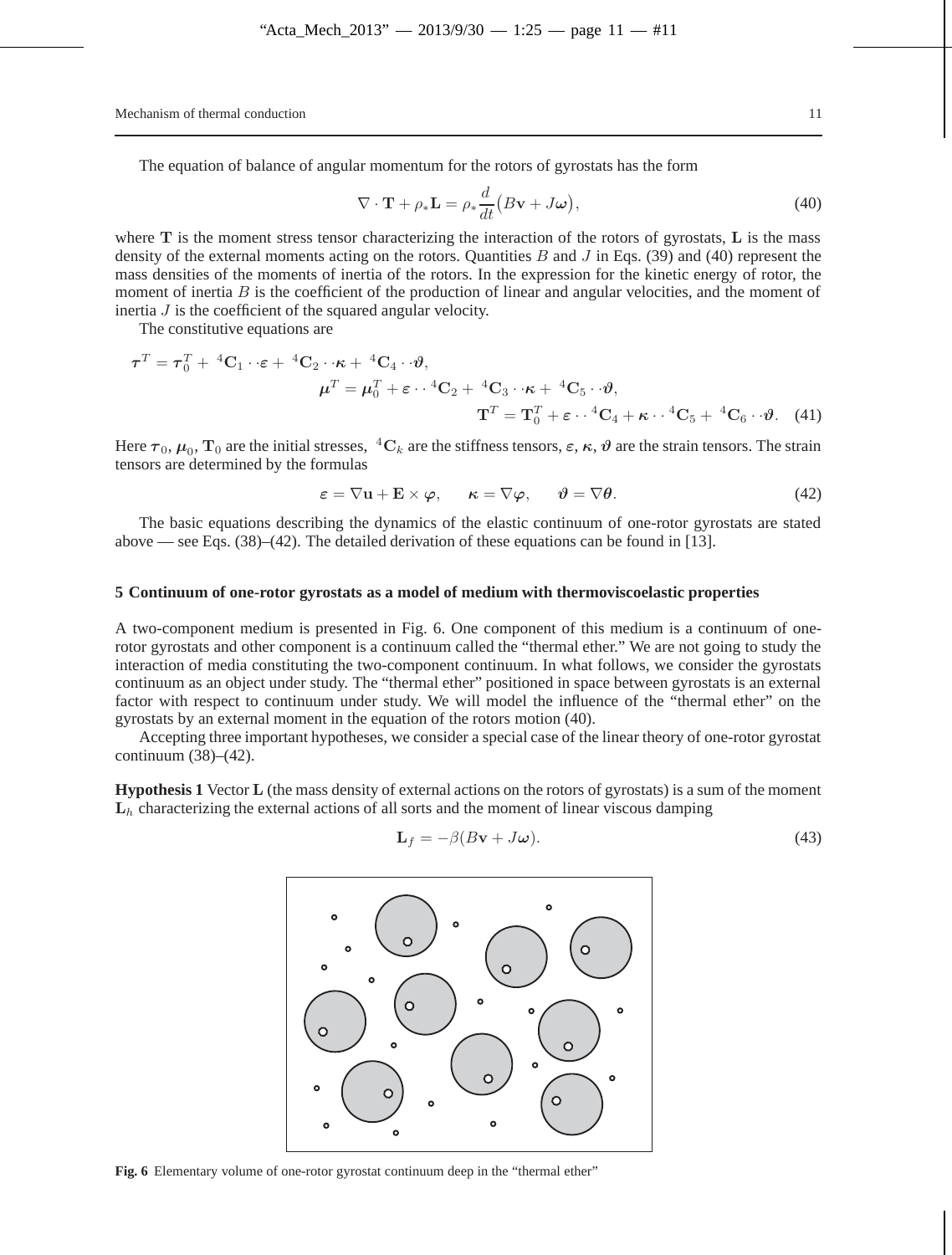12 E.A. Ivanova

The moment (43) characterizes the influence of the "thermal ether." Structure of the moment is chosen based on the analysis of two model problems considered above — see Eqs. (32) and (35). In accordance with the results of solution of the aforesaid problems, the velocity **v** in Eq. (43) is the absolute velocity of a particle in the inertial reference system fixed relative to the "thermal ether." The model of thermoviscoelastic medium is constructed in the reference system fixed relative to the Earth. Consequently, accepting Eq. (43), we suppose that the "thermal ether" does not move relative to the Earth. This is a physical hypothesis which has no relation to the choice of the inertial reference system. Rejecting this hypothesis, we have to solve more complicated model problems, and as a result, we will obtain a different expression for the moment of viscous damping. This study is beyond the scope of this paper. In what follows, we use the moment of viscous damping (43). It is important to keep in mind that Eq. (43) is true only in the reference system related with the Earth. If one wants to use the reference system moving at a constant velocity <sup>−</sup>**V**<sup>0</sup> relative to the Earth, then Eq. (43) should be replaced by the expression

$$
\mathbf{L}_f = -\beta \left[ B(\mathbf{v} - \mathbf{V}_0) + J\boldsymbol{\omega} \right],\tag{44}
$$

where the difference  $\mathbf{v} - \mathbf{V}_0$  is the particle velocity relative to the Earth or, what is the same, relative to the "thermal ether".

**Hypothesis 2** The moment interaction between the carrier bodies of gyrostats is supposed to be characterized by the antisymmetric tensor; there is no influence of external moments upon the carrier bodies of gyrostats; and the inertia tensors of the carrier bodies can be neglected

$$
\mu = -\mu_v \times \mathbf{E}, \qquad \mathbf{m} = \mathbf{0}, \qquad \mathbf{I}_0 = \mathbf{0}.
$$
 (45)

Notice that when the moment stress tensor  $\mu$  is not equal to zero, the force stress tensor  $\tau$  can have a non-zero antisymmetric part, i.e.,  $\tau_{\times} \neq 0$ .

**Hypothesis 3** The moment stress tensor **T** characterizing the interaction between rotors is the sum of the spherical part of tensor and the antisymmetric tensor

$$
\mathbf{T} = T\mathbf{E} - \mathbf{M} \times \mathbf{E}.\tag{46}
$$

Hypothesis (46) differs from supposition (20) accepted in the case of the "thermal ether" by the presence of the antisymmetric part of the moment stress tensor.

In view of assumptions (45), the motion of carrier bodies of gyrostats is described by the equations

$$
\nabla \cdot \boldsymbol{\tau} + \rho_* \mathbf{f} = \rho_* \frac{d}{dt} (\mathbf{v} + B\boldsymbol{\omega}), \qquad \nabla \times \boldsymbol{\mu}_v = \boldsymbol{\tau}_\times.
$$
 (47)

Representing  $\tau$  as a sum of the symmetric and antisymmetric tensors

$$
\tau = \tau^s - \mathbf{q} \times \mathbf{E}, \qquad \mathbf{q} = \frac{1}{2} \tau_{\times}, \tag{48}
$$

we rewrite Eq. (47) in the form

$$
\nabla \cdot \boldsymbol{\tau}^s - \nabla \times \mathbf{q} + \rho_* \mathbf{f} = \rho_* \frac{d}{dt} (\mathbf{v} + B\boldsymbol{\omega}), \qquad \nabla \times \boldsymbol{\mu}_v = 2\mathbf{q}. \tag{49}
$$

In view of assumptions (43) and (46), the equation of motion of the rotors takes the form

$$
\nabla T - \nabla \times \mathbf{M} - \beta \rho_*(B\mathbf{v} + J\boldsymbol{\omega}) + \rho_* \mathbf{L}_h = \rho_* \frac{d}{dt} (B\mathbf{v} + J\boldsymbol{\omega}). \tag{50}
$$

The energy balance equation for the elastic continuum of one-rotor gyrostats is written as

$$
\frac{d(\rho_* U_m)}{dt} = \tau^T \cdot \frac{d\varepsilon}{dt} + \mu^T \cdot \frac{d\kappa}{dt} + \mathbf{T}^T \cdot \frac{d\vartheta}{dt},\tag{51}
$$

where  $U_m$  is the internal energy density per unit mass; the strain tensors  $\varepsilon$ ,  $\kappa$ ,  $\vartheta$  are determined by formulas (42).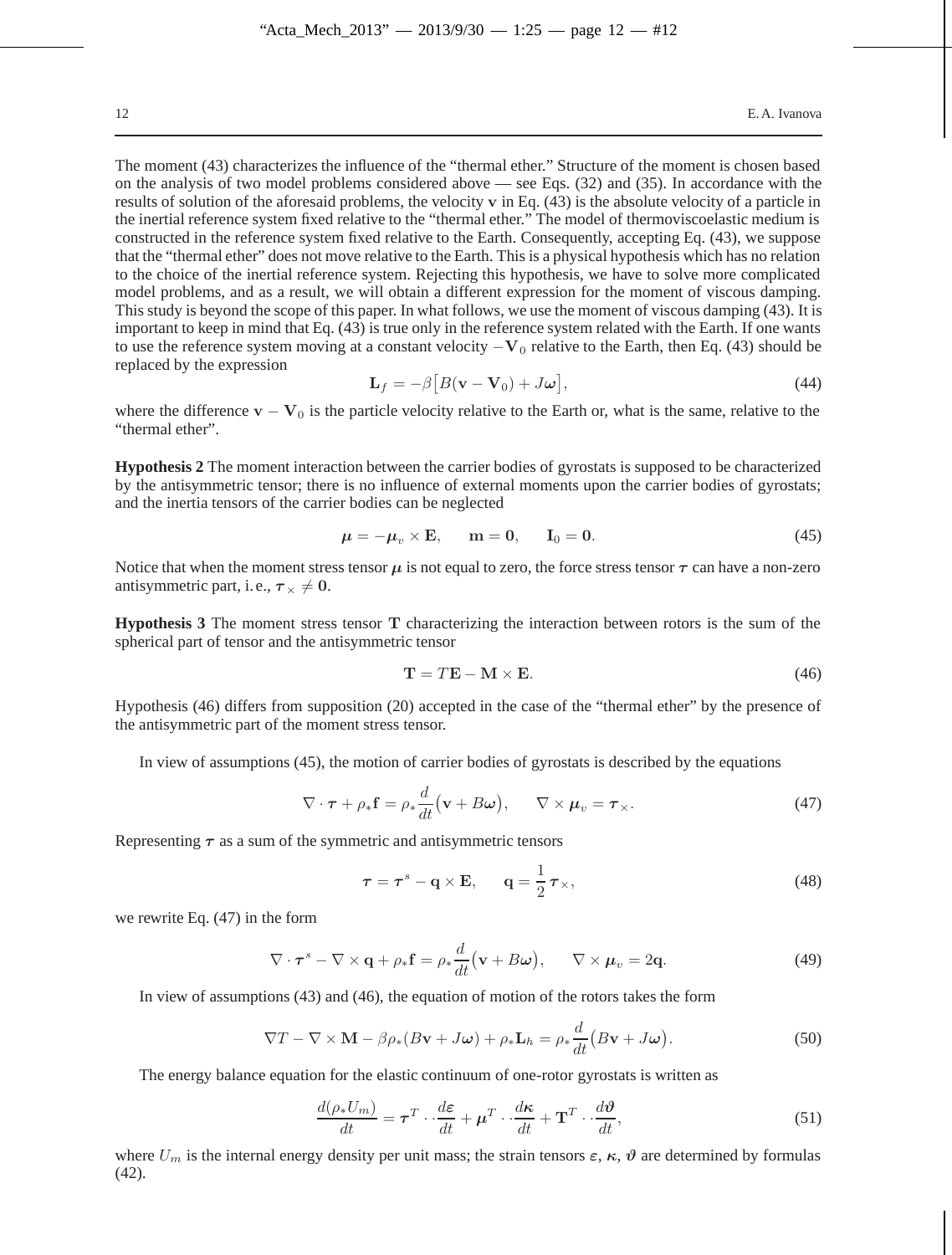In view of Eq. (48), the first term on the right-hand side of Eq. (51) can be reduced as follows

$$
\boldsymbol{\tau}^T \cdot \frac{d\boldsymbol{\varepsilon}}{dt} = \boldsymbol{\tau}^s \cdot \frac{d\boldsymbol{\varepsilon}}{dt} + (\mathbf{q} \times \mathbf{E}) \cdot \frac{d\boldsymbol{\varepsilon}}{dt} = \boldsymbol{\tau}^s \cdot \frac{d\boldsymbol{\varepsilon}^s}{dt} + \mathbf{q} \cdot \frac{d\boldsymbol{\gamma}}{dt},
$$
(52)

where the following notations are used

$$
\varepsilon^{s} = \frac{1}{2} (\nabla \mathbf{u} + \nabla \mathbf{u}^{T}), \quad \gamma = \nabla \times \mathbf{u} - 2\varphi.
$$
 (53)

Let us note that the trace of  $\varepsilon$  is equal to the trace of  $\varepsilon^s$ . That is why we will use the notation  $\varepsilon = \text{tr} \, \varepsilon = \text{tr} \, \varepsilon^s$ . In view of assumption (45), the second term on the right-hand side of Eq. (51) takes the form

$$
\boldsymbol{\mu}^T \cdot \frac{d\boldsymbol{\kappa}}{dt} = (\boldsymbol{\mu}_v \times \mathbf{E}) \cdot \frac{d\boldsymbol{\kappa}}{dt} = \boldsymbol{\mu}_v \cdot \frac{d\boldsymbol{\kappa}_\times}{dt}, \qquad \boldsymbol{\kappa}_\times = \nabla \times \boldsymbol{\varphi}.\tag{54}
$$

We suppose that the strain vector  $\kappa_{\times}$ , on which the moment vector  $\mu_{v}$  works, is equal to zero

$$
\nabla \times \varphi = 0. \tag{55}
$$

However, the moment vector  $\mu$ <sub>n</sub>, has the finite value. It is possible if the corresponding stiffness tends to infinity. In that case, the constitutive equation becomes indeterminate, and vector  $\mu_v$  is found as a result of solution of Eq. (49).

In view of assumption (46), the last term on the right-hand side of Eq. (51) can be reduced as follows

$$
\mathbf{T}^T \cdot \frac{d\boldsymbol{\vartheta}}{dt} = T\mathbf{E} \cdot \frac{d\boldsymbol{\vartheta}}{dt} + (\mathbf{M} \times \mathbf{E}) \cdot \frac{d\boldsymbol{\vartheta}}{dt} = T\frac{d(\mathrm{tr}\,\boldsymbol{\vartheta})}{dt} + \mathbf{M} \cdot \frac{d\boldsymbol{\vartheta}_{\times}}{dt}.
$$
 (56)

Using the results of transformations (52), (54), and (56) and taking into account assumption (55), we write down the energy balance equation (51) in the form

$$
\frac{d(\rho_* U_m)}{dt} = \boldsymbol{\tau}^s \cdot \frac{d\boldsymbol{\varepsilon}^s}{dt} + \mathbf{q} \cdot \frac{d\boldsymbol{\gamma}}{dt} + T \frac{d\vartheta}{dt} + \mathbf{M} \cdot \frac{d\boldsymbol{\psi}}{dt},\tag{57}
$$

where the following notations are used

$$
\vartheta = \text{tr}\,\vartheta, \qquad \psi = \vartheta_{\times}, \qquad \vartheta = \nabla\theta. \tag{58}
$$

In view of elasticity of the medium under consideration, we obtain the Cauchy–Green relations

$$
\boldsymbol{\tau}^{s} = \frac{\partial(\rho_{*} U_{m})}{\partial \boldsymbol{\varepsilon}^{s}}, \quad \mathbf{q} = \frac{\partial(\rho_{*} U_{m})}{\partial \boldsymbol{\gamma}}, \quad T = \frac{\partial(\rho_{*} U_{m})}{\partial \boldsymbol{\vartheta}}, \quad \mathbf{M} = \frac{\partial(\rho_{*} U_{m})}{\partial \boldsymbol{\psi}}.
$$
(59)

According to the energy balance equation (57), the energy density is the function of four independent variables:  $\varepsilon^{s}$ ,  $\gamma$ ,  $\vartheta$ , and  $\psi$ . Let us define the energy density as

$$
\rho_* U_m = \tau_0 \cdot \varepsilon^s + \mathbf{q}_0 \cdot \boldsymbol{\gamma} + T_* \vartheta + \mathbf{M}_* \cdot \boldsymbol{\psi} + G \operatorname{dev} \varepsilon^s \cdot \operatorname{dev} \varepsilon^s + + \frac{1}{2} K_{ad} \varepsilon^2 + \Upsilon \varepsilon \vartheta + \frac{1}{2} K \vartheta^2 + \frac{1}{2} A \boldsymbol{\gamma} \cdot \boldsymbol{\gamma} + D \boldsymbol{\gamma} \cdot \boldsymbol{\psi} + \frac{1}{2} \Gamma \boldsymbol{\psi} \cdot \boldsymbol{\psi}.
$$
 (60)

Here  $\tau_0$ ,  $\mathbf{q}_0$ ,  $T_*$ ,  $\mathbf{M}_*$  are the initial stresses,  $K_{ad}$  is the adiabatic modulus of compression, G is the shear modulus,  $\Gamma$ , K, A, D and  $\Gamma$  are constants whose physical meaning will be discussed further. The notation "dev" is used for the deviator part of tensor.

Substituting Eq. (60) into the Cauchy–Green relations (59), we obtain

$$
\tau^{s} = \tau_{0} + K_{ad} \varepsilon \mathbf{E} + 2G \operatorname{dev} \varepsilon + \Upsilon \vartheta \mathbf{E}, \qquad \mathbf{q} = \mathbf{q}_{0} + A \gamma + D \psi,
$$
  
\n
$$
T = T_{*} + \Upsilon \varepsilon + K \vartheta, \qquad \mathbf{M} = \mathbf{M}_{*} + D \gamma + \Gamma \psi.
$$
\n(61)

Further, we show that the one-rotor gyrostat continuum whose dynamics is described by Eqs. (38), (49), (50), (53), (55), (58), and (61) can be interpreted as a model of thermoviscoelastic medium.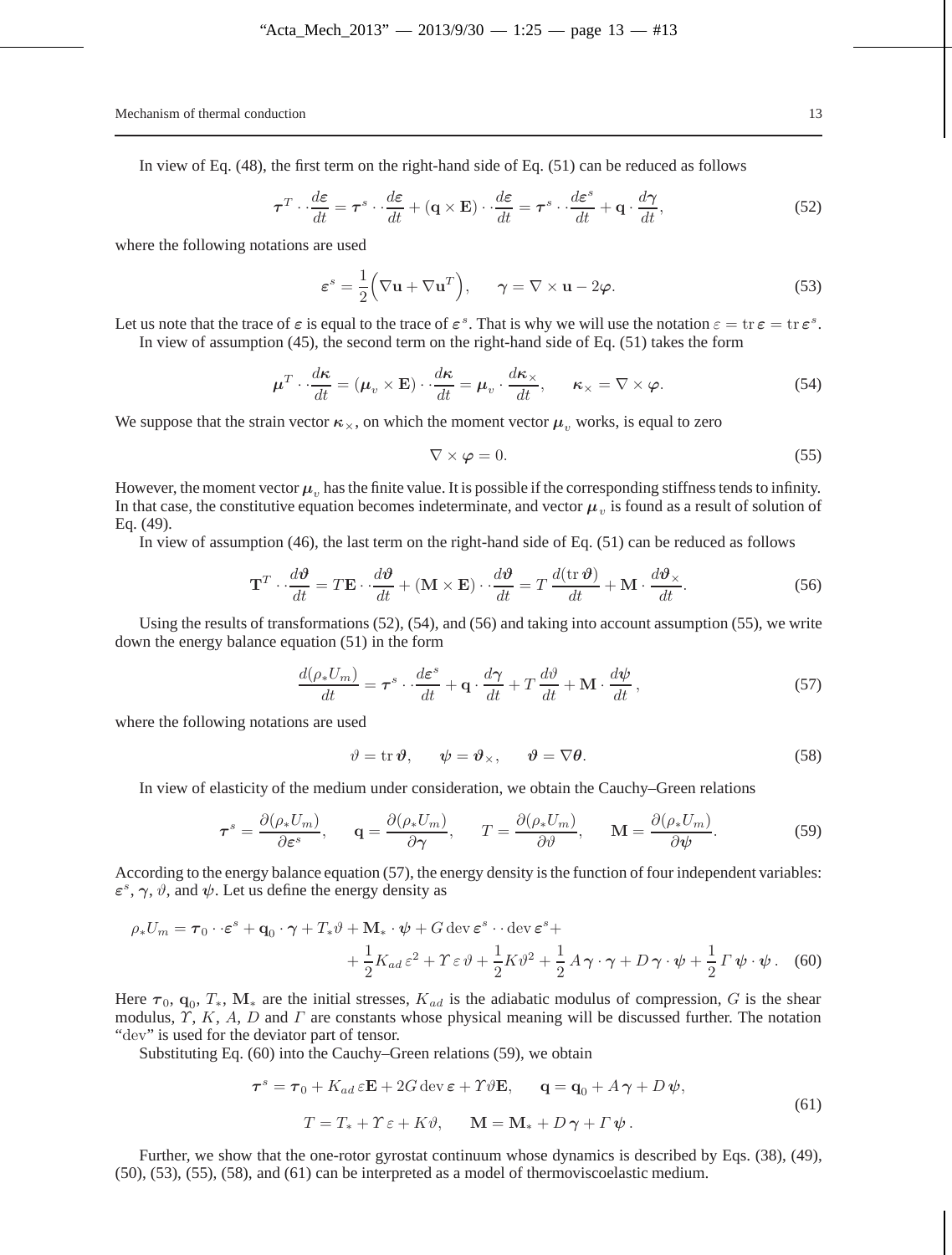#### **6 Thermodynamic analogy**

#### 6.1 Temperature and entropy

Suppose that the model constructed above describes behavior of the classical medium which possesses not only elastic properties but also the viscous and thermic properties. Now for a simplicity sake, we assume that  $q = 0$  and  $M = 0$ . In this case, the energy balance equation (57) takes the form

$$
\frac{d(\rho_* U_m)}{dt} = \tau^s \cdot \frac{d\varepsilon^s}{dt} + T \frac{d\vartheta}{dt}.
$$
\n(62)

If we consider Eq. (62) to be the energy balance equation for the classical medium, then we interpret the last term on the right-hand side of this equation as thermodynamical one. In this case, the quantity T acquires meaning of temperature and the quantity  $\vartheta$  acquires meaning of volume density of entropy.

Dimensions of the temperature and the entropy introduced in the framework of the proposed model are different from those in classical thermodynamics. This problem can be solved by introduction of a normalization factor a

$$
T = aT_a, \qquad \vartheta = \frac{1}{a}\vartheta_a.
$$
\n(63)

Here  $T_a$  is the absolute temperature measured by a thermometer,  $\vartheta_a$  is volume density of the absolute entropy. Let us introduce the similar relations for the remaining variables

$$
\theta = \frac{1}{a} \theta_a, \qquad \omega = \frac{1}{a} \omega_a, \qquad \mathbf{M} = a \mathbf{M}_a, \qquad \psi = \frac{1}{a} \psi_a, \qquad \mathbf{L}_h = a \mathbf{L}_h^a.
$$
 (64)

By introducing new parameters

$$
B_a = \frac{B}{a}
$$
,  $J_a = \frac{J}{a^2}$ ,  $\Upsilon_a = \frac{\Upsilon}{a}$ ,  $K_a = \frac{K}{a^2}$ ,  $D_a = \frac{D}{a}$ ,  $\Gamma_a = \frac{\Gamma}{a^2}$ , (65)

the normalization factor  $a$  can be eliminated from all equations.

#### 6.2 Hyperbolic type thermoelasticity and classical thermoelasticity

Now using the notations (63)–(65), we resume the set of equations describing the dynamics of the one-rotor gyrostat continuum.

According to the accepted suppositions, the stress tensor and the moment stress tensor have the form

$$
\tau = \tau^s - \mathbf{q} \times \mathbf{E}, \qquad \mu = -\mu_v \times \mathbf{E}, \qquad \mathbf{T}_a = T_a \mathbf{E} - \mathbf{M}_a \times \mathbf{E}.
$$
 (66)

It is well known that applying the linear theory is admissible in certain range of temperatures and entropy densities. That is why we introduce deviations of the quantities introduced above from their reference values  $T_a^*$ ,  $\mathbf{M}_a^*$  (which are not zero) and  $\vartheta_a^*, \psi_a^*$  (which can be considered to be zero without loss of generality):

$$
T_a = T_a^* + \tilde{T}_a, \qquad \mathbf{M}_a = \mathbf{M}_a^* + \tilde{\mathbf{M}}_a, \qquad \vartheta_a = \vartheta_a^* + \tilde{\vartheta}_a, \qquad \psi_a = \psi_a^* + \tilde{\psi}_a. \tag{67}
$$

In view of Eq.  $(67)$ , the equations of motion  $(49)$  and  $(50)$  are rewritten as

$$
\nabla \cdot \boldsymbol{\tau}^{s} - \nabla \times \mathbf{q} + \rho_{*} \mathbf{f} = \rho_{*} \frac{d}{dt} (\mathbf{v} + B_{a} \boldsymbol{\omega}_{a}), \qquad \nabla \times \boldsymbol{\mu}_{v} = 2\mathbf{q},
$$
  

$$
\nabla \tilde{T}_{a} - \nabla \times \tilde{\mathbf{M}}_{a} - \rho_{*} \beta (B_{a} \mathbf{v} + J_{a} \boldsymbol{\omega}_{a}) + \rho_{*} \mathbf{L}_{h}^{a} = \rho_{*} \frac{d}{dt} (B_{a} \mathbf{v} + J_{a} \boldsymbol{\omega}_{a}).
$$
\n(68)

Kinematical and geometrical relations (38), (53), (55), and (58) take the form

$$
\mathbf{v} = \frac{d\mathbf{u}}{dt}, \qquad \boldsymbol{\omega}_a = \frac{d\boldsymbol{\theta}_a}{dt}, \qquad \boldsymbol{\varepsilon}^s = \frac{1}{2} \left( \nabla \mathbf{u} + \nabla \mathbf{u}^T \right), \qquad \boldsymbol{\varepsilon} = \text{tr}\,\boldsymbol{\varepsilon}^s,
$$
  

$$
\boldsymbol{\gamma} = \nabla \times \mathbf{u} - 2\boldsymbol{\varphi}, \qquad \nabla \times \boldsymbol{\varphi} = 0, \qquad \vartheta_a = \nabla \cdot \boldsymbol{\theta}_a, \qquad \psi_a = \nabla \times \boldsymbol{\theta}_a.
$$
 (69)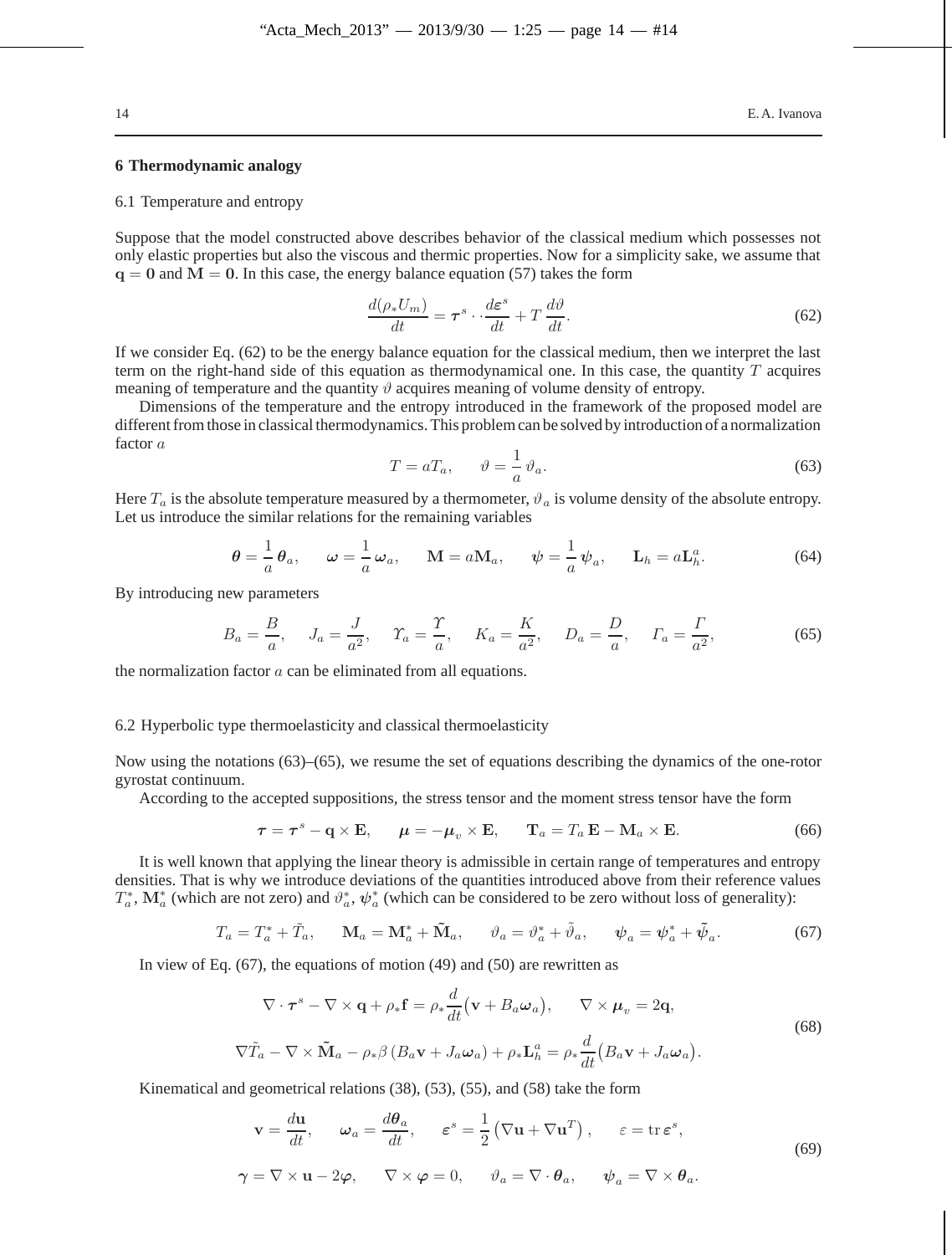In view of Eq. (67) and the simplifying assumptions  $\tau_0 = 0$  and  $\mathbf{q}_0 = 0$ , the constitutive equations (61) are reduced to the form

$$
\tau^{s} = \left(K_{ad} - \frac{2}{3}G\right)\varepsilon \mathbf{E} + 2G\varepsilon^{s} + \Upsilon_{a}\tilde{\vartheta}_{a}\mathbf{E}, \qquad \mathbf{q} = A\gamma + D_{a}\tilde{\psi}_{a},
$$
  

$$
\tilde{T}_{a} = \Upsilon_{a}\varepsilon + K_{a}\tilde{\vartheta}_{a}, \qquad \tilde{\mathbf{M}}_{a} = D_{a}\gamma + \Gamma_{a}\tilde{\psi}_{a}.
$$
 (70)

The mass density in the actual configuration is determined by the formula:  $\rho = \rho_* (1 - \varepsilon)$ .

Now we consider a special case when the parameters  $A, D_a, \Gamma_a, B_a$  are equal to zero, and the remaining parameters are calculated by the formulas

$$
\beta J_a = \frac{T_a^*}{\rho_* \lambda}, \qquad K_a = \frac{T_a^*}{\rho_* c_v}, \qquad \Upsilon_a = -\frac{\alpha K_{iz} T_a^*}{\rho_* c_v},\tag{71}
$$

where  $c_v$  is the specific heat at constant volume,  $\lambda$  is the heat conduction coefficient,  $K_{iz}$  is the isothermal modulus of compression,  $\alpha$  is the volume coefficient of thermal expansion,

$$
K_{ad} = K_{iz}\frac{c_p}{c_v}, \qquad c_p - c_v = \frac{\alpha^2 K_{iz} T_a^*}{\rho_*} \qquad \Rightarrow \qquad K_{ad} = K_{iz} + \frac{\alpha^2 K_{iz}^2 T_a^*}{\rho_* c_v},\tag{72}
$$

where  $c_p$  is the specific heat at constant pressure.

In [13], it is shown that the special case under consideration is described by the set of equations

$$
\nabla \cdot \boldsymbol{\tau}^{s} + \rho_{*} \mathbf{f} = \rho_{*} \frac{d^{2} \mathbf{u}}{dt^{2}}, \qquad \boldsymbol{\tau}^{s} = \left(K_{iz} - \frac{2}{3} G\right) \varepsilon \mathbf{E} + 2G \varepsilon^{s} - \alpha K_{iz} \tilde{T}_{a} \mathbf{E},
$$

$$
\Delta \tilde{T}_{a} - \frac{\rho_{*} c_{v}}{\lambda} \left(\frac{d \tilde{T}_{a}}{dt} + \frac{1}{\beta} \frac{d^{2} \tilde{T}_{a}}{dt^{2}}\right) = \frac{\alpha K_{iz} T_{a}^{*}}{\lambda} \left(\frac{d \varepsilon}{dt} + \frac{1}{\beta} \frac{d^{2} \varepsilon}{dt^{2}}\right) - \rho_{*} \nabla \cdot \mathbf{L}_{h}^{a}, \tag{73}
$$

$$
\varepsilon^{s} = \frac{1}{2} \left(\nabla \mathbf{u} + \nabla \mathbf{u}^{T}\right), \qquad \varepsilon = \text{tr} \,\varepsilon^{s}.
$$

Equation (73) follows from Eqs. (66)–(70). The second equation in (73) is obtained from Eq. (70) by eliminating  $\vartheta_a$ . The third equation in (73) is obtained by taking the divergence of both sides of the third equation in (68) and eliminating  $\nabla \cdot \omega_a$  by means of Eq. (69). The quantity  $\rho_* \nabla \cdot \mathbf{L}_h^a$  in the third equation in (73) plays role of the source term characterizing the heat energy supply.

It is easy to see that if  $\beta^{-1} = 0$ , then the set of equations (73) is equivalent to the classical statement of coupled problem of thermoelasticity (see, for example, [23]). If the parameter  $\beta^{-1}$  (which is usually called the heat flow relaxation timescale) is not equal to zero, then Eq. (73) is the statement of problem of the hyperbolic type thermoelasticity (see, for example, [24]). Two ways of determination of the parameter  $\beta^{-1}$  based on comparison with the phonon theory are considered in [13]. The first way is based on the data taken from [25] (p. 141). According to these data, the velocity  $c_r$  of heat wave propagation in the crystal solids is related to the velocity  $c_a$  of longitudinal acoustic wave propagation by  $c_r = c_a/\sqrt{3}$ . The second way is based on the data taken from [10] (p. 239). According to these data, the velocity of phonon motion is equal to the group velocity of acoustic wave in the crystal lattice:  $c_r = c_a$ . In [13], one can find two formulas for calculating  $\beta^{-1}$  in the case of solids, the methods of extrapolation of these formulas in the case of liquids and gases, and the results of calculations for a number of substances. Estimations of the heat flow relaxation timescale can also be found in [26] for metals, in [27] for some liquids, and in [24] for gases.

The asymptotic analysis of Eq. (73) shows that if the macroscopic objects and not very high frequencies are considered, then the terms containing the second time derivatives can be ignored in the heat conduction equation. In this case, the solution possesses the properties analogous to the properties of solution of the classical problem of thermoelasticity. When the acoustic wave propagation is studied, we can find the asymptotically principal term of the solution by neglecting the term  $\Delta T_a$  in the heat conduction equation. When the process of heat conduction is studied in order to find the asymptotically principal term of the solution, we can solve the heat conduction equation neglecting the volume expansion  $\varepsilon$  and then find the stress–strain state as a solution of the quasi-static problem where the temperature is assumed to be known. If the nano-objects and very high frequencies (lying in the gigahertz frequency range) are considered, then the terms containing the second time derivatives cannot be ignored in the heat conduction equation. In this case, the asymptotic solutions are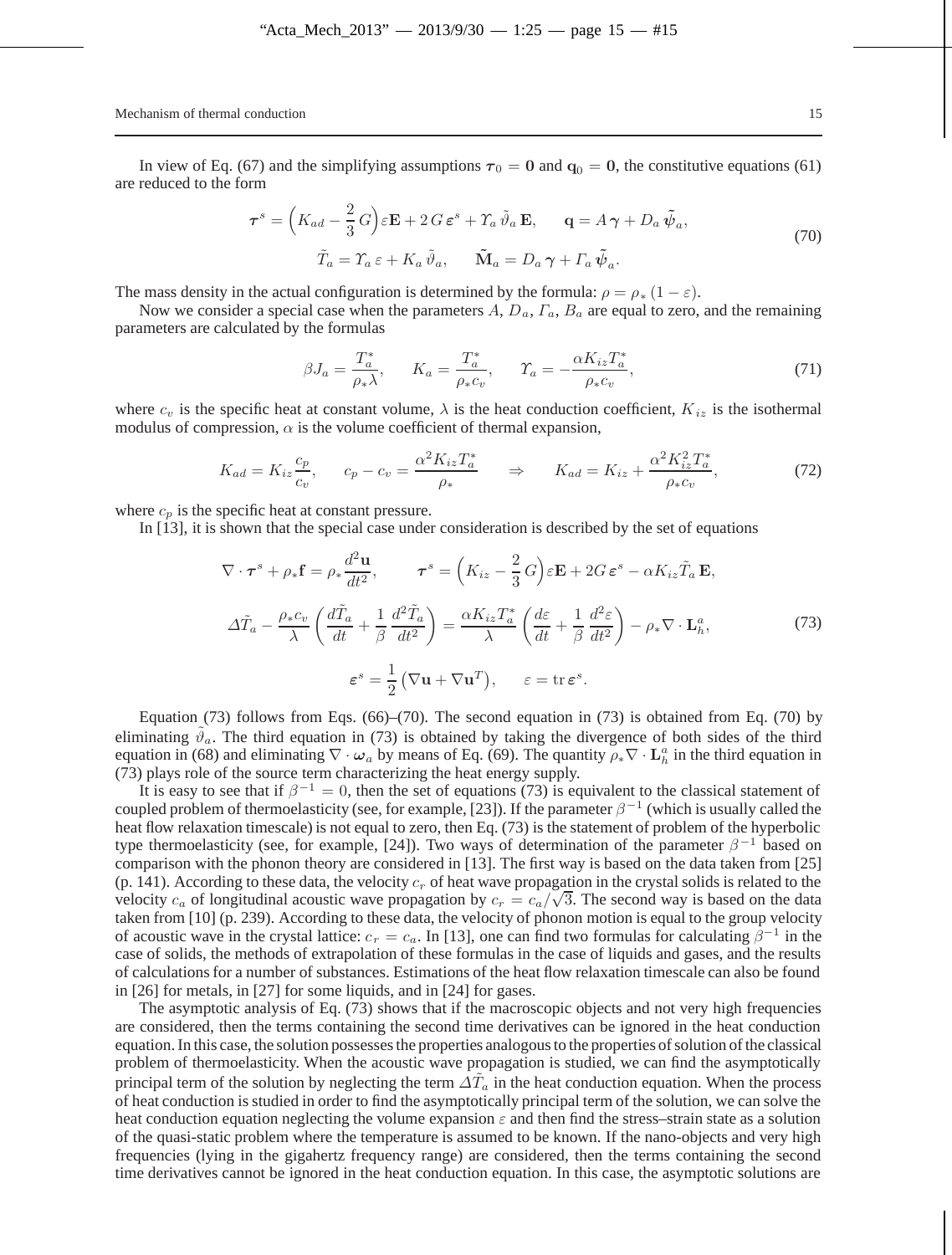meaningless and the coupled problem of hyperbolic type thermoelasticity (73) must be solved in the exact statement.

Usually, the heat conduction equation is obtained from the equation of energy balance. We derive the heat conduction equation from the equation of motion of rotors (50). This fact should be explained. First of all, we note that the aforesaid peculiarity of our model is a consequence of the proposed mechanical interpretation of temperature. In our model, the spherical part of moment stress tensor characterizing the interaction of rotors is analog of the absolute temperature. In accordance with the classical ideas, the absolute temperature has an energetic sense, namely the absolute temperature is proportional to the average kinetic energy of chaotic motion of molecules. Analysis of the situation leads us to the question: what is the temperature as the average kinetic energy? Is this a reflection of the physical reality or is it just a mathematical model? To answer this question, we discuss the available experimental data. First, we note that the temperature cannot be measured directly. In order to measure the temperature, we should choose a physical quantity whose change is a sign of changes in temperature and measure this physical quantity. Then, using the formula which relates the change in chosen physical quantity with the change in temperature and taking into account the fixed point of temperature scale, we should calculate the temperature. Consequently, when we measure the temperature, we do not measure the average kinetic energy of the chaotic motion of molecules. Hence, the interpretation of temperature accepted in the kinetic theory is the mathematical model and nothing more. That is why any alternative model of thermal processes whose mathematical description is reduced to the known equations can be considered. We believe that any mechanical interpretations of the temperature and other thermodynamic quantities are of interest if they can be useful for description of thermal processes within the framework of continuum mechanics and by using the methods of continuum mechanics.

#### 6.3 Description of thermal processes near the zero temperature

Above we set out a linear theory of thermoelasticity that is correct in a certain temperature range near  $T_a^*$ provided that  $T_a^*$  is far from the zero temperature. Under these conditions, the entropy varies near the value  $\vartheta_a^*$ which is not close to zero and corresponds to the temperature  $T_a^*$ . The aforesaid theory can be extended over a more wide temperature range if the linear constitutive equations (70) will be replaced by nonlinear ones. For example, in order to describe the thermal processes in a non-deformable body in the case of wide temperature range down to the zero temperature, we can assign the following expression to the energy density:

$$
\rho_* U_m = A_U \left[ \sinh(\varkappa \vartheta_a) \right]^{4/3},\tag{74}
$$

where  $A_U$  and  $\varkappa$  are constant. Substituting Eq. (74) into the third equation in (59) and taking into account Eq. (63), we obtain

$$
T_a = A_U \frac{4\kappa}{3} \left[ \sinh(\kappa \vartheta_a) \right]^{1/3} \cosh(\kappa \vartheta_a). \tag{75}
$$

From Eq. (75), it follows that

$$
\left[\sinh(\varkappa \vartheta_a)\right]^{2/3} dT_a = A_U \frac{4\varkappa^2}{9} \left(1 + 4\sinh^2(\varkappa \vartheta_a)\right) d\vartheta_a.
$$
 (76)

As seen from Eqs. (75) and (76), if the absolute temperature tends to zero, then the entropy and its increment also tend to zero:

$$
\vartheta_a \xrightarrow{T_a \to 0} 0, \qquad d\vartheta_a \xrightarrow{T_a \to 0} 0. \tag{77}
$$

It is obvious that Eq. (77) is in agreement with the Nernst principle.

By definition the specific heat at constant volume  $C_v$  is calculated as

$$
C_v = \frac{\partial U_m}{\partial T_a}.\tag{78}
$$

In view of the fact that  $T_a = T_a(\vartheta_a)$ , the expression (78) can be rewritten in the form

$$
C_v = \frac{\partial U_m}{\partial \vartheta_a} \frac{\partial \vartheta_a}{\partial T_a} = \frac{T_a}{\rho_*} \left( \frac{\partial T_a}{\partial \vartheta_a} \right)^{-1}.
$$
 (79)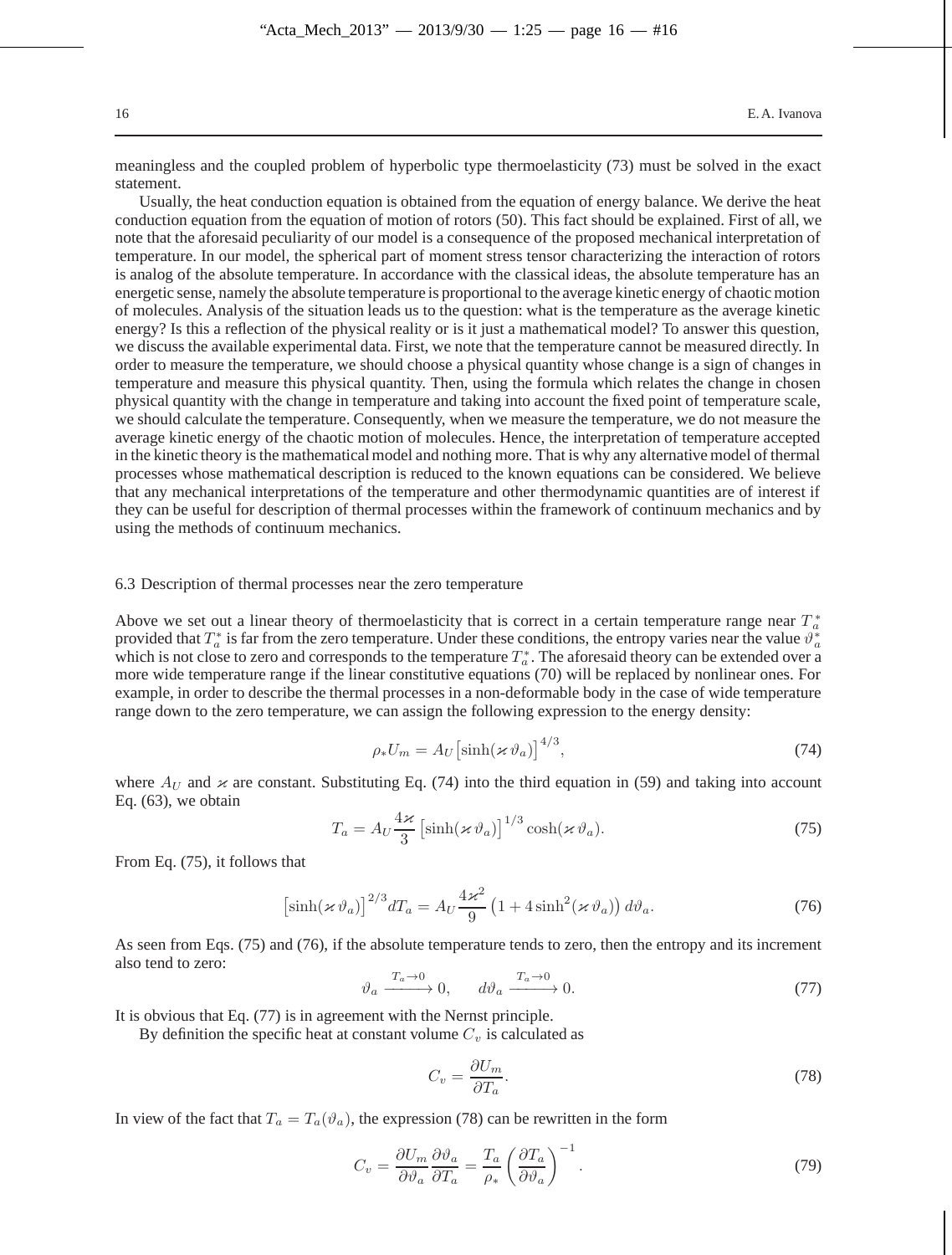Substituting Eq. (75) into Eq. (79), we obtain

$$
C_v = \frac{3\sinh(\varkappa \vartheta_a)\cosh(\varkappa \vartheta_a)}{\rho_*\varkappa \left[\cosh^2(\varkappa \vartheta_a) + 3\sinh^2(\varkappa \vartheta_a)\right]}.
$$
(80)

It is easy to show that in the case of  $\vartheta_a$  close to zero, Eqs. (75) and (80) take the following approximate form

$$
T_a \approx A_U \frac{4\sqrt[3]{\varkappa^4 \vartheta_a}}{3}, \qquad C_v \approx \frac{3\vartheta_a}{\rho_*}.
$$
\n(81)

According to Eq. (81) for temperatures near absolute zero, we have

$$
C_v \approx \frac{81 T_a^3}{64 \,\rho_* \varkappa^4 A_U^3} \,. \tag{82}
$$

For large values of  $\vartheta_a$ , the expressions (75) and (80) can be approximated by the formulas

$$
T_a \approx A_U \frac{\sqrt[3]{4} \times \infty}{3} \exp\left(\frac{4 \times \vartheta_a}{3}\right), \qquad C_v \approx \frac{3}{4 \rho_* \times}.
$$
 (83)

Consequently, at temperatures close to absolute zero, the specific heat  $C_v$  is proportional to  $T_a^3$ , whereas at sufficiently high temperatures,  $C_v$  is constant. This fact gives reason to assert that the expression for the specific heat (80) is in agreement with the Debye law.

#### **7 Model of internal damping**

#### 7.1 Classical models of viscous damping

Now we put a stop to discussion of the proposed model and consider the motion of a viscous fluid in which the pressure obeys the Stokes law

$$
p = \eta_v^{cl} \frac{d\varepsilon}{dt},\tag{84}
$$

where  $\eta_v^{cl}$  is the volume (acoustic) viscosity whose values for the different substances can be found, for example, in [28]. By using the constitutive Eq. (84), we obtain the well-known self-diffusion equation

$$
\eta_v^{cl} \Delta \varepsilon - \rho_* \frac{d\varepsilon}{dt} = -\rho_* \Psi,
$$
\n(85)

where  $\rho_* \Psi$  is the source term.

Let us consider the equations of motion of an incompressible Newtonian viscous fluid

$$
\nabla \cdot \boldsymbol{\tau} + \rho_* \mathbf{f} = \rho_* \frac{d\mathbf{v}}{dt}, \qquad \text{dev } \boldsymbol{\tau} = \eta_s^{cl} \operatorname{dev} (\nabla \mathbf{v} + \nabla \mathbf{v}^T), \qquad \varepsilon = 0. \tag{86}
$$

Here  $\eta_s^{cl}$  is the shear viscosity whose values for the different substances can be found in almost every handbook (see, for example, [29]). The notation "dev" is used for the deviator part of tensor. In view of the second equation in (86) and the assumption of potentiality of external forces by taking the curl operator of both sides of the first equation in (86), we obtain the following equation of vortex motion of a viscous fluid

$$
\eta_s^{cl} \Delta \nabla \times \mathbf{v} = \rho_* \frac{d}{dt} \nabla \times \mathbf{v}.
$$
 (87)

Thus, the coefficients of the derivatives with respect to spatial coordinates in Eqs. (85) and (87) represent, respectively, the coefficients of volume viscosity and shear viscosity in their classical treatment. Certainly, the use of different rheological models leads to other viscous characteristics. However, discussion of these characteristics is beyond the scope of the paper.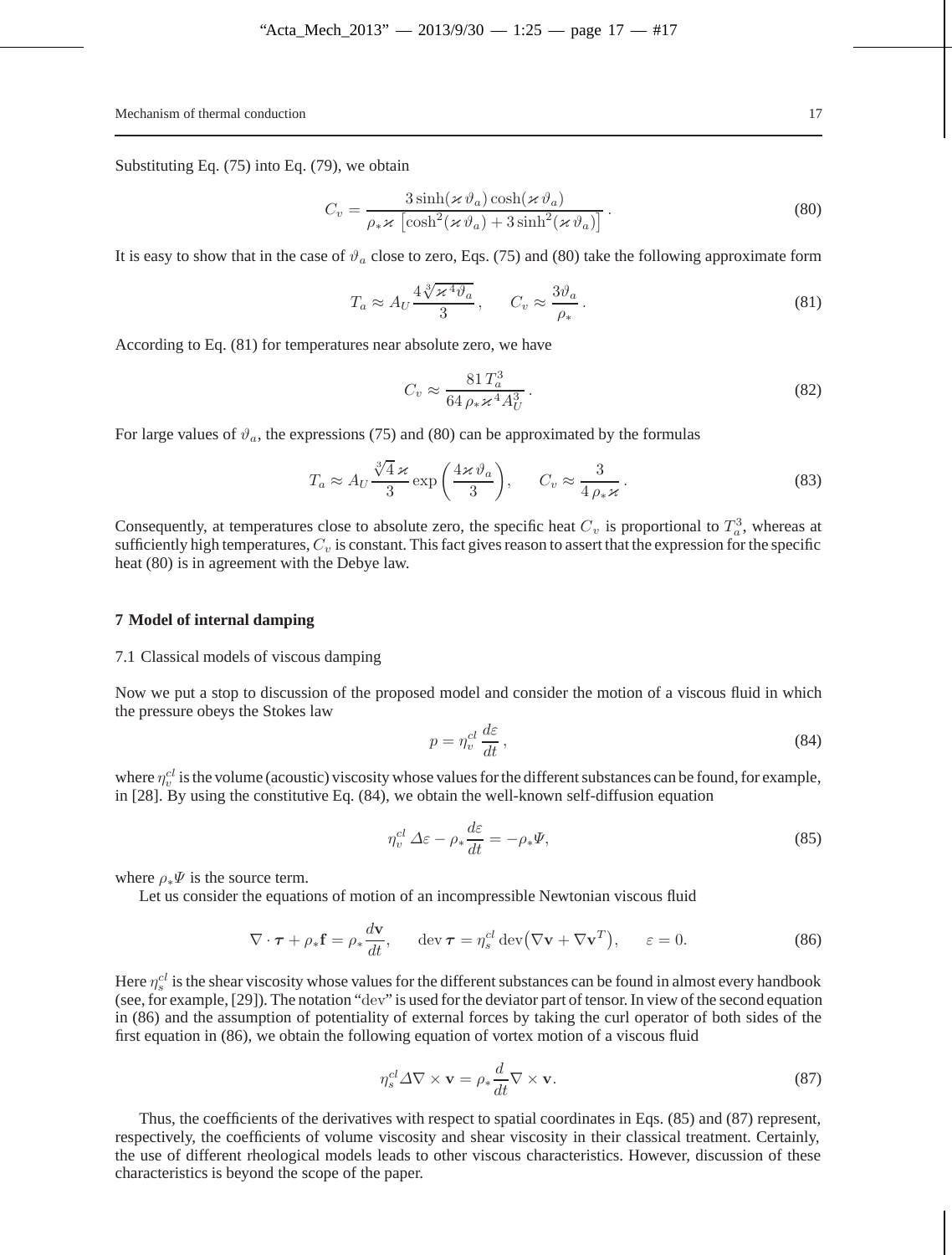#### 7.2 Mechanism of volume viscosity

Let us return to the model proposed above. Now we abandon the assumption that the parameters  $A, D_a, \Gamma_a$ ,  $B_a$  are equal to zero. We consider the model of internal damping based on the supposition that the terms in Eqs. (66)–(70) containing parameter  $B_a$  (inertia parameter responsible for the interference of the translational and rotational motion of rotors) are concerned with the internal damping mechanism. In accordance with our hypothesis, the mechanism of internal damping consists in the following. The energy of translational motion turns into the energy of rotational motion of rotors, and the dissipation of energy on the rotational degrees of freedom is the result of interaction of the rotors with the "thermal ether."

An isentropic process is considered, i. e., the volume density of entropy is assumed to be constant

$$
\vartheta_a = \vartheta_a^* = \text{const} \qquad \Rightarrow \qquad \tilde{\vartheta}_a = 0 \qquad \Rightarrow \qquad \tilde{T}_a = \Upsilon_a \,\varepsilon. \tag{88}
$$

We take the divergence of both sides of the third equation in (68) and transform the obtained equation taking into account Eqs. (69) and (70). As a result, we have

$$
\Delta \tilde{T}_a - \rho_* \beta \left( B_a \frac{d\varepsilon}{dt} + J_a \frac{d\tilde{\vartheta}_a}{dt} \right) - \rho_* \left( B_a \frac{d^2 \varepsilon}{dt^2} + J_a \frac{d^2 \tilde{\vartheta}_a}{dt^2} \right) = -\rho_* \nabla \cdot \mathbf{L}_h^a.
$$
 (89)

Reducing Eq. (89) in view of the condition of isentropy (88), we obtain

$$
\Upsilon_a \Delta \varepsilon - \rho_* \beta B_a \frac{d\varepsilon}{dt} - \rho_* B_a \frac{d^2 \varepsilon}{dt^2} = -\rho_* \nabla \cdot \mathbf{L}_h^a. \tag{90}
$$

Equation (90) contains the dissipative term  $\rho_* \beta B_a \frac{d\varepsilon}{dt}$  $\frac{dS}{dt}$  which is in no way concerned with the heat conduction phenomena. In what follows, we show that the entropy balance equation contains the non-negative term proportional to the kinetic energy of translational motion, namely the term  $\rho_{*} \beta B_{a}^{2}$  $\frac{\partial \varphi_{\ast} \rho_{D_a}}{\partial d_a T_a}$  **v** · **v**. This term represents the entropy production due to the dissipative process, i. e., it characterizes the transfer of mechanical energy into heat. It is easy to see that the coefficient of this term is proportional to  $\beta B_a$ . Hence, if the parameter  $\beta B_a$ is equal to zero, then the internal dissipation is ignored. That is why we consider the term in Eq. (90) which contains the coefficient  $\beta B_a$  to be the dissipative term.

In order to clarify the physical meaning of the coefficients in Eq. (90), we compare this equation with the self-diffusion equation (85). It is easy to see that these two equations are equivalent with the only difference that the former contains the inertial term. We introduce the following notation

$$
\eta_v = \frac{\Upsilon_a}{\beta B_a}.\tag{91}
$$

Eliminating  $\Upsilon_a$  from Eq. (91) by means of the third equation in (71), we get

$$
\beta B_a = -\frac{\alpha K_{iz} T_a^*}{\rho_* c_v \eta_v}.
$$
\n(92)

As evident from Eq. (92), parameter  $B_a$  is negative for finite positive values of the volume viscosity  $\eta_v$  and is equal to zero when  $\eta_v \to \infty$ . In view of Eqs. (72), (91) and (92), we rewrite Eq. (90) in the form

$$
\eta_v \,\Delta \varepsilon - \rho_* \,\frac{d\varepsilon}{dt} - \beta^{-1} \rho_* \,\frac{d^2 \varepsilon}{dt^2} = \rho_* \Psi_v, \qquad \Psi_v = \frac{\alpha \, c_v \eta_v}{c_p - c_v} \,\nabla \cdot \mathbf{L}_h^a. \tag{93}
$$

It is evident that the parameter  $\eta_v$  has the sense of volume viscosity. Since this parameter is the coefficient in Eq. (93) describing the isentropic process, it will be called the isentropic volume viscosity.

Now we consider an alternative approach to derivation of the self-diffusion equation in the framework of the proposed model. An isobaric process is considered, i.e., the quantity  $p_e$  determining the deviation of elastic pressure from its equilibrium value is assumed to be equal to zero

$$
p_e = 0 \qquad \Rightarrow \qquad \tilde{\vartheta}_a = -\frac{K_{ad}}{\Upsilon_a} \varepsilon \qquad \Rightarrow \qquad \tilde{T}_a = \left(\Upsilon_a - \frac{K_a K_{ad}}{\Upsilon_a}\right) \varepsilon. \tag{94}
$$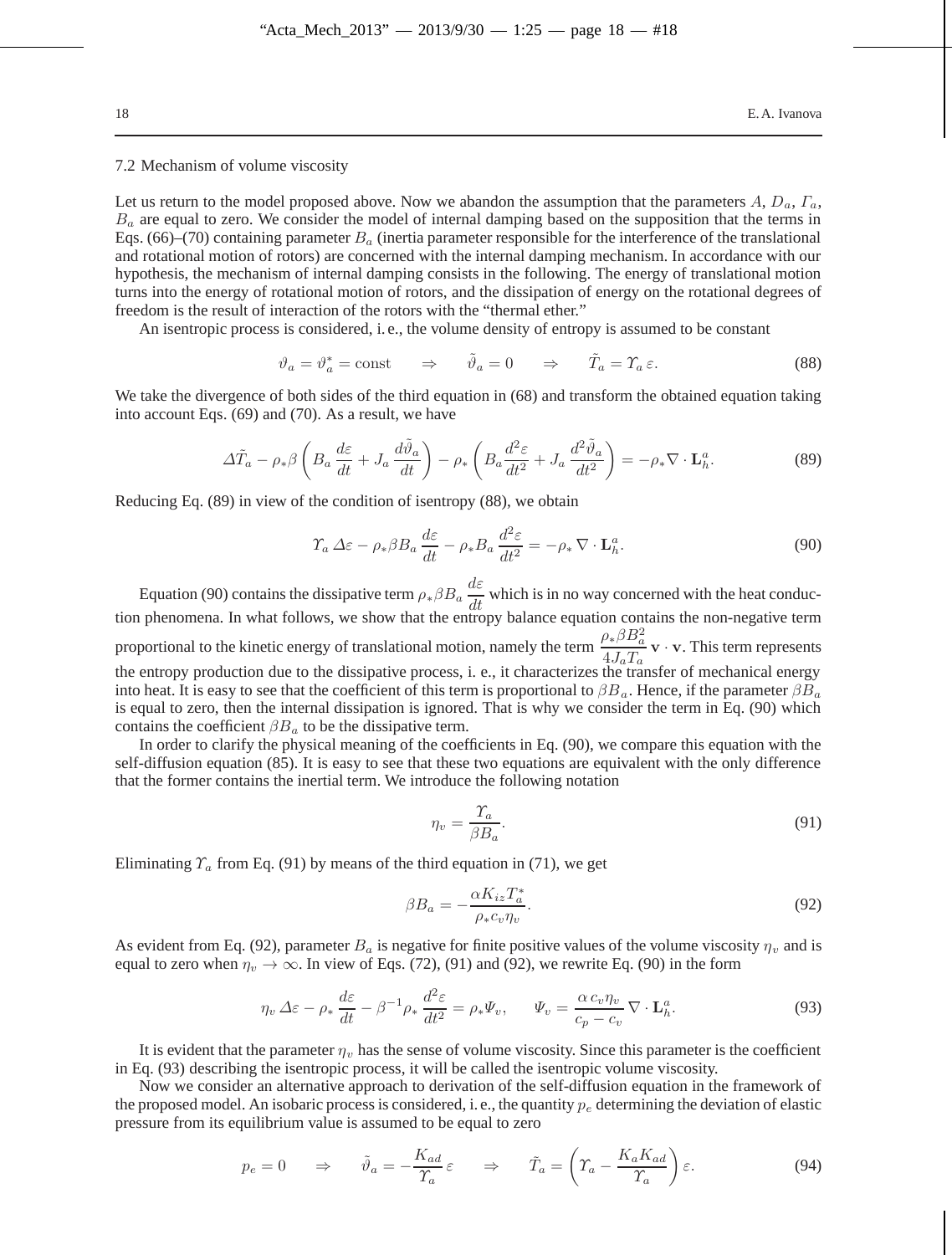We transform Eq. (89) in view of the isobaric condition (94) and the expressions for parameters of the model (71), (72), and (92). As a result, we obtain

$$
\Delta \varepsilon - \rho_* \left( \frac{c_p}{\lambda} - \frac{c_p - c_v}{c_v \eta_v} \right) \frac{d\varepsilon}{dt} - \beta^{-1} \rho_* \left( \frac{c_p}{\lambda} - \frac{c_p - c_v}{c_v \eta_v} \right) \frac{d^2 \varepsilon}{dt^2} = -\rho_* \alpha \nabla \cdot \mathbf{L}_h^a. \tag{95}
$$

By using the notations

$$
\frac{1}{\eta_p} = \frac{c_p}{\lambda} - \frac{c_p - c_v}{c_v \eta_v}, \qquad \Psi_p = \eta_p \, \alpha \, \nabla \cdot \mathbf{L}_h^a,\tag{96}
$$

we rewrite Eq. (95) in the form

$$
\eta_p \,\Delta \varepsilon - \rho_* \frac{d\varepsilon}{dt} - \beta^{-1} \rho_* \frac{d^2 \varepsilon}{dt^2} = -\rho_* \Psi_p. \tag{97}
$$

For concreteness,  $\eta_p$  will be called the isobaric volume viscosity. The structure of Eq. (97) is the same as the structure of the self-diffusion Eq. (93). However, the expressions for the volume viscosity and the source term obtained under the condition of isentropy differ from the expressions (96) obtained under the isobaric condition. The relation of the isobaric volume viscosity to the isentropic volume viscosity can be represented in the form

$$
\frac{1}{\eta_p} - \frac{1}{\eta_v} = c_p \left( \frac{1}{\lambda} - \frac{1}{c_v \eta_v} \right). \tag{98}
$$

Now it is hard to say whether or not one of these viscosities can be identified with the volume viscosity  $\eta_v^{cl}$ whose values is given in handbooks. The answer this question is in what follows.

#### 7.3 Mechanism of shear viscosity

Now we pass on to the discussion of a mechanism of shear viscosity. We assume  $\psi_a$  to be constant that is counterpart of the condition of isentropy

$$
\psi_a = \psi_a^* = \text{const} \qquad \Rightarrow \qquad \tilde{\psi}_a = \mathbf{0} \qquad \Rightarrow \qquad \tilde{\mathbf{M}}_a = D_a \gamma. \tag{99}
$$

We take the curl operator of both sides of the third equation in (68) and transform the obtained equation taking into account Eqs. (69) and (70). As a result, we get

$$
\nabla \times \left( \nabla \times \tilde{\mathbf{M}}_a \right) - \rho_* \beta \left( B_a \nabla \times \mathbf{v} + J_a \frac{d\psi_a}{dt} \right) + \rho_* \nabla \times \mathbf{L}_h^a = \rho_* \left( B_a \frac{d\nabla \times \mathbf{v}}{dt} + J_a \frac{d\psi_a}{dt} \right). \tag{100}
$$

In view of condition (99) and expression (69) for vector  $\gamma$ , we reduce Eq. (100) to the form

$$
D_a \Delta \nabla \times \mathbf{u} = \rho_* \beta B_a \nabla \times \mathbf{v} + \rho_* B_a \frac{d}{dt} \nabla \times \mathbf{v} - \rho_* \nabla \times \mathbf{L}_h^a.
$$
 (101)

Next, we introduce the notation

$$
\eta_s = \frac{D_a}{\beta B_a} \,. \tag{102}
$$

Neglecting the inertia term and the term containing external moment  $\mathbf{L}_h^a$  in Eq. (101) and differentiating the obtained equation with respect to time in view of notation (102), we get

$$
\eta_s \,\Delta \nabla \times \mathbf{v} = \rho_* \frac{d}{dt} \nabla \times \mathbf{v}.
$$
\n(103)

Comparing Eq. (103) with the equation of vortex motion of a viscous fluid (87), we reveal that these equations are the same. Consequently, the parameter  $\eta_s$  has the sense of shear viscosity.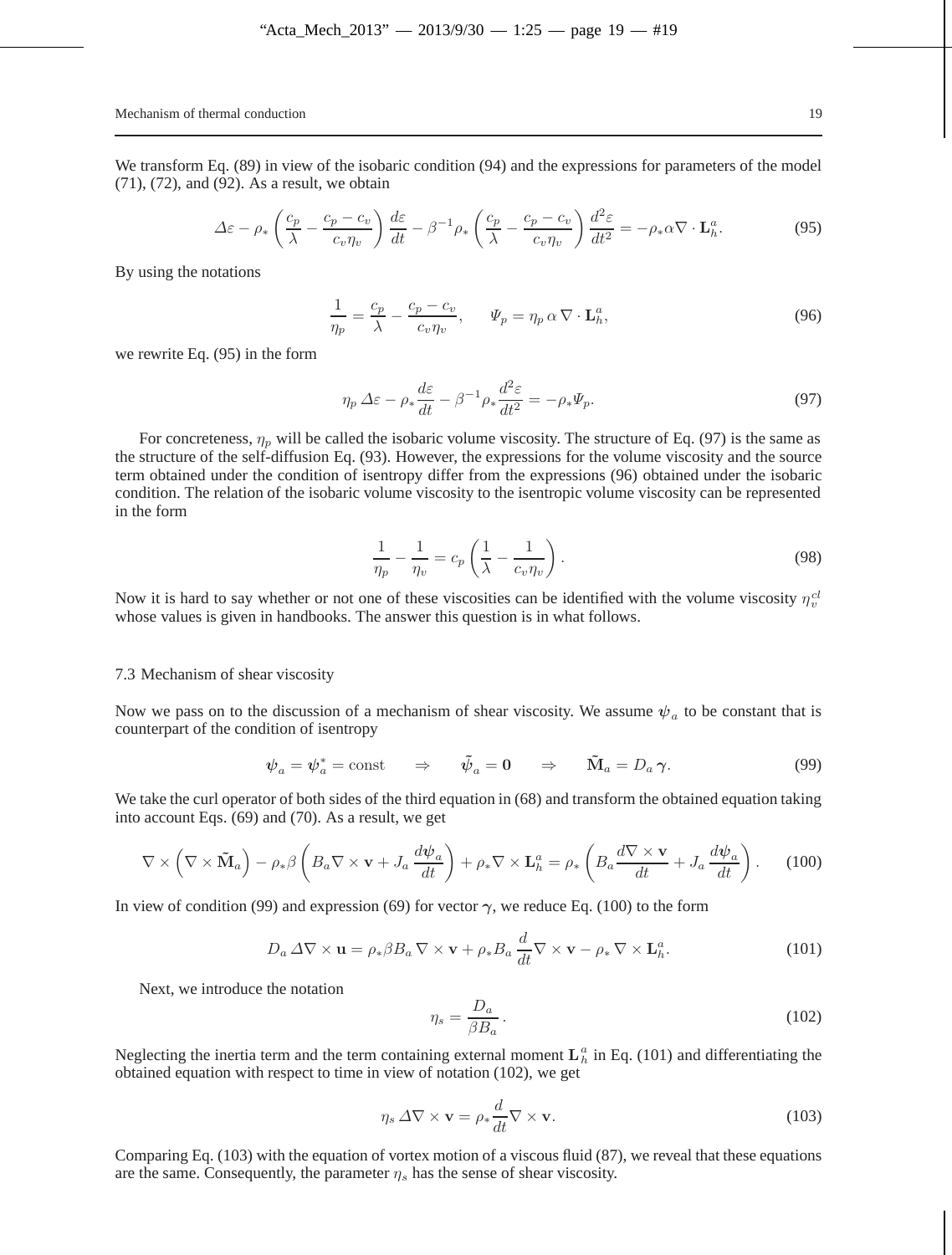Now we discuss an alternative approach to derivation of the equation of vortex motion of a viscous fluid. Let us consider the process such that the antisymmetric part of the stress tensor remains equal to zero

$$
\mathbf{q} = \mathbf{0} \qquad \Rightarrow \qquad \tilde{\psi}_a = -\frac{A}{D_a} \gamma \qquad \Rightarrow \qquad \tilde{\mathbf{M}}_a = \left( D_a - \frac{A\Gamma_a}{D_a} \right) \gamma. \tag{104}
$$

We reduce Eq. (100) taking into account Eq. (104). Next, we neglect the inertia term and the term containing external moment  $\mathbf{L}_h^a$  and differentiate the obtained equation with respect to time. As a result, we get

$$
\eta_q \,\Delta \nabla \times \mathbf{v} = \rho_* \frac{d}{dt} \nabla \times \mathbf{v} + \rho_* \Psi_q,\tag{105}
$$

where the following notations are used

$$
\eta_q = \frac{D_a^2 - A\Gamma_a}{\beta (D_a B_a - A J_a)}, \qquad \Psi_q = \frac{2A J_a}{D_a B_a - A J_a} \frac{d^2 \varphi}{dt^2}.
$$
\n(106)

Vector  $\Psi_q$  in Eq. (105) plays role of the source term. Parameter  $\eta_q$  represents the shear viscosity whose value, generally, differs from the value of  $\eta_s$ .

By using Eqs. (71), (92), (102), and (106) the parameters  $D_a$  and  $\Gamma_a$  can be expressed in terms of the volume and shear viscosities  $\eta_v$ ,  $\eta_s$ ,  $\eta_q$  and the known mechanical and thermodynamical constants. The parameter  $D_a$ [see Eqs. (92) and (102)] does not depend on the unknown elastic modulus A, while the parameter  $\Gamma_a$  depends on it

$$
\Gamma_a = \frac{T_a^*}{\rho_*} \left[ \frac{\eta_q}{\lambda} - \frac{\eta_s (\eta_q - \eta_s)(K_{ad} - K_{iz})}{c_v \eta_v^2 A} \right].
$$
\n(107)

Let us choose the elastic modulus A as follows:

$$
A = \frac{\lambda \left(\eta_q - \eta_s\right) \left(K_{ad} - K_{iz}\right)}{c_v \eta_v^2} \,. \tag{108}
$$

Finally, by using Eqs. (92), (102), (107), and (108), we obtain the expressions for  $D_a$  and  $\Gamma_a$ :

$$
D_a = -\frac{\alpha K_{iz} T_a^* \eta_s}{\rho_* c_v \eta_v}, \qquad \Gamma_a = \frac{(\eta_q - \eta_s) T_a^*}{\lambda \rho_*}.
$$
 (109)

In what follows, we discuss the methods of determination of the shear viscosities  $\eta_s$  and  $\eta_q$  for solids. Now we consider fluids and gases.

Suppose that in the case of fluids and gases, the shear viscosities  $\eta_q$  and  $\eta_s$  are equal to each other and equal to the shear viscosity  $\eta_s^{cl}$ . Then, the parameters A,  $D_a$  and  $\Gamma_a$  are determined by Eqs. (108) and (109) where  $\eta_q = \eta_s = \eta_s^{cl}$ :

$$
A = 0, \qquad D_a = -\frac{\alpha K_{iz} T_a^* \eta_s^{cl}}{\rho_* c_v \eta_v}, \qquad \Gamma_a = 0.
$$
 (110)

Let us take the curl operator of both sides of the first and third equations in (68) and transform the obtained equations taking into account the kinematical relations (69) and the constitutive equations (70). Eliminating the external moments and taking into account the fact that for fluids and gases  $G = 0$ ,  $A = 0$  and  $\Gamma_a = 0$  we obtain

$$
D_a \Delta \psi_a = \rho_* \left( \frac{d^2 \nabla \times \mathbf{u}}{dt^2} + B_a \frac{d^2 \psi_a}{dt^2} \right),
$$
  

$$
D_a \Delta \nabla \times \mathbf{u} - \rho_* \beta \left( B_a \frac{d \nabla \times \mathbf{u}}{dt} + J_a \frac{d \psi_a}{dt} \right) = \rho_* \left( B_a \frac{d^2 \nabla \times \mathbf{u}}{dt^2} + J_a \frac{d^2 \psi_a}{dt^2} \right).
$$
(111)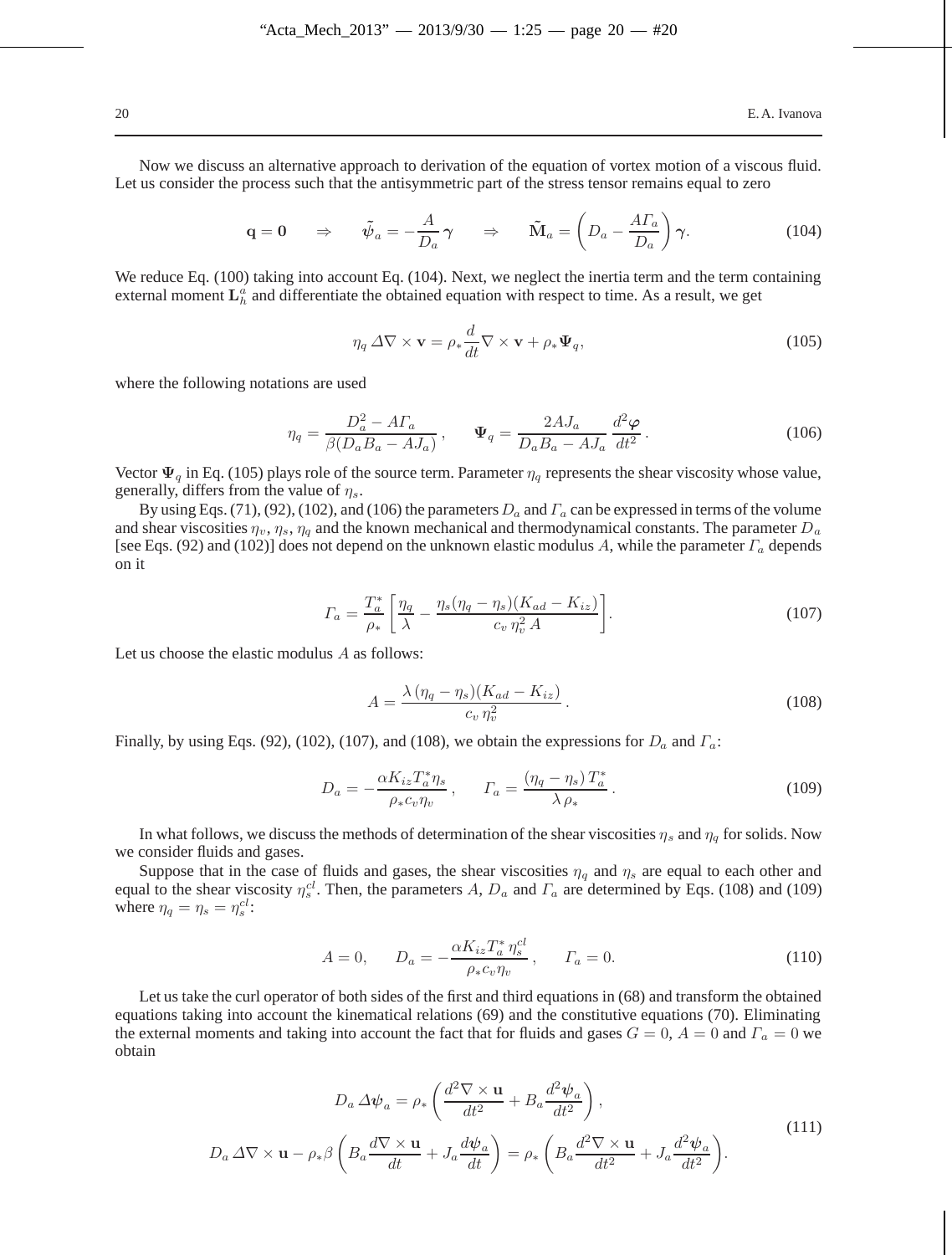Eliminating variable  $\psi_a$  from the system (111), we get

$$
\frac{D_a^2}{\rho_* \beta J_a} \Delta \Delta \nabla \times \mathbf{u} - \frac{B_a D_a}{J_a} \frac{d}{dt} \Delta \nabla \times \mathbf{u} - \frac{2B_a D_a}{\beta J_a} \frac{d^2}{dt^2} \Delta \nabla \times \mathbf{u} - \rho_* \left( 1 - \frac{B_a^2}{J_a} \right) \frac{d^3}{dt^3} \nabla \times \mathbf{u} - \frac{\rho_*}{\beta} \left( 1 - \frac{B_a^2}{J_a} \right) \frac{d^4}{dt^4} \nabla \times \mathbf{u} = \mathbf{0}.
$$
 (112)

In the case of a slow process, the asymptotically leading term of Eq. (112) is determined by the first two terms. In view of the foregoing formulas for the model parameters, the asymptotically leading term of Eq. (112) can be represented as

$$
\Delta \left[ \eta_s^{cl} \, \Delta \nabla \times \mathbf{u} - \rho_* \, \frac{d}{dt} \nabla \times \mathbf{u} \right] = \mathbf{0}.\tag{113}
$$

It is evident that Eq. (113) is the counterpart of Eq. (103).

In the case of a fast process, the asymptotically leading term of Eq. (112) is determined by the terms containing the odd time derivatives. The terms containing the even time derivatives are small due to the presence of coefficient  $\beta^{-1}$  which is of the order 10<sup>-10</sup> s for gases and 10<sup>-13</sup> s for fluids. These terms should be taken into account only when the terahertz frequency range is considered. Thus, a fast process is described by the equation which (in view of the foregoing formulas for the model parameters) takes the form

$$
\frac{d}{dt}\left[k\,\Delta\nabla\times\mathbf{u}+\rho_*\frac{d^2}{dt^2}\nabla\times\mathbf{u}\right]=\mathbf{0},\qquad k=\frac{\lambda(K_{ad}-K_{iz})\eta_s^{cl}}{c_v\eta_v^2-\beta^{-1}\lambda(K_{ad}-K_{iz})}.\tag{114}
$$

In what follows, we show that the coefficient k is positive. Therefore, Eq.  $(114)$  describes the time-increasing processes rather than oscillating ones.

A distinctive feature of the foregoing model of internal damping is the fact that the shear viscosity does not influence on the dynamical processes concerned with the volume change. In accordance with the classical theory, this is not the case. In the case of fluids and gases, the formula for the sound attenuation factor is well known. According to this formula, the sound attenuation is determined by three factors: the shear viscosity, the volume (acoustic) viscosity, and the heat conductivity. This formula is usually used to determine the volume viscosity. The proposed treatment of internal damping leads to the theory of thermoviscoelasticity which allows one to calculate the sound attenuation factor by another formula. This formula differs from the classical one, particularly, by the fact that it does not depend on the shear viscosity. That is why, in general, the values of volume viscosity taken from the handbooks have to coincide neither with  $\eta_v$  nor with  $\eta_p$ .

#### **8 Entropy balance equation and second law of thermodynamics**

We start the discussion of second law of thermodynamics with the introduction of energy characteristics of thermal and dissipative processes in the framework of proposed model. For this purpose, we consider the equation of energy balance for the material medium consisting of one-rotor gyrostats

$$
\frac{d}{dt} \int_{(V)} \rho_*(K_m + U_m) dV = \int_{(V)} \rho_* \left( \mathbf{f} \cdot \mathbf{v} + \mathbf{m} \cdot \tilde{\boldsymbol{\omega}} + \mathbf{L} \cdot \boldsymbol{\omega} + Q \right) dV +
$$
\n
$$
+ \int_{(S)} \left( \boldsymbol{\tau}_n \cdot \mathbf{v} + \boldsymbol{\mu}_n \cdot \tilde{\boldsymbol{\omega}} + \mathbf{T}_n \cdot \boldsymbol{\omega} + H_n \right) dS. \tag{115}
$$

Here  $K_m$  is the kinetic energy of gyrostats per unit mass; Q and  $H_n$  are the rates of "non-mechanical nature" energy supply in control volume V and through surface S, respectively. Vectors  $\tau_n$ ,  $\mu_n$ ,  $\mathbf{T}_n$  are the force and moments acting on a unit area of the surface S. These vectors are related with the stress tensor and moment stress tensors by the standard formulas

$$
\tau_n = \mathbf{n} \cdot \boldsymbol{\tau}, \qquad \boldsymbol{\mu}_n = \mathbf{n} \cdot \boldsymbol{\mu}, \qquad \mathbf{T}_n = \mathbf{n} \cdot \mathbf{T}.
$$
 (116)

The remaining quantities in Eq. (115) have been introduced above.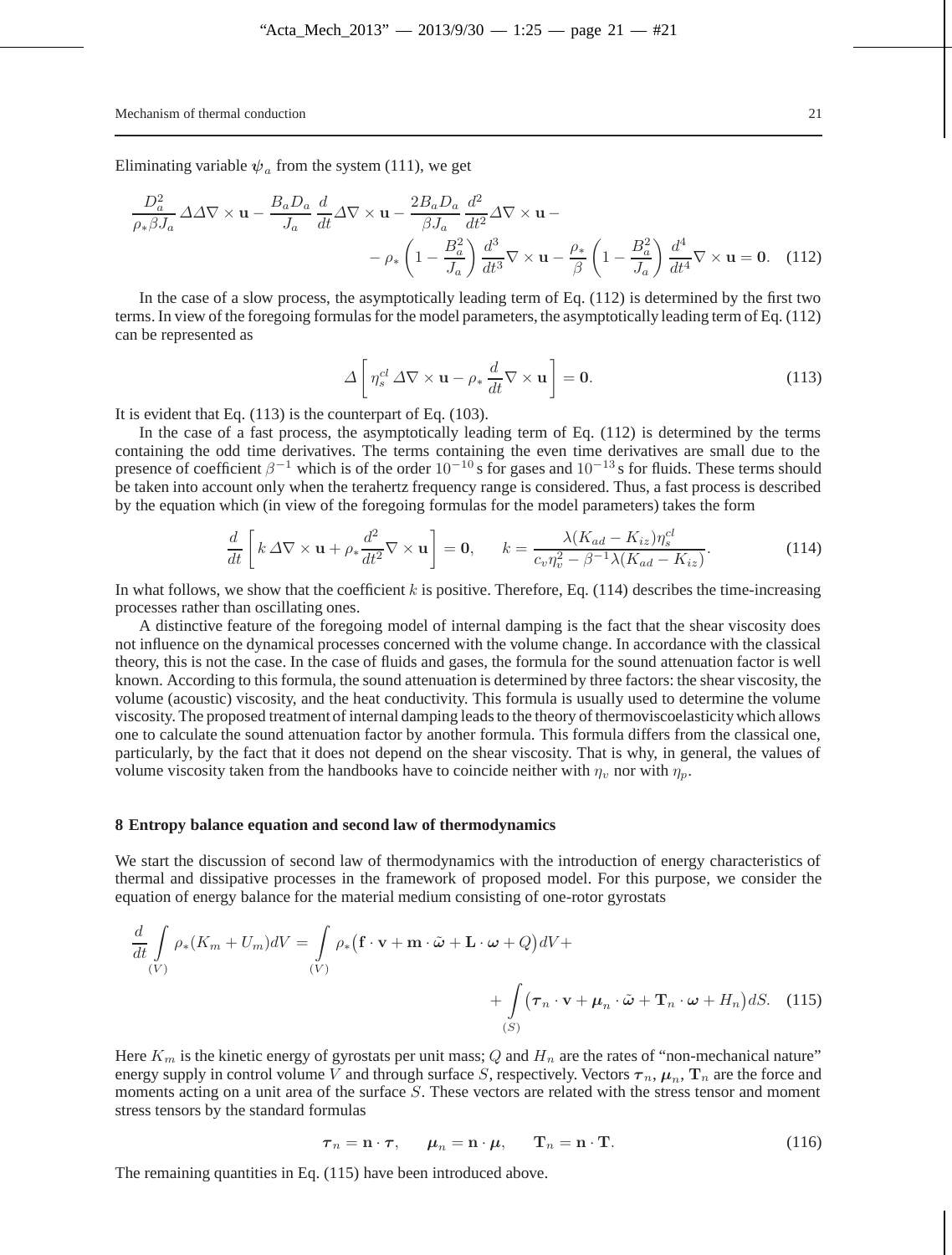In accordance with our approach, the quantities associated with carrier bodies describe the mechanical processes, whereas the quantities associated with rotors describe the thermal processes and processes connected with transfer of mechanical energy into heat. Thus, the terms  $f \cdot v$  and  $m \cdot \tilde{\omega}$  characterize the energy supply in control volume V due to the power of forces and moments, whereas the term  $\mathbf{L} \cdot \boldsymbol{\omega}$  can be interpreted as the rate of thermal energy supply per unit mass. Then, the quantity Q has the sense of the rate of supply of energy of "non-mechanical and nonthermal nature." Similarly, the terms  $\tau_n \cdot \mathbf{v}$  and  $\mu_n \cdot \tilde{\omega}$  represent the mechanical energy flow through the surface S, whereas the term  $\mathbf{T}_n \cdot \boldsymbol{\omega}$  characterizes the thermal energy flow through this surface. Correspondingly, the quantity  $H_n$  has the sense of flow of energy of "non-mechanical and nonthermal nature" through the surface  $S$ .

Since we consider the continuum of one-rotor gyrostats to be isolated body, we assume the supply of energy of "non-mechanical and nonthermal nature" to be equal to zero, i. e.,

$$
Q = 0, \t H_n = 0.
$$
\t(117)

Notice that by standard line of reasoning in view of Eq. (117), one can obtain the local form of energy balance equation (51). Now we introduce the notations

$$
Q_L = \mathbf{L} \cdot \boldsymbol{\omega}, \qquad h_n = \mathbf{T}_n \cdot \boldsymbol{\omega}.
$$
 (118)

In view of Eqs. (117) and (118), the energy balance equation (115) takes the form

$$
\frac{d}{dt} \int_{(V)} \rho_*(K_m + U_m) dV = \int_{(V)} \rho_* \left( \mathbf{f} \cdot \mathbf{v} + \mathbf{m} \cdot \tilde{\boldsymbol{\omega}} + Q_L \right) dV + \int_{(S)} \left( \boldsymbol{\tau}_n \cdot \mathbf{v} + \boldsymbol{\mu}_n \cdot \tilde{\boldsymbol{\omega}} + h_n \right) dS. \tag{119}
$$

If we consider Eq. (119) as the energy balance equation for the classical medium, then we interpret  $Q_L$  and  $h_n$  as the rates of thermal energy supply in control volume V and through the surface S, respectively.

Taking into account the foregoing assumption that  $\mathbf{L} = \mathbf{L}_f + \mathbf{L}_h$  where  $\mathbf{L}_f$  is the moment of viscous damping given by Eq. (43), we get

$$
Q_L = -\beta (B\mathbf{v} + J\boldsymbol{\omega}) \cdot \boldsymbol{\omega} + \mathbf{L}_h \cdot \boldsymbol{\omega}.
$$
 (120)

Using standard line of reasoning, we introduce the vector of thermal energy flow **h**, namely

$$
h_n = \mathbf{n} \cdot \mathbf{h}.\tag{121}
$$

According to Eqs.  $(116)$ ,  $(118)$ , and  $(121)$ , we have

$$
\mathbf{h} = \mathbf{T} \cdot \boldsymbol{\omega}.\tag{122}
$$

In view of Eq. (46) for tensor **T** and Eqs. (63) and (64) relating the mechanical and thermodynamic quantities, the vector of thermal energy flow **h** can be represented as a sum

$$
\mathbf{h} = \mathbf{h}_T + \mathbf{h}_M, \qquad \mathbf{h}_T = T\boldsymbol{\omega} \equiv T_a \boldsymbol{\omega}_a, \qquad \mathbf{h}_M = -\mathbf{M} \times \boldsymbol{\omega} \equiv -\mathbf{M}_a \times \boldsymbol{\omega}_a. \tag{123}
$$

Here vector  $\mathbf{h}_T$  has the sense of the heat flow vector,  $\mathbf{h}_M$  is that part of thermal energy flow which should be taken into account if we aim to describe the attenuation of transverse waves and the transfer of mechanical energy of shear vibrations into heat.

After the introduction of the energy characteristics of thermal and dissipative processes, we turn to the derivation of the entropy balance equation. We start with the consideration of an approximate form of Eq. (50) which describes the motion of rotors

$$
\nabla T - \nabla \times \mathbf{M} - \beta \rho_*(B\mathbf{v} + J\boldsymbol{\omega}) + \rho_* \mathbf{L}_h = \mathbf{0}.
$$
 (124)

Notice that Eq. (124) is obtained under the assumption that the inertia terms in Eq. (50) can be neglected that corresponds to the parabolic heat conduction equation. Taking the scalar product of both sides of Eq. (124) on the angular velocity of rotors  $\omega$  and performing simple transformations, we obtain

$$
\nabla \cdot (T\omega) - T(\nabla \cdot \omega) - \nabla \cdot (\mathbf{M} \times \omega) + \mathbf{M} \cdot (\nabla \times \omega) - \beta \rho_*(B\mathbf{v} + J\omega) \cdot \omega + \rho_* \mathbf{L}_h \cdot \omega = 0. \quad (125)
$$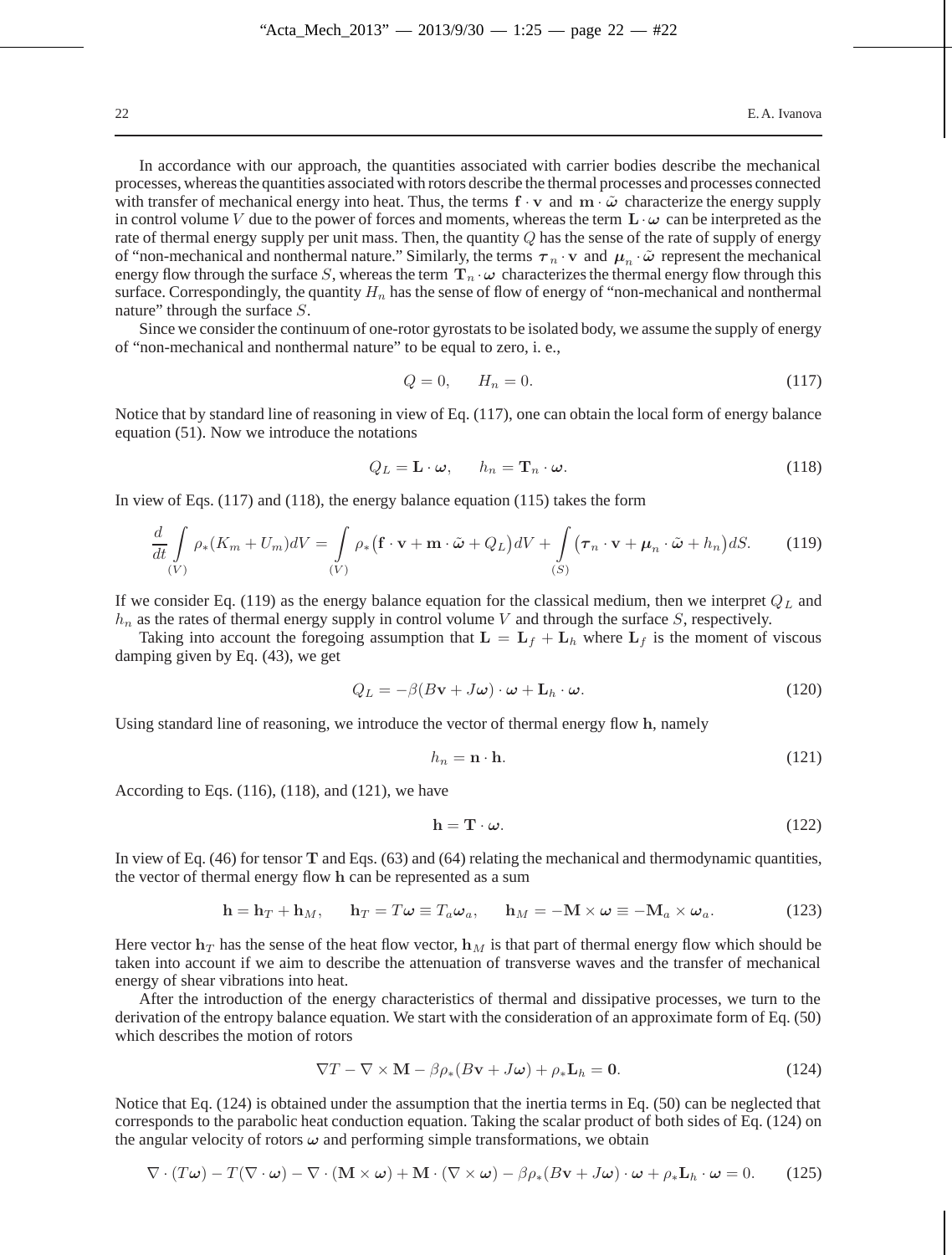Taking into account Eqs. (38), (58), (63), (64), (120), and (123), we rewrite Eq. (125) in the form

$$
T_a \frac{d\vartheta_a}{dt} = \nabla \cdot \mathbf{h}_T + \nabla \cdot \mathbf{h}_M + \mathbf{M}_a \cdot \frac{d\psi_a}{dt} + \rho_* Q_L.
$$
 (126)

Let us introduce the entropy flow  $h_{\vartheta}$  as

$$
\mathbf{h}_{\vartheta} = \frac{\mathbf{h}_T + \mathbf{h}_M}{T_a} \,. \tag{127}
$$

By simple transformations in view of Eqs. (38), (58), (63), (123), and (127), the first three terms on the right-hand side of Eq. (126) can be rewritten as follows:

$$
\nabla \cdot \mathbf{h}_T + \nabla \cdot \mathbf{h}_M + \mathbf{M}_a \cdot \frac{d\psi_a}{dt} = T_a \nabla \cdot \mathbf{h}_{\vartheta} + \frac{\mathbf{h}_T \cdot \nabla T_a + \mathbf{M}_a \cdot (\nabla \times \mathbf{h}_T)}{T_a}.
$$
 (128)

Taking into account Eqs. (64) and (65), the expression (120) can be reduced to the form

$$
Q_L = \frac{\beta B_a^2}{4J_a} \mathbf{v} \cdot \mathbf{v} - \beta J_a \left(\omega_a + \frac{B_a}{2J_a} \mathbf{v}\right)^2 + \mathbf{L}_h^a \cdot \omega_a.
$$
 (129)

Next, dividing both sides of Eq. (126) by  $T_a$  and substituting in it the expressions (128) and (129) we obtain

$$
\frac{d\vartheta_a}{dt} = \nabla \cdot \mathbf{h}_{\vartheta} + \sigma \tag{130}
$$

where  $\sigma$  is calculated by the formula

$$
\sigma = \frac{\mathbf{h}_T \cdot \nabla T_a + \mathbf{M}_a \cdot (\nabla \times \mathbf{h}_T)}{T_a^2} + \frac{\rho_* \beta B_a^2}{4J_a T_a} \mathbf{v} \cdot \mathbf{v} - \frac{\rho_* \beta J_a}{T_a} \left(\omega_a + \frac{B_a}{2J_a} \mathbf{v}\right)^2 + \frac{\rho_* (\mathbf{L}_h^a \cdot \omega_a)}{T_a}.
$$
 (131)

Let us discuss the physical meaning of Eqs. (130) and (131). The first of these equations is known as the entropy balance equation, and it is one of the fundamental equations in non-equilibrium thermodynamics. The term  $\sigma$  has the sense of entropy production. Non-equilibrium thermodynamics is the science that considers the interplay of various physical processes. That is why the entropy balance equation often involves the terms characterizing the entropy production due to the various physical processes, for example, the dissipation, Joule heating, chemical reactions, etc. Analogously, the entropy flow can contain the components that are associated with the heat flow, the electromagnetic energy flow, the radiation flow, etc. In the proposed model, the entropy flow  $h_{\vartheta}$  consists of two parts — see Eq. (127): the component associated with the heat flow and the component associated with that part of thermal energy flow which allows us to describe the attenuation of transverse waves and the transfer of mechanical energy of shear vibrations into heat. The entropy production  $\sigma$  consists of four terms — see the expression (131). The first term in this expression is the entropy production due to the heat conductivity. It is easy to see that if the Fourier law of heat conduction  $h_T = \lambda \nabla T_a$  is used, then this term is non-negative. We do not postulate the constitutive equation for the heat flow because we derive the heat conduction equation using a different method. In accordance with our method, the heat flow vector is calculated by the second formula in Eq. (123) after the coupled problem of thermoviscoelasticity is solved. Hence, we can determine the sign of the first term on the right-hand side of Eq. (131) only when the problem is solved. The second term in the expression for  $\sigma$  is the entropy production due to the dissipative process. Really, this term is non-negative and it is proportional to the kinetic energy of translational motion. Therefore, it characterizes the transfer of mechanical energy into heat. It is easy to see that the coefficient of this term is proportional to  $B_a^2$ . Hence, if the parameter  $B_a$  is equal to zero that corresponds to the problem of thermoelasticity, then the internal dissipation is ignored. The third term in the expression for  $\sigma$  is non-positive. This term is accounted with the radiation of energy into the "thermal ether," i. e., it has the sense of thermal radiation. One of the features of the proposed model is the account of thermal radiation that is usually ignored in continuum mechanics. The last term in the expression for  $\sigma$  characterizes the entropy production due to the heat supply from an external source.

Constructing the model of thermoviscoelastic medium, we suppose that the "thermal ether" in the unperturbed state is not moving relative to the Earth, and we use the inertial reference system related with the Earth. On passing to another inertial reference system (without abandoning the assumption of immobility of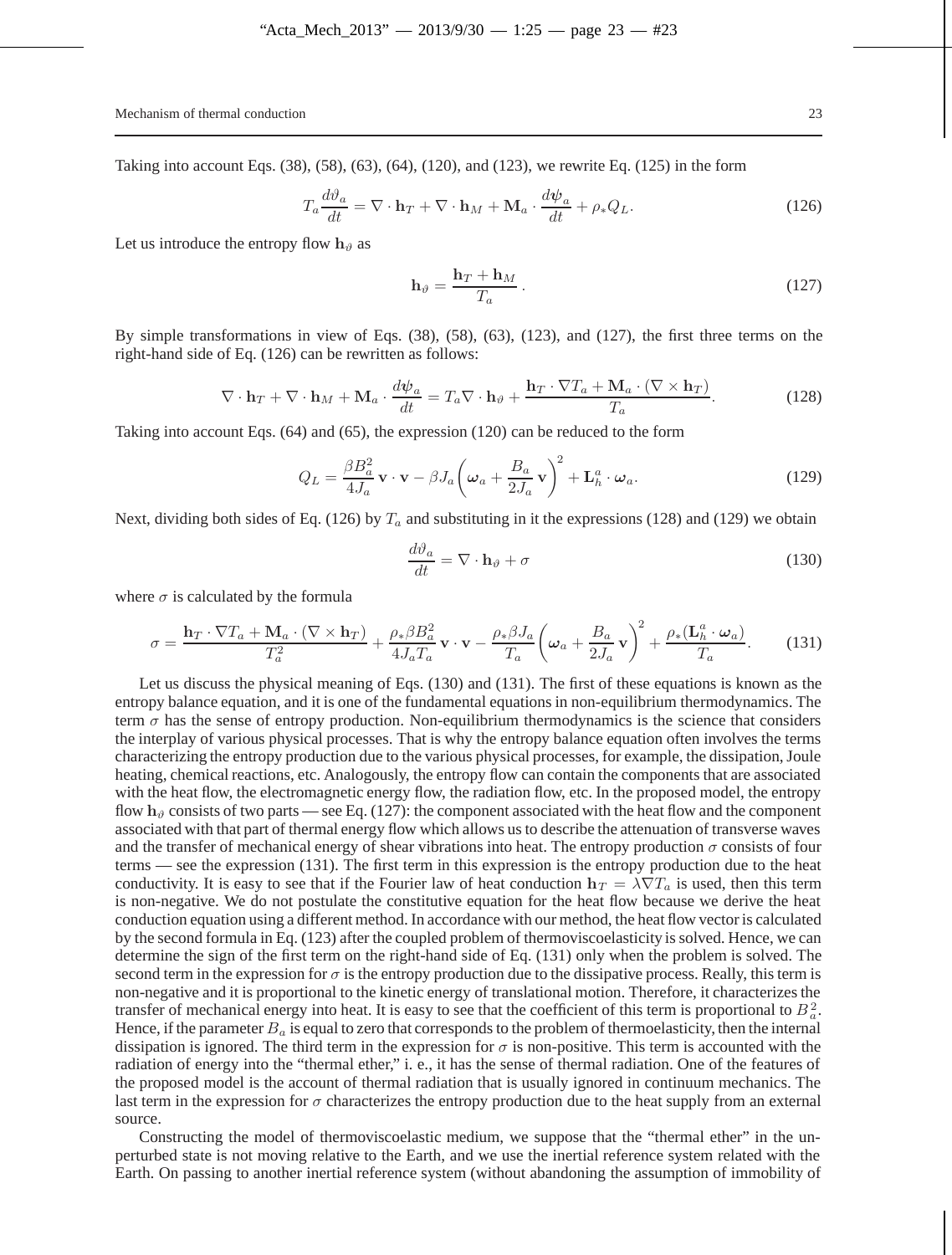the "thermal ether" relative to the Earth), we should replace the expression (43) for the moment of viscous damping by the expression (44). If Eq. (44) is used instead of Eq. (43), then the expression (120) and all subsequent equations are modified so that the translational velocity **v** is replaced by the difference  $\mathbf{v} - \mathbf{V}_0$ . Thus, the entropy production due to the dissipative process [the second term on the right-hand part of Eq. (131)] and the radiation of energy into the "thermal ether" [the third term on the right-hand part of Eq. (131)] depend on the velocity of particles of the medium relative to the "thermal ether" and do not depend on the choice of an inertial reference system. The assumption of immobility of the "thermal ether" relative to the Earth is a physical hypothesis being the basis for the proposed model of thermoviscoelasticity. As shown above, the equations which are well known in continuum mechanics and thermodynamics follow from the aforesaid hypothesis. If we reject the assumption of immobility of the "thermal ether" relative to the Earth, then in order to obtain the constitutive equation for the moment of viscous damping, we have to solve the model problems different from the model problems considered above. It is obvious that the solution of these model problems leads to a more complicated law of viscous damping. As a result, all subsequent formulas including the expression for the entropy production (131) are modified. In this case, as in the circumstances discussed above, both the law of viscous damping and the expression for the entropy production should depend rather on the velocity relative to the "thermal ether" than on the absolute velocity.

Now we turn to a discussion of the second law of thermodynamics. First of all, we note that now there are a number of statements that express the second law of thermodynamics. For example, in [30] one can find 18 formulations of the second law of thermodynamics, and [31] contains 21 formulations. Not all statements expressing the second law of thermodynamics are equivalent. Let us discuss some formulations adopted in the non-equilibrium thermodynamics and continuum mechanics. In non-equilibrium thermodynamics, the entropy change  $d\theta_a$  during time interval dt is divided into two parts:  $d\theta_a = d_e \theta_a + d_i \theta_a$  where  $d_e \theta_a$  is the entropy change due to the matter and energy exchange with the surrounding medium and  $d_i \vartheta_a$  is the entropy change due to the irreversible processes in the system. The second law of thermodynamics states that  $\frac{d_i \vartheta_a}{dt} \ge 0$ . This formulation is not strictly unambiguous when it is applied to continuum because on going to the local formulation it is not clear what part of the entropy production  $\sigma$  causes the entropy change due to the irreversible processes in the system and what part of  $\sigma$  causes the entropy change due to external factors. It is obvious that the last two terms in the expression (131) are responsible for  $d_e \vartheta_a$  and the second term is responsible for  $d_i \vartheta_a$ . However, the first term in (131) can be interpreted both as the cause of change  $d_e \vartheta_a$  and as the cause of change  $d_i \vartheta_a$ . In the first case, the second law of thermodynamics is satisfied since the second term in (131) is non-negative. In the second case, the second law of thermodynamics is satisfied provided that

$$
\frac{\mathbf{h}_T \cdot \nabla T_a + \mathbf{M}_a \cdot (\nabla \times \mathbf{h}_T)}{T_a^2} + \frac{\rho_* \beta B_a^2}{4J_a T_a} \mathbf{v} \cdot \mathbf{v} \ge 0.
$$
 (132)

We can verify whether the condition (132) is satisfied only when the coupled problem of thermoviscoelasticity is solved. In continuum mechanics, the situation with the second law of thermodynamics there is similar to the situation in non-equilibrium thermodynamics. For example, in [3] (see p. 245), two different formulation of the second law of thermodynamics can be found. The first one is the Clausius–Planck inequality

$$
T_a \frac{d\vartheta_a}{dt} \ge \nabla \cdot \mathbf{h} + q \tag{133}
$$

where **h** is the heat flow vector,  $q$  is the heat supply from an external source per unit volume. The second formulation is the Clausius–Duhem inequality

$$
T_a \frac{d\vartheta_a}{dt} \ge T_a \nabla \cdot \left(\frac{\mathbf{h}}{T_a}\right) + q \tag{134}
$$

where **h** and q have the same meaning as in Eq. (133). In the proposed theory, the Clausius–Planck inequality (133) takes the form

$$
\frac{d\vartheta_a}{dt} \ge \nabla \cdot \mathbf{h}_{\vartheta} + \frac{\mathbf{h}_T \cdot \nabla T_a + \mathbf{M}_a \cdot (\nabla \times \mathbf{h}_T)}{T_a^2} - \frac{\rho_* \beta J_a}{T_a} \left(\omega_a + \frac{B_a}{2J_a} \mathbf{v}\right)^2 + \frac{\rho_* (\mathbf{L}_h^a \cdot \omega_a)}{T_a}.\tag{135}
$$

Since the right-hand side of inequality (135) differs from the right-hand side of the entropy balance equation only by absence of the non-negative term — see Eqs. (130) and (131), it is obvious that the second law of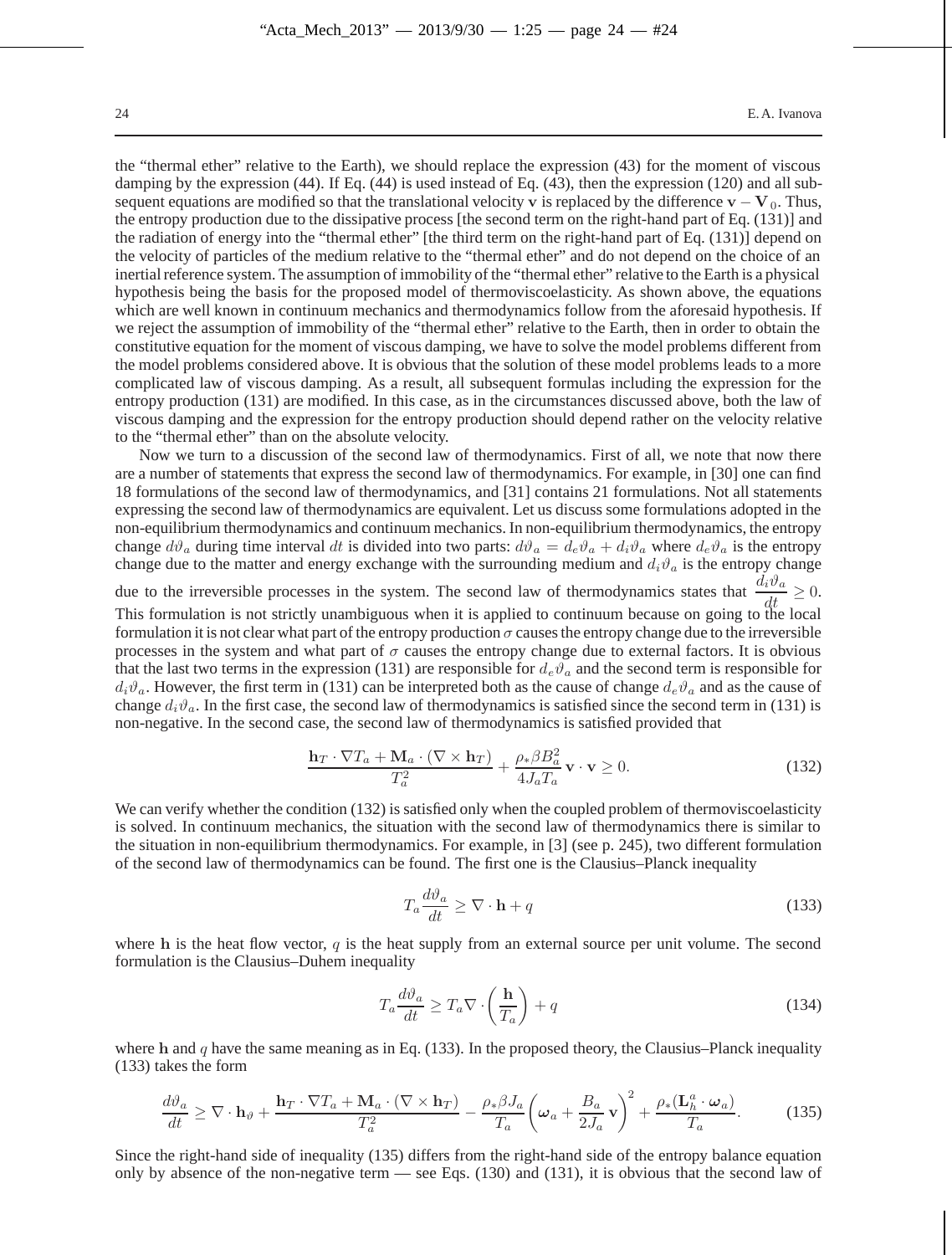thermodynamics in the form of the inequality (135) is satisfied. For the proposed model, the Clausius–Duhem inequality (134) is formulated as

$$
\frac{d\vartheta_a}{dt} \ge \nabla \cdot \mathbf{h}_{\vartheta} - \frac{\rho_* \beta J_a}{T_a} \left( \omega_a + \frac{B_a}{2J_a} \mathbf{v} \right)^2 + \frac{\rho_* (\mathbf{L}_h^a \cdot \omega_a)}{T_a}.
$$
\n(136)

In view of Eqs. (130) and (131), the inequality (136) is equivalent to the inequality (132). Hence, we can verify whether the second law of thermodynamics in the form of the inequality (136) is satisfied only when the coupled problem of thermoviscoelasticity is solved.

The foregoing reasoning holds for the case when the inertia terms in the equation of motion of rotors (50) are neglected. The statement of problem without the inertial terms in Eq. (50) leads to classical theory of thermoelasticity (73) which contains the parabolic heat conduction equation (an equation without the second time derivatives). For lack of the second time derivatives, the classical equation describes the heat propagation with infinite speed. This is not an obstacle for solving most of practical problems since the solution of parabolic heat conduction equation decays exponentially and therefore only infinitesimal quantity of heat propagates with infinite speed. However, from the theoretical point of view, the infinite speed of heat propagation is unacceptable. That is why in 1948 the hyperbolic type heat conduction equation was proposed by Cattaneo, see [32], and in 1967 the formulation of coupled problem of thermoelasticity with hyperbolic type heat conduction equation was proposed by Lord and Shulman, see [33]. Let us briefly discuss the derivation of the hyperbolic type heat conduction equation with the help of arguments standard for continuum mechanics.

In the theory of thermoelasticity, the heat conduction equation has the form

$$
T_a \frac{d\vartheta_a}{dt} = \nabla \cdot \mathbf{h} + q. \tag{137}
$$

Taking into account the constitutive equation

$$
\vartheta_a = \vartheta_a^* + \frac{\rho_* c_v}{T_a^*} (T_a - T_a^*) + \alpha K_{iz} \varepsilon \tag{138}
$$

we eliminate the entropy from Eq. (137) and linearize the obtained equation near the temperature  $T_a^*$ . As a result, we have

$$
\rho_* c_v \frac{dT_a}{dt} + \alpha K_{iz} T_a^* \frac{d\varepsilon}{dt} = \nabla \cdot \mathbf{h} + q. \tag{139}
$$

Next, the constitutive equation for the heat flow vector should be taken into account. The classical heat conduction equation is derived by using the Fourier law:  $\mathbf{h} = \lambda \nabla T_a$ . To obtain the hyperbolic type heat conduction equation, the Fourier law should be replaced by the Maxwell–Cattaneo law which has the form

$$
\beta^{-1} \frac{d\mathbf{h}}{dt} + \mathbf{h} = \lambda \nabla T_a.
$$
\n(140)

It is easy to see that in comparison with the Fourier law, Eq. (140) has the additional term  $\beta^{-1} \frac{d\mathbf{h}}{dt}$ . Due to this term, Eq. (140) takes into account the inertia of the heat conduction process, i. e., the fact that response to appearance of a temperature gradient does not occur instantaneously. The delay of response to appearance of a temperature gradient is determined by the coefficient of the heat flow derivative. Eliminating vector **h** from the system of Eqs. (139) and (140), we obtain

$$
\rho_* c_v \left( \beta^{-1} \frac{d^2 T_a}{dt^2} + \frac{d T_a}{dt} \right) + \alpha K_{iz} T_a^* \left( \beta^{-1} \frac{d^2 \varepsilon}{dt^2} + \frac{d \varepsilon}{dt} \right) = \lambda \Delta T_a + \beta^{-1} \frac{dq}{dt} + q. \tag{141}
$$

It is obvious that Eq. (141) coincides with the third equation in (73). Thus, if the standard approach to derivation of the heat conduction equation is used, then the presence of the second time derivatives in this equation is the result of the presence of the time derivative of heat flow in the Maxwell–Cattaneo law (140). If the heat conduction equation is derived by the method proposed above, then the second time derivatives are presented in this equation due to the presence of inertia terms in Eq. (50). Consequently, the neglect of inertial terms in Eq. (50) is the same as leaving out the first time derivative of the heat flow in Eq. (140). If it is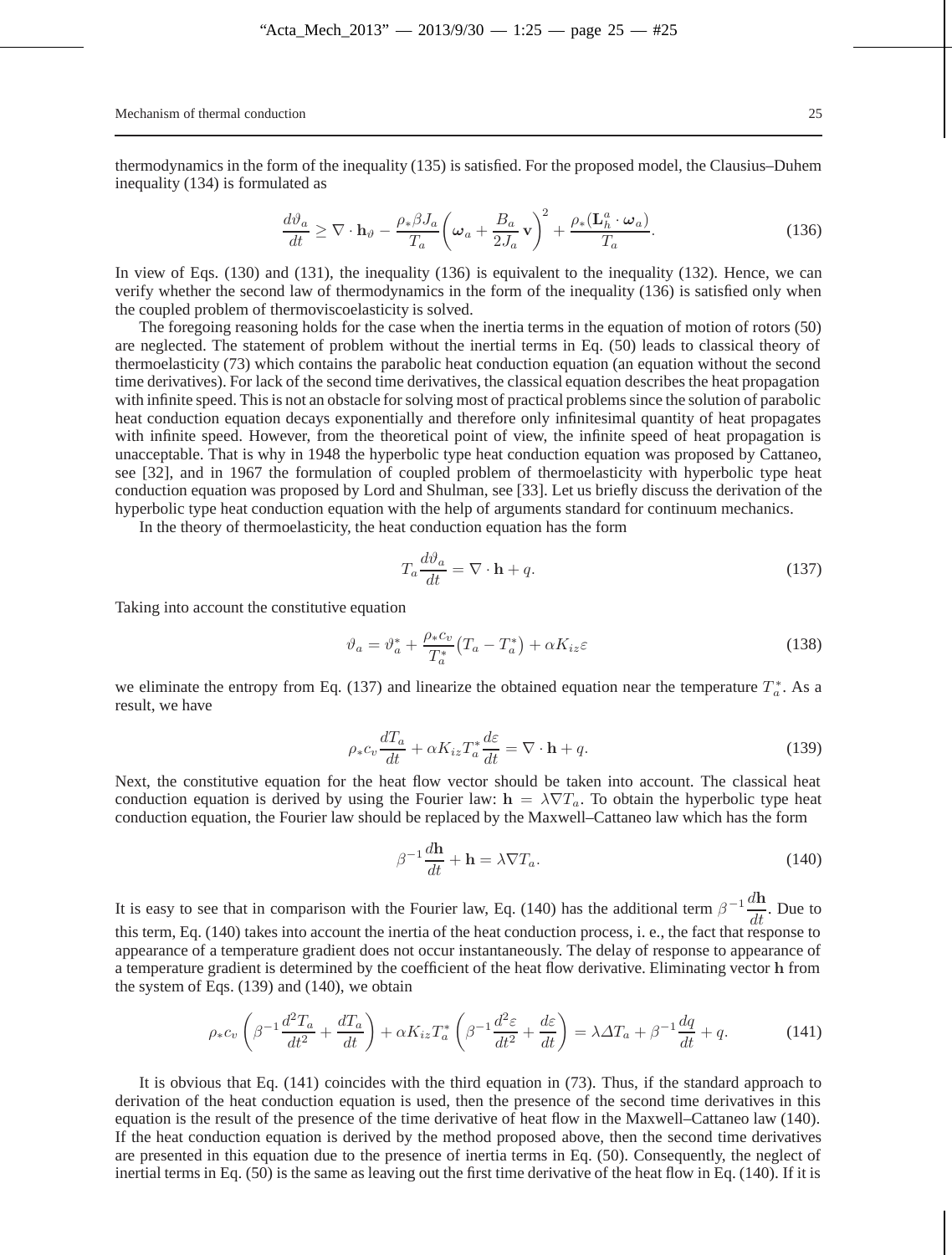#### 26 E.A. Ivanova

permissible to neglect the first time derivative of heat flow in the law of heat conduction, then it is permissible to neglect the inertial terms in Eq. (50).

The heat conduction Eq. (141) is a hyperbolic equation. According to this equation, the heat propagates at a finite speed. However, this equation has wave properties resulting in difficulties related to the second law of thermodynamics. Thus, due to the presence of second time derivatives in the heat conduction equation, the problem of infinite speed of heat propagation is solved but there is a problem with the satisfaction of the second law of thermodynamics.

The theories including the hyperbolic type heat conduction equation have long been known and studied by many authors. A review of literature on these issues can be found in [34], [35]. It is known that difficulties related to the second law of thermodynamics are taken place in all such theories, see [36], [37], [38], [39]. There are various approaches and methods to overcome these difficulties, see [27], [40]. Now there is no generally accepted approach. All approaches and methods have advantages and disadvantages, and it is difficult to prefer one of them. Notice that studying the hyperbolic heat conduction problem we are confronted with difficulties when trying to satisfy the local form of the second law of thermodynamics. This is due to an oscillatory character of solution. If we average the solution over time or spatial coordinates (using the period of oscillation as a characteristic time and wavelength as the characteristic distance), then we can show that for the average values, the second law of thermodynamics is satisfied. Consequently, the consideration of inertia of the heat conduction process does not contradict to the second law of thermodynamics in the form adopted in the equilibrium thermodynamics. There is contradiction with the local formulations of second law of thermodynamics which are adopted in continuum mechanics and non-equilibrium thermodynamics. The local formulations are more restrictive than those adopted in the equilibrium thermodynamics. In view of the fact that avoiding wave processes we cannot solve the problem of an infinite speed of heat propagation; it is quite possible that the local formulations of the second law of thermodynamics should be modified so that they would allow for existence of the wave processes in the heat conduction problem. This is what is done in all studies related to overcoming the contradictions between the second law of thermodynamics and the hyperbolic type heat conduction problem.

### **9 Conclusion**

In the second part of the paper, we examine the coupled problem of thermoviscoelasticity formulated on the base of the proposed theory. We obtain the dependence of the acoustic wave attenuation factor on a signal frequency and show that this dependence is in close agreement with the classical dependence in the lowfrequency range and agrees with the dependence obtained on the base of the phonon theory in the hypersonic frequency range. We discuss the ways of determination of some parameters of the proposed model by using known values of the sound velocity and the acoustic wave attenuation factor.

#### **Part 2: Determination of the model parameters**

### **10 Introduction**

In the first part of the paper, we construct a new theory of thermoviscoelasticity. The method of derivation of the basic equations of this theory which describes both the mechanical and non-mechanical (thermal) processes is based on the idea of using the purely mechanical model of a continuum with internal rotational degrees of freedom (a one-rotor gyrostat continuum). We use this mechanical model to describe behavior of the ordinary material medium (medium without internal degrees of freedom) possessing not only mechanical properties but also the thermal ones. Therefore, we interpret the spherical part of the moment stress tensor characterizing the interaction between rotors as the temperature of the ordinary material medium and the corresponding deformation acquires meaning of volume density of entropy. We consider the interaction of carrier bodies of the gyrostats to be charged with the mechanical processes. Then, the interference of carrier bodies and rotors provides the interplay of mechanical and thermal properties. In the first part of the paper, we discuss the physical nature of the mechanism of thermal conduction and internal damping and show that in the context of the proposed model these concepts acquire the original treatment different from the conventional one. The volume and shear viscosities introduced in the context of the proposed model differ from the analogous quantities used in the known theories. That is why the volume and shear viscosities should be determined by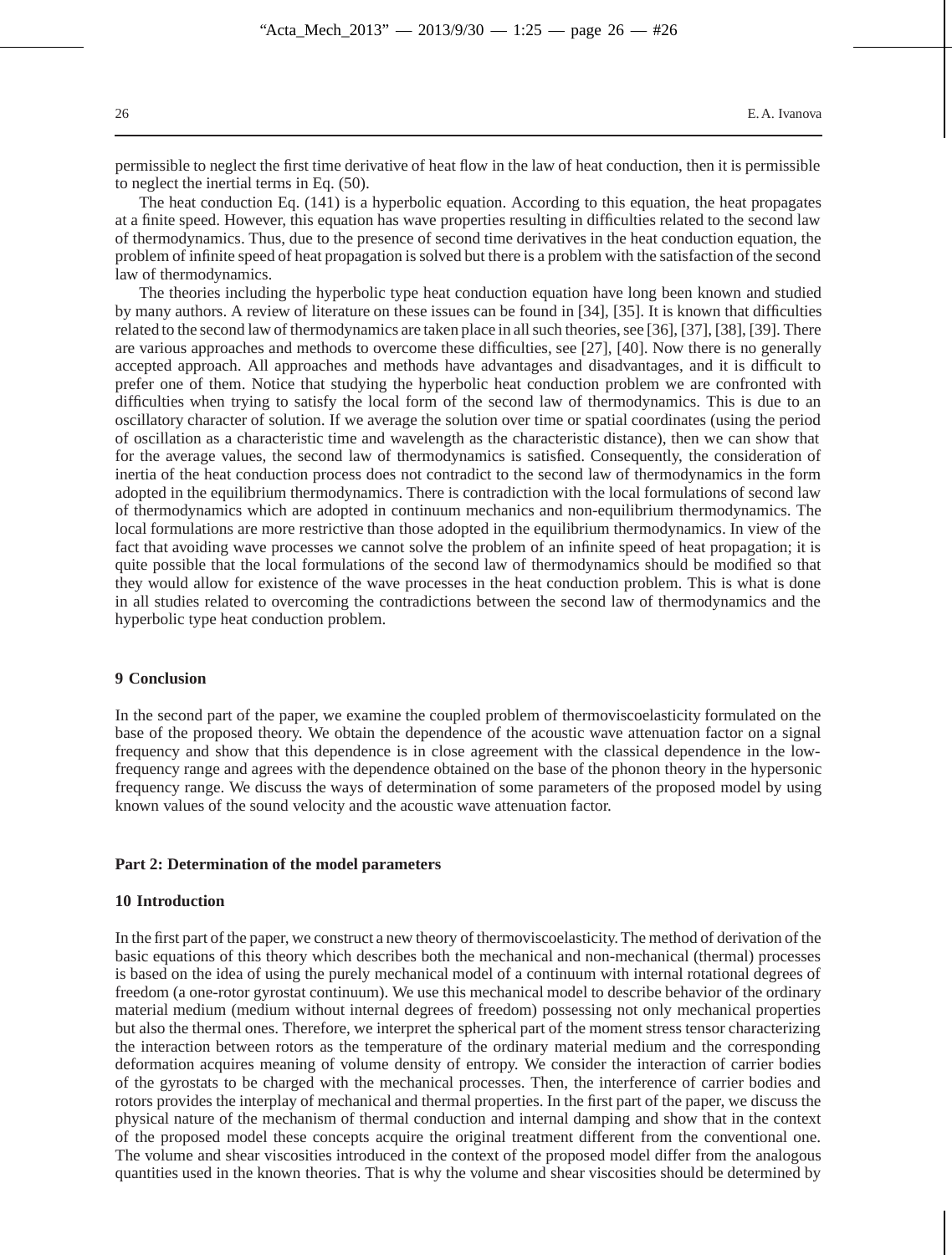means of quantities which can be found by direct measurement, for example, the acoustic wave attenuation factor. The second part of the paper is devoted to determination of the volume and shear viscosities and some other parameters of the model.

#### **11 Thermoelastic and thermodynamic forces**

Now we reduce the equations describing dynamics of the one-rotor gyrostat continuum (see the first part of the paper) to the form which is standard for the classical continuum without microstructure. It is well known that an arbitrary vector can be represented in terms of the scalar and vector Helmholtz potentials. We use this representation for dynamic term containing vector  $\omega_a$  on the right-hand side of the momentum balance equation

$$
-\rho_* B_a \frac{d\omega_a}{dt} = \nabla p - \nabla \times \mathbf{t}, \qquad \nabla \cdot \mathbf{t} = 0.
$$
 (142)

Here  $p$  is the scalar potential,  $t$  is the vector potential. As will be seen from further consideration, the quantities p and **t** have the sense of mechanical stresses. According to the definition (142), these quantities vanish in the case of static problems. By using the notation (142), we write down summary of the basic equations of coupled problem of thermoviscoelastisity for the Cosserat continuum without microstructure

$$
\nabla \cdot \tilde{\tau}^{s} - \nabla \times \tilde{\mathbf{q}} + \rho_{*} \mathbf{f} = \rho_{*} \frac{d^{2} \mathbf{u}}{dt^{2}}, \qquad \nabla \times \tilde{\mu}_{v} = 2\tilde{\mathbf{q}}, \qquad \nabla \times \varphi = 0,
$$
\n
$$
\tilde{\tau}^{s} = \left[ \left( K_{iz} - \frac{2}{3} G \right) \varepsilon - \alpha K_{iz} \tilde{T}_{a} + p \right] \mathbf{E} + 2 G \varepsilon^{s}, \qquad \varepsilon^{s} = \frac{1}{2} \left( \nabla \mathbf{u} + \nabla \mathbf{u}^{T} \right),
$$
\n
$$
\tilde{\mathbf{q}} = \frac{\lambda \left( \eta_{q} - \eta_{s} \right) \left( K_{ad} - K_{iz} \right)}{c_{v} \eta_{v}^{2}} \gamma - \frac{\alpha K_{iz} T_{a}^{*} \eta_{s}}{\rho_{*} c_{v} \eta_{v}} \tilde{\psi}_{a} + \mathbf{t}, \qquad \gamma = \nabla \times \mathbf{u} - 2 \varphi,
$$
\n
$$
\Delta p = \frac{\alpha K_{iz}}{\beta \eta_{v}} \left[ \rho_{*} \frac{d^{2} \tilde{T}_{a}}{dt^{2}} + \frac{\alpha K_{iz} T_{a}^{*}}{c_{v}} \frac{d^{2} \varepsilon}{dt^{2}} \right], \qquad \Delta \mathbf{t} = \frac{\alpha K_{iz} T_{a}^{*}}{\beta c_{v} \eta_{v}} \frac{d^{2} \tilde{\psi}_{a}}{dt^{2}}, \qquad \varepsilon = \text{tr} \, \varepsilon^{s},
$$
\n
$$
\Delta \tilde{T}_{a} - \frac{\rho_{*} c_{v}}{\lambda} \left[ \frac{d \tilde{T}_{a}}{dt} + \frac{1}{\beta} \frac{d^{2} \tilde{T}_{a}}{dt^{2}} \right] = \alpha K_{iz} T_{a}^{*} \left( \frac{1}{\lambda} - \frac{1}{c_{v} \eta_{v}} \right) \left[ \frac{d \varepsilon}{dt} + \frac{1}{\beta} \frac{d^{2} \varepsilon}{dt^{2}} \right] - \rho_{*} \nabla \cdot \mathbf{L}_{h}^{a},
$$
\n
$$
(\eta
$$

The first and second equations in (143) are the dynamic equation of the Cosserat continuum consisting of classical particles whose force interaction is characterized by the symmetrical stress tensor  $\tilde{\tau}^s = \tau^s + p \mathbf{E}$  and the stress vector  $\tilde{\mathbf{q}} = \mathbf{q} + \mathbf{t}$ . We consider the quantities p and **t** to be thermodynamic stresses. The constitutive equations for p and **t** are represented by the differential equations [the eighth and ninth equations in (143)]. The eleventh equation in (143) is the heat conduction equation. The twelfth one is an auxiliary equation which is necessary to determine vector **t**. Notice that the eleventh and twelfth equations follow from the angular momentum balance equation for the rotors of gyrostats. It is easy to see that the thermodynamic stresses  $p$ and **t** vanish when  $\eta_v \to \infty$ . In this case, the problem of thermoviscoelasticity turns into the hyperbolic type problem of thermoelasticity.

#### **12 Coupled problem of thermoviscoelasticity**

The equations of the coupled problem of thermoviscoelasticity written down in the form corresponding to the Cosserat continuum are interesting from the theoretical point of view. For practical purposes, the original equations are more convenient. Now we write down these equations upon using the expressions (see the first part of the paper) for parameters of the model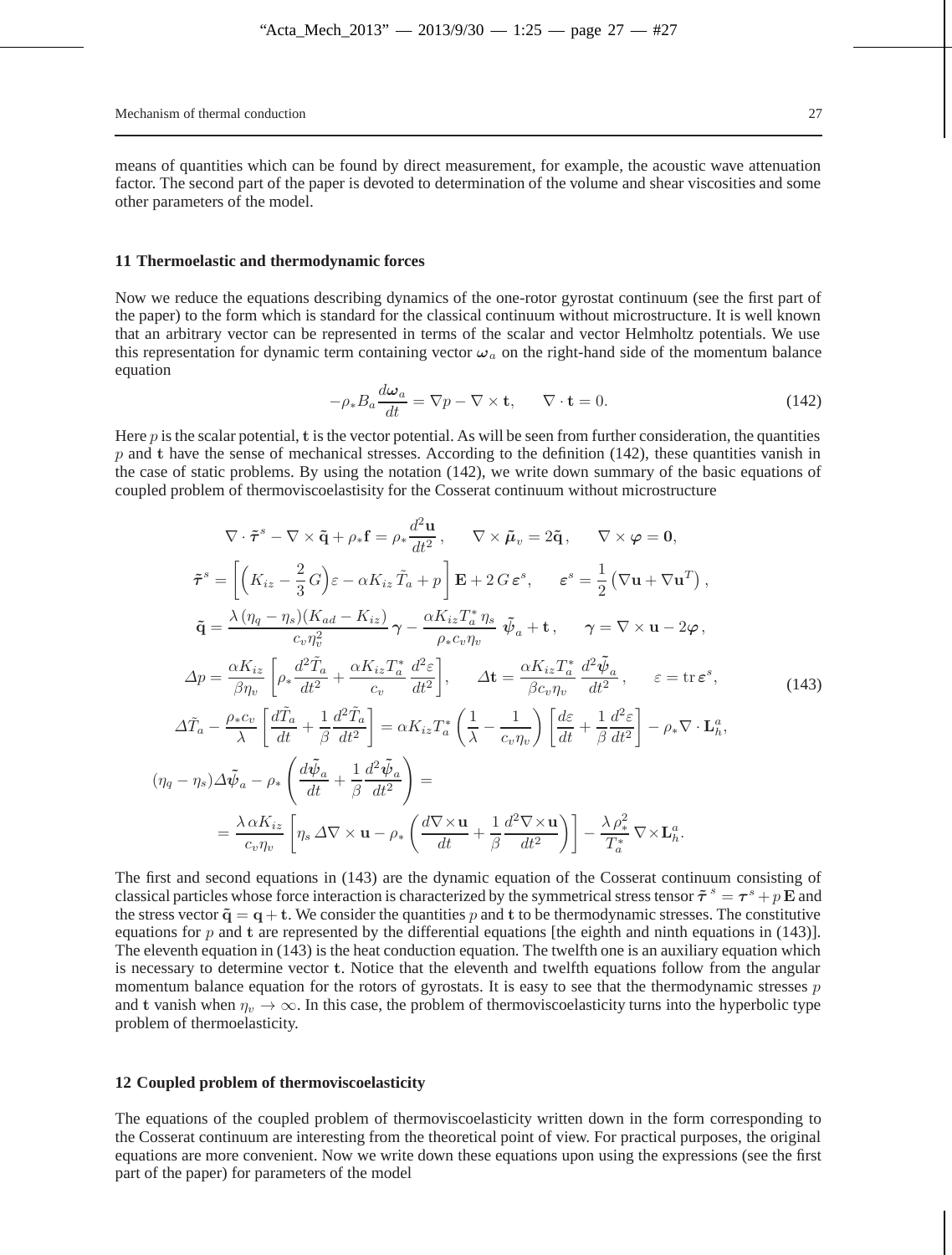$$
\nabla \cdot \boldsymbol{\tau}^{s} - \nabla \times \mathbf{q} + \rho_{*} \mathbf{f} = \rho_{*} \frac{d^{2} \mathbf{u}}{dt^{2}} - \frac{\alpha K_{iz} T_{a}^{*}}{\beta c_{v} \eta_{v}} \frac{d^{2} \boldsymbol{\theta}_{a}}{dt^{2}}, \qquad \nabla \times \boldsymbol{\mu}_{v} = 2\mathbf{q}, \qquad \nabla \times \boldsymbol{\varphi} = 0,
$$
\n
$$
\nabla \tilde{T}_{a} - \nabla \times \tilde{\mathbf{M}}_{a} + \frac{\alpha K_{iz} T_{a}^{*}}{c_{v} \eta_{v}} \left( \frac{d \mathbf{u}}{dt} + \frac{1}{\beta} \frac{d^{2} \mathbf{u}}{dt^{2}} \right) - \frac{T_{a}^{*}}{\lambda} \left( \frac{d \boldsymbol{\theta}_{a}}{dt} + \frac{1}{\beta} \frac{d^{2} \boldsymbol{\theta}_{a}}{dt^{2}} \right) = -\rho_{*} \mathbf{L}_{h}^{a},
$$
\n
$$
\boldsymbol{\tau}^{s} = \left[ \left( K_{iz} - \frac{2}{3} G \right) \varepsilon - \alpha K_{iz} \tilde{T}_{a} \right] \mathbf{E} + 2G \, \varepsilon^{s}, \qquad \varepsilon^{s} = \frac{1}{2} \left( \nabla \mathbf{u} + \nabla \mathbf{u}^{T} \right), \quad \varepsilon = \text{tr} \, \varepsilon^{s}, \qquad (144)
$$
\n
$$
\mathbf{q} = \frac{\lambda \left( \eta_{q} - \eta_{s} \right) \left( K_{ad} - K_{iz} \right)}{c_{v} \eta_{v}^{2}} \, \boldsymbol{\gamma} - \frac{\alpha K_{iz} T_{a}^{*} \eta_{s}}{\rho_{*} c_{v} \eta_{v}} \, \nabla \times \boldsymbol{\theta}_{a}, \qquad \boldsymbol{\gamma} = \nabla \times \mathbf{u} - 2\boldsymbol{\varphi} \, ,
$$
\n
$$
\nabla \cdot \boldsymbol{\theta}_{a} = \frac{\rho_{*} c_{v}}{T_{a}^{*}} \tilde{T}_{a} + \alpha K_{iz} \, \varepsilon, \qquad \tilde{\mathbf{M}}_{a} = -\frac{\alpha K_{iz} T_{a}^{*}
$$

Here the reference values of  $\vartheta_a$  and  $\psi_a$  are assumed to be equal to zero. Consequently,  $\tilde{\vartheta}_a = \nabla \cdot \theta_a$  and  $\tilde{\psi}_a = \nabla \times \theta_a$ . The first equation in (144) is the linear momentum balance equation for the gyrostats. This equation differs from the analogous equation for the Cosserat continuum by the last term on the right-hand side of the equation. The second equation is the reduced angular momentum balance equation for the carrier bodies of gyrostats, and the third one represents the kinematic restriction related to the rotation of the carrier bodies. The fourth equation in (144) is the angular momentum balance equation for the rotors of gyrostats. It has the thermodynamical sense. If we take the divergence of both sides of this equation and eliminate ∇·*θ* <sup>a</sup> by using the tenth equation in (144), we obtain the heat conduction equation. The remaining equations in (144) are the constitutive equations and the expressions for the strain tensors.

It is well known that the classical problem of thermoelasticity can be split into two independent problems. One set of equations describes the volume thermoelastic vibrations. Another set of equations describes the shear vibrations. The proposed statement of the problem of thermoviscoelasticity possesses the same property.

*1. The volume thermoviscoelastic vibrations.* Now we take the divergence of both sides of the first and fourth equations in (144) and reduce obtained equations by applying the remaining equations of this system. As a result, we get the closed set of equations for unknown functions  $\varepsilon$  and  $T_a$ . This set of equations describing the volume thermoviscoelastic vibrations has the form

$$
\left(K_{iz} + \frac{4}{3}G\right)\Delta\varepsilon - \alpha K_{iz}\,\Delta\tilde{T}_a + \rho_*\nabla\cdot\mathbf{f} = \left(\rho_* - \frac{\alpha^2 K_{iz}^2 T_a^*}{\beta c_v \eta_v}\right)\frac{d^2\varepsilon}{dt^2} - \frac{\rho_*\alpha K_{iz}}{\beta \eta_v}\frac{d^2\tilde{T}_a}{dt^2},
$$
\n
$$
\Delta\tilde{T}_a - \frac{\rho_*c_v}{\lambda}\left[\frac{d\tilde{T}_a}{dt} + \frac{1}{\beta}\frac{d^2\tilde{T}_a}{dt^2}\right] = \alpha K_{iz}T_a^*\left(\frac{1}{\lambda} - \frac{1}{c_v\eta_v}\right)\left[\frac{d\varepsilon}{dt} + \frac{1}{\beta}\frac{d^2\varepsilon}{dt^2}\right] - \rho_*\nabla\cdot\mathbf{L}_h^a. \tag{145}
$$

Comparison of Eq. (145) with the classical equations of the volume thermoelastic vibrations (see, for example, [23]) reveals the following facts. The dynamic equation in (145) contains the second time derivative of the temperature. Such term is absent in the classical dynamic equation. The heat conduction equation in (145) contains the second time derivative of the temperature and the volume strain. Such terms are absent in the classical heat conduction equation. If  $\beta^{-1} = 0$ , then these terms vanish. In this case, the proposed formulation of the problem differs from the classical one only by the coefficients of the volume strain in the heat conduction equations. In Eq. (145), this coefficient depends on the isentropic volume viscosity, whereas in the classical heat conduction equation, it does not depend on this parameter.

*2. The shear viscoelastic vibrations.* Let us take the curl operator on both sides of the first and fourth equations of (144) and reduce obtained equations by using the remaining equations of this system. As a result, we obtain the closed set of equations for unknown functions  $\nabla \times \mathbf{u}$  and  $\nabla \times \hat{\theta}_a$ . This set of equations describing the shear viscoelastic vibrations has the form

$$
G_{ad} \Delta \nabla \times \mathbf{u} - \frac{\alpha K_{iz} T_a^* \eta_s}{\rho_* c_v \eta_v} \Delta \nabla \times \boldsymbol{\theta}_a + \rho_* \nabla \times \mathbf{f} = \rho_* \frac{d^2 \nabla \times \mathbf{u}}{dt^2} - \frac{\alpha K_{iz} T_a^*}{\beta c_v \eta_v} \frac{d^2 \nabla \times \boldsymbol{\theta}_a}{dt^2},
$$
  
\n
$$
(\eta_q - \eta_s) \Delta \nabla \times \boldsymbol{\theta}_a - \rho_* \left( \frac{d \nabla \times \boldsymbol{\theta}_a}{dt} + \frac{1}{\beta} \frac{d^2 \nabla \times \boldsymbol{\theta}_a}{dt^2} \right) =
$$
  
\n
$$
= \frac{\lambda \alpha K_{iz}}{c_v \eta_v} \left[ \eta_s \Delta \nabla \times \mathbf{u} - \rho_* \left( \frac{d \nabla \times \mathbf{u}}{dt} + \frac{1}{\beta} \frac{d^2 \nabla \times \mathbf{u}}{dt^2} \right) \right] - \frac{\lambda \rho_*^2}{T_a^*} \nabla \times \mathbf{L}_h^a, \quad (146)
$$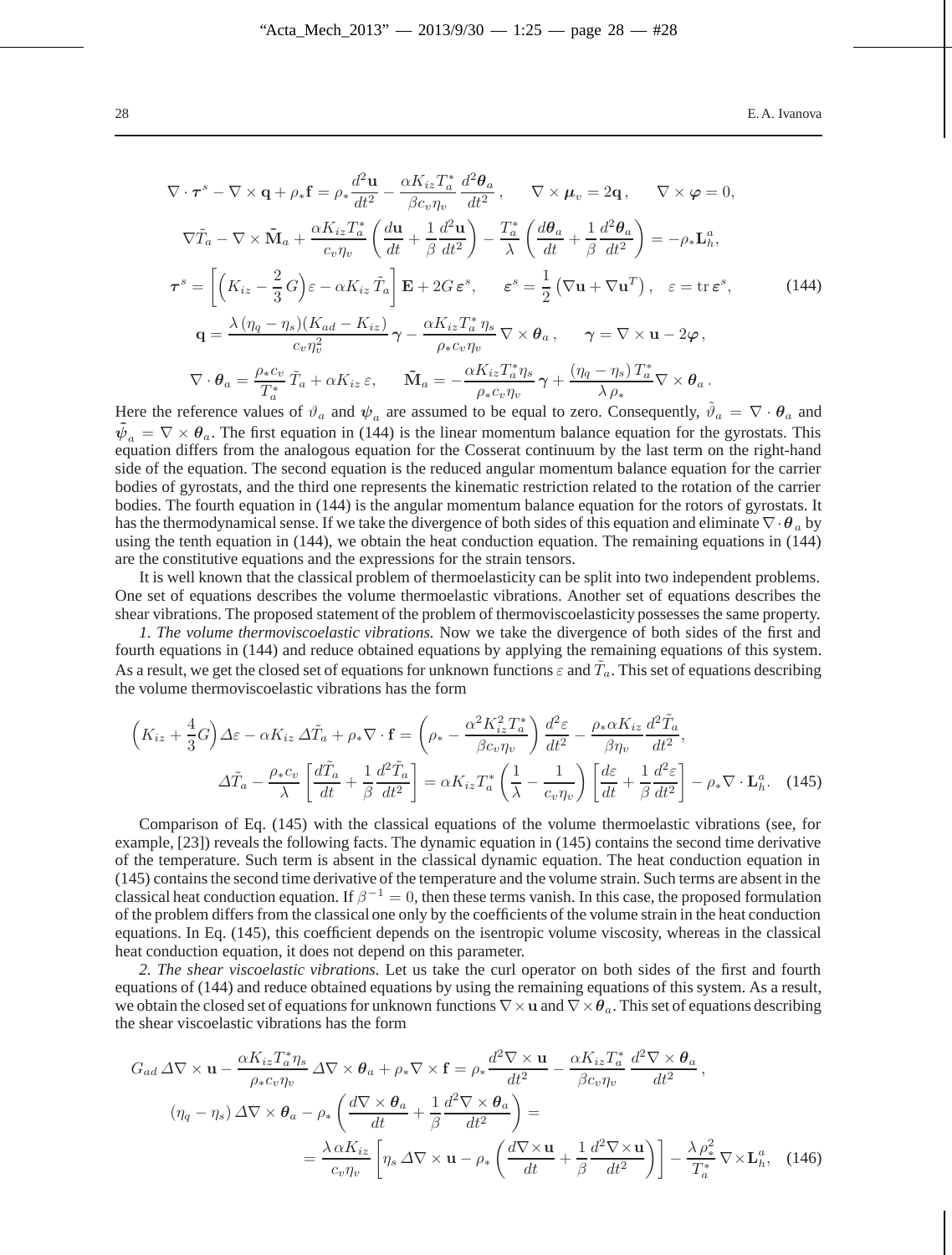where the parameter  $G_{ad}$  is calculated by the formula  $G_{ad} = G + A$ , i.e.,

$$
G_{ad} = G + \frac{\lambda (\eta_q - \eta_s)(K_{ad} - K_{iz})}{c_v \eta_v^2}.
$$
 (147)

We call  $G_{ad}$  the adiabatic shear modulus. It is easy to see that if  $\eta_s$ ,  $\eta_q$  and  $\beta^{-1}$  are equal to zero, then the first equation in (146) passes into the classical equation of shear vibrations.

#### **13 Overview of classical and quantum theories**

We start with the classical statement of the problem of volume thermoelastic vibrations [23]:

$$
\left(K_{iz} + \frac{4}{3}G\right)\Delta\varepsilon - \alpha K_{iz}\,\Delta\tilde{T}_a + \rho_*\nabla\cdot\mathbf{f} = \rho_*\frac{d^2\varepsilon}{dt^2}, \qquad \Delta\tilde{T}_a - \frac{\rho_*c_v}{\lambda}\,\frac{d\tilde{T}_a}{dt} = \frac{\alpha K_{iz}T_a^*}{\lambda}\,\frac{d\varepsilon}{dt} - \frac{\rho_*q}{\lambda}.\tag{148}
$$

By representing the solution of Eq. (148) in the form of

$$
\varepsilon = A_{\varepsilon} e^{i\omega t - (\gamma + i\delta)s}, \qquad \tilde{T}_a = A_T e^{i\omega t - (\gamma + i\delta)s}, \qquad (149)
$$

we obtain the dispersion relation

$$
\left(K_{iz} + \frac{4}{3}G\right)(\gamma + i\delta)^4 + \rho_*(\gamma + i\delta)^2\omega^2 - i\frac{\rho_*c_v}{\lambda}\left(K_{ad} + \frac{4}{3}G\right)(\gamma + i\delta)^2\omega - i\frac{\rho_*^2c_v}{\lambda}\omega^3 = 0. \tag{150}
$$

Let us introduce the notations

$$
c = \frac{\omega}{\delta}, \qquad \tilde{\gamma} = \frac{\gamma}{\delta}.
$$
 (151)

Here c is the phase velocity,  $\tilde{\gamma}$  is the dimensionless characteristic of wave attenuation. Using the notations (151) and separating Eq. (150) into the real and imaginary parts we get

$$
\frac{c}{\delta} \frac{\rho_* c_v}{\lambda} \left[ \rho_* c^2 - \left( K_{ad} + \frac{4}{3} G \right) \left( 1 - \tilde{\gamma}^2 \right) \right] = 2 \tilde{\gamma} \left[ \rho_* c^2 - 2 \left( K_{iz} + \frac{4}{3} G \right) \left( 1 - \tilde{\gamma}^2 \right) \right],
$$
  

$$
2 \tilde{\gamma} \frac{c}{\delta} \frac{\rho_* c_v}{\lambda} \left( K_{ad} + \frac{4}{3} G \right) - \rho_* c^2 \left( 1 - \tilde{\gamma}^2 \right) + \left( K_{iz} + \frac{4}{3} G \right) \left( 1 - 6 \tilde{\gamma}^2 + \tilde{\gamma}^4 \right) = 0. \quad (152)
$$

An examination of Eq. (152) based on using numerical values of sound velocity, sound attenuation factor and thermomechanical parameters taken from the handbooks reveals that the following approximate form of Eq. (152) can be used

$$
\rho_* c^2 - \left(K_{ad} + \frac{4}{3}G\right) = 0, \qquad 2\,\tilde{\gamma}\,\frac{c}{\delta} \,\frac{\rho_* c_v}{\lambda} \left(K_{ad} + \frac{4}{3}G\right) - \rho_* c^2 + \left(K_{iz} + \frac{4}{3}G\right) = 0. \tag{153}
$$

By using the notations (151) from Eq. (153), we obtain

$$
c^{2} = \frac{K_{ad} + \frac{4}{3}G}{\rho_{*}}, \qquad \frac{2\gamma}{\omega^{2}} = \frac{\lambda(c_{p} - c_{v})}{c^{3}\rho_{*}c_{p}c_{v}\left(1 + \frac{4}{3}G K_{ad}^{-1}\right)}.
$$
 (154)

According to Eq. (154), the ratio  $\gamma/\omega^2$  should be constant.

Let us discuss the experimental data. In the case of fluids and gases, just the ratio  $\gamma/\omega^2$  can be found in handbooks. However, along with a value of  $\gamma/\omega^2$  the frequency at which it was measured is usually indicated. From this, we can conclude that the dependence of the sound attenuation factor on frequency  $\gamma/\omega^2 = \text{const}$ is not accurate. Moreover, Eq. (154) cannot be used to determine the numerical values of the ratio  $\gamma/\omega^2$  at all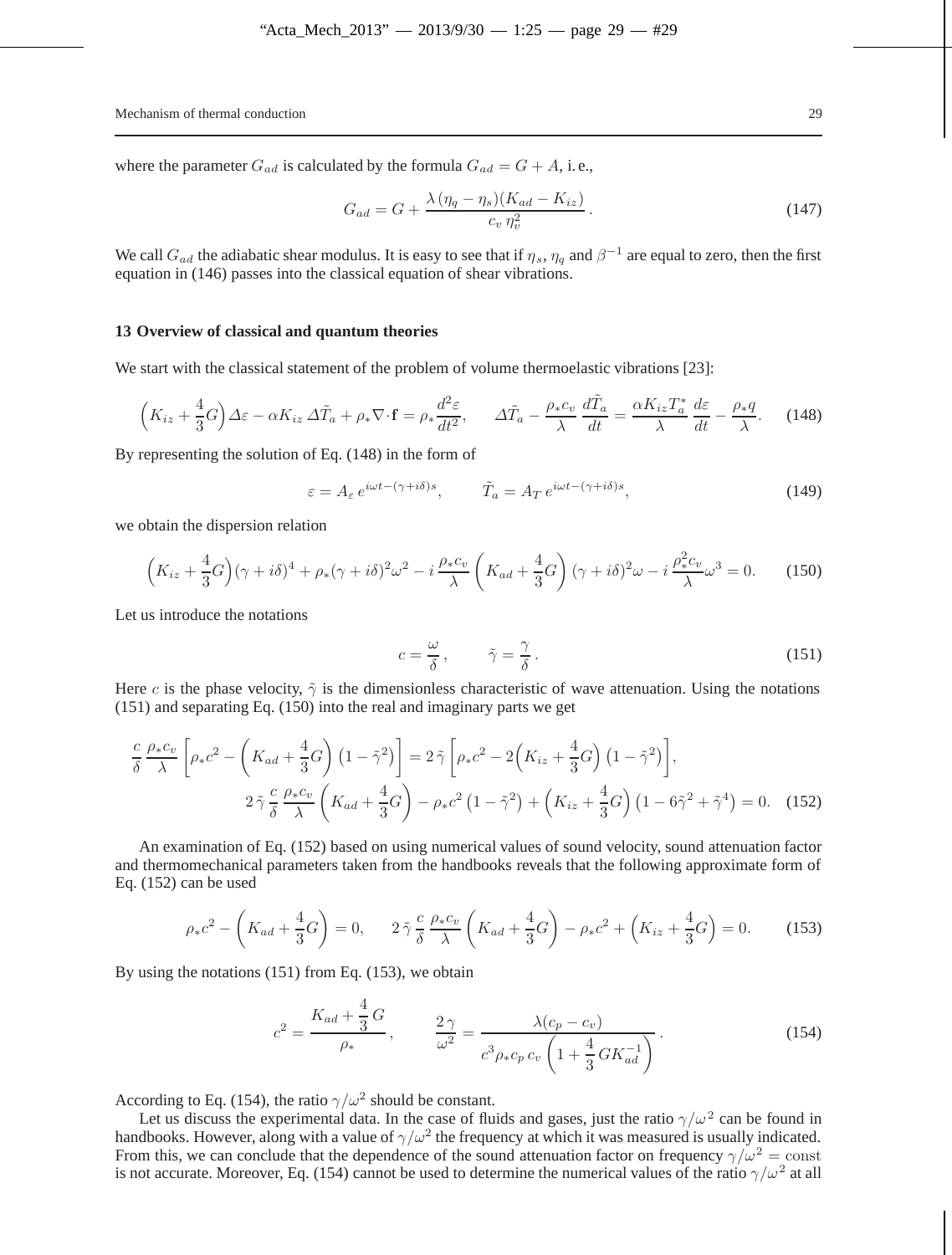

**Fig. 7** Dependence of the sound attenuation factor on frequency (Akhiezer mechanism and Landau–Rumer mechanism)

since it is known that the sound attenuation factors of fluids and gases essentially depend on their viscosities. The classical formula describing the sound attenuation in fluids and gases is

$$
\frac{2\,\gamma}{\omega^2} = \frac{1}{c^3 \rho_*} \left( \eta_v^{cl} + \frac{4}{3} \eta_s^{cl} + \frac{\lambda (c_p - c_v)}{c_p \, c_v} \right),\tag{155}
$$

Notice that every so often Eq. (155) is written down without the volume viscosity  $\eta_v^{cl}$  (see, for example, [29]).

According to quantum-mechanical ideas [10], [11] in solids, the dependence of sound attenuation factor  $\gamma$ on frequency  $\omega$  is determined by the formula (see [41], p. 658)

$$
\gamma = 1, 1 \, c_v \, T_a \, \Gamma_*^2 \, \frac{\omega^2 \tau}{c^3 \rho_*(1 + \omega^2 \tau^2)}\,,\tag{156}
$$

where  $\Gamma_*$  is the Grüneisen constant ( $\Gamma_* = \alpha K_{ad}/c_v$ ),  $\tau$  is the relaxation timescale (of order 10<sup>-11</sup> s). The diagram of the dependence (156) of  $\gamma$  on  $\omega$  is given in Fig. 7.

According to the quantum-mechanical concepts, we should apply different models of the phonon absorption subject to a signal frequency and the ratio of the sound wavelength to the mean free path of thermal phonons. In the range of relatively low frequencies ( $\omega \tau \ll 1$ ), the Akhiezer mechanism of absorption takes place [11]. The essence of this mechanism consists in that the acoustic wave disturbs the equilibrium distribution of thermal phonons and, as a consequence, the irreversible process of energy dissipation occurs. In the range of hypersonic frequencies ( $\omega \tau \sim 1$ ), the Landau–Rumer mechanism of absorption takes place [11]. In accordance with this mechanism, the sound absorption is a result of three-particle interaction of sound and thermal phonons. According to Eq. (156) in the range of relatively low frequencies,  $\gamma$  is proportional to  $\omega^2$  (the Akhiezer mechanism); in  $10^{10} - 10^{11}$  Hz frequency range,  $\gamma$  is proportional to  $\omega$  (the Landau–Rumer mechanism); and at higher frequencies,  $\gamma$  tends to a constant value.

#### **14 Thermoviscoelastic volume vibrations**

As a result of analysis of the problem (145) of thermoviscoelastic volume vibrations (see Appendix A) analogous to the foregoing analysis of the problem of thermoelastic volume vibrations in the case of the classical thermoelasticity, we obtain the approximate form of the dispersion relations

$$
\left(1 - \frac{\lambda(K_{ad} - K_{iz})}{\beta c_v \eta_v^2}\right) \left(\frac{\rho_* c^2}{K_{ad} + 4G/3} - 1\right) = \frac{\lambda(K_{ad} - K_{iz})}{c_v \eta_v^2} \left(\frac{1}{\beta} - \frac{\eta_v}{K_{ad} + 4G/3}\right),
$$

$$
\frac{2\gamma}{\omega^2} \left(1 - \frac{\lambda(K_{ad} - K_{iz})}{c_v \eta_v (K_{ad} + 4G/3)}\right) = \frac{1}{c^3 \rho_*} \left(\frac{\lambda}{c_v} - \eta_v\right) \left(\frac{\rho_* c^2}{K_{ad} + 4G/3} - 1\right). \quad (157)
$$

According to the second formula in Eq. (157), the ratio of attenuation factor to squared frequency is a constant. This fact agrees with the classical theory of viscoelasticity [29] and the Akhiezer theory of sound absorption [11]. Let us attempt to determine the parameters of the proposed model by means of Eq. (157). We discuss several ways.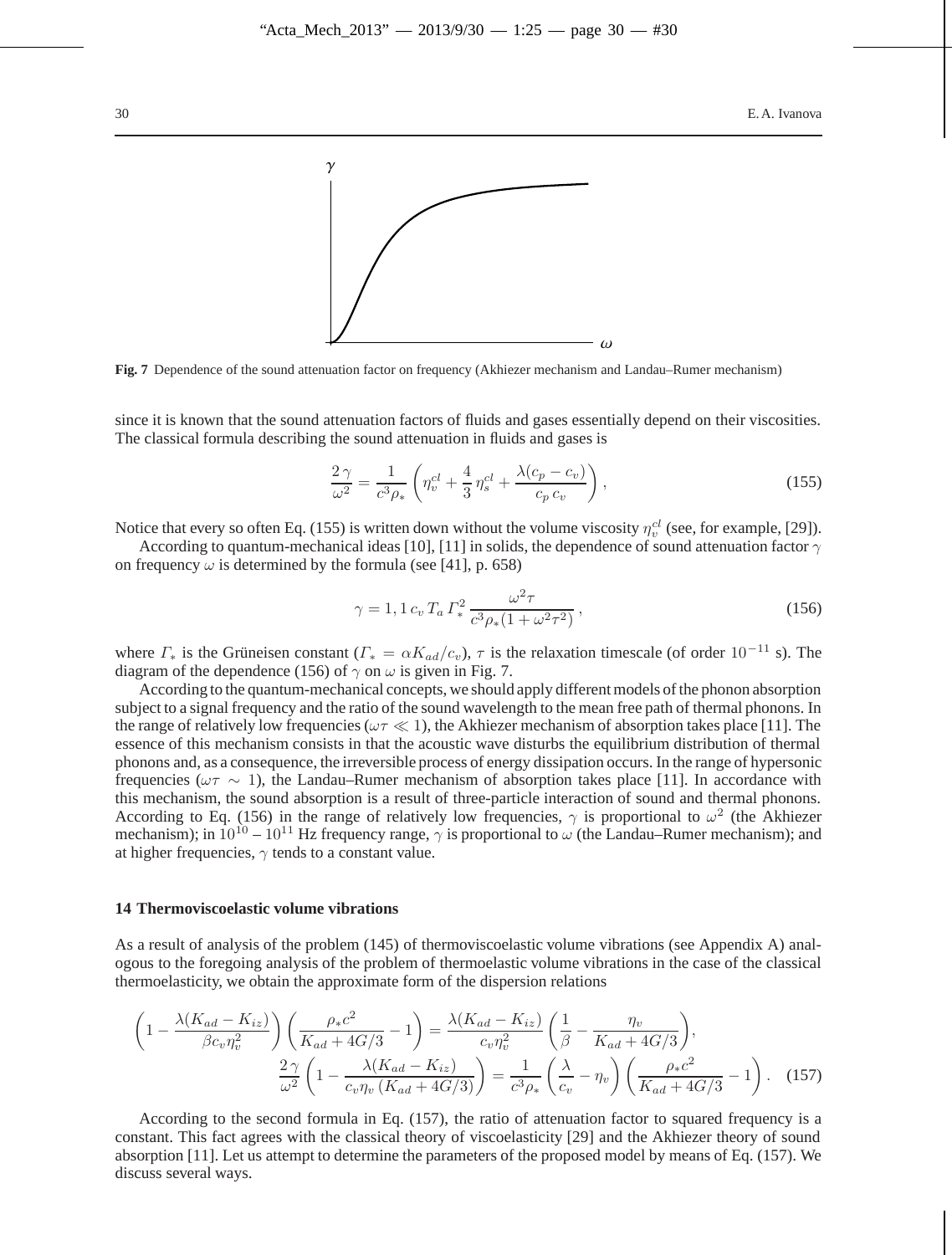*Method 1.* Let us use the approximate value of sound velocity (154) whose high accuracy is well known. Then, from the first equation in the system (157), we obtain the following relation between the parameters:  $\beta^{-1} = \frac{\eta_v}{\eta_v}$  $\frac{Hv}{K_{ad} + 4G/3}$ , and from the second equation of the system (157), we conclude that  $\gamma = 0$ . Certainly, this solution is unacceptable.

*Method 2.* Now instead of Eq. (154), we use the experimental values of sound velocity. All data required for calculations (including the values of sound velocity c and sound attenuation characteristic  $\gamma/\omega^2$ ) were taken from [29], [42], [43], [44], [45], [46], [47]. In addition to the listed handbooks, we used [28]. By means of Eq. (157), we calculated values of the volume viscosities  $\eta_v$ ,  $\eta_p$  and the heat flow relaxation timescale  $\beta^{-1}$ , and also all remaining parameters of the proposed model. An examination of the results shows that for many substances, the values of quantity  $1 - B_a^2 / J_a$  are negative. This is unacceptable from the theoretical viewpoint since positivity of  $1 - B_a^2/J_a$  is the necessary condition of positive definiteness of kinetic energy. Therefore, this method of determination of the parameters should be considered as unsatisfactory.

*Method 3.* Assuming that the first equation in the system (157) is satisfied approximately, we exclude it from consideration. Instead of this equation, we use the formula for determination of the heat flow relaxation timescale which is obtained from the statement that the velocity of thermal wave propagation is equal to the sound velocity [13]:  $\beta^{-1} \approx \frac{\lambda}{c_v(K_{ad} + 4G/3)}$ . To determine  $\eta_v$  we use the second equation in the system (157) substituting the experimental values of  $c^2$  and  $\gamma/\omega^2$  in it. As shown by calculations, sufficiently high accuracy of determining the value of  $\eta_v$  is provided by the approximate form of this equation

$$
\eta_v \approx \frac{\lambda}{c_v} + \rho_* c^3 \left(\frac{2\gamma}{\omega^2}\right) \bigg/ \left(1 - \frac{\rho_* c^2}{K_{ad} + 4G/3}\right). \tag{158}
$$

The results of calculation of viscosity characteristics and the heat flow relaxation timescale carried out by using (157) and (158) for some solids, fluids, and gases are given in Table 1. It is easy to see that the isentropic volume viscosity can be both positive and negative. The first term on the right-hand side of Eq. (158) being small compared to the  $|\eta_v|$ , the sign of the second term on the right-hand side of this equation determines the sign of  $\eta_v$ . If  $c^2 < (K_{ad} + 4G/3)/\rho_*$  then  $\eta_v$  is positive, otherwise it is negative. The isobaric volume viscosity  $\eta_p$  is always positive. The results of calculation of the parameters  $B_a$ ,  $J_a$  and  $D_a$  for some fluids and gases are given in Table 2. It is easy to see that the values of  $1 - B_a^2/J_a$  are positive for all substances. This fact guarantees the positive definiteness of kinetic energy. Consequently, this method of determination of the parameters does not contain any theoretical contradictions, and it can be recognized as wholly satisfactory. The last column of Table 2 contains the values of coefficient of the derivative with respect to the spatial coordinate in the equation of vortex motion of a viscous fluid in the case of a fast process (see the first part of the paper). Let us pay attention to the fact that this coefficient is positive for all substances.

| Substance     | $\eta_v\left(\frac{\text{kg}}{\text{m} \cdot \text{s}}\right)$ | $\lambda$<br>$c_v \eta_v$ | $\eta_p\left(\frac{\text{kg}}{\text{m}\cdot\text{s}}\right)$ | $\beta^{-1}\left( s\right)$ |
|---------------|----------------------------------------------------------------|---------------------------|--------------------------------------------------------------|-----------------------------|
| Helium $(g)$  | $1, 10 \cdot 10^{-2}$                                          | $4,53 \cdot 10^{-3}$      | $2,98 \cdot 10^{-5}$                                         | $2,92 \cdot 10^{-10}$       |
| Air(g)        | $-1, 24$                                                       | $-2,88 \cdot 10^{-5}$     | $2,55 \cdot 10^{-5}$                                         | $2,52\cdot10^{-10}$         |
| Glycerin (f)  | 8,87                                                           | $1,50 \cdot 10^{-5}$      | $1, 18 \cdot 10^{-4}$                                        | $2,57 \cdot 10^{-14}$       |
| Water $(f)$   | $-3,33 \cdot 10^{-1}$                                          | $-4,31 \cdot 10^{-4}$     | $1,43 \cdot 10^{-4}$                                         | $6,50 \cdot 10^{-14}$       |
| Glass $(s)$   | $-2,78 \cdot 10^3$                                             | $-3,55 \cdot 10^{-7}$     | $9,87 \cdot 10^{-4}$                                         | $1,37 \cdot 10^{-14}$       |
| Copper $(s)$  | $-8,62 \cdot 10^3$                                             | $-1, 22 \cdot 10^{-4}$    | 1,03                                                         | $5,51 \cdot 10^{-12}$       |
| Aluminium (s) | $-3,61 \cdot 10^3$                                             | $-7,76 \cdot 10^{-5}$     | $2,69 \cdot 10^{-1}$                                         | $2,69 \cdot 10^{-12}$       |
| Mercury (f)   | $5,90 \cdot 10^{-1}$                                           | $4, 12 \cdot 10^{-1}$     | $2, 23 \cdot 10^{-1}$                                        | $8, 12 \cdot 10^{-12}$      |
| Lead $(s)$    | $-1, 42 \cdot 10^4$                                            | $-1,97 \cdot 10^{-5}$     | $2,67 \cdot 10^{-1}$                                         | $7,00 \cdot 10^{-12}$       |
| Lead $(f)$    | 5, 14                                                          | $2, 12 \cdot 10^{-2}$     | $1,00 \cdot 10^{-1}$                                         | $3,33 \cdot 10^{-12}$       |

**Table 1** Volume viscosities and the heat flow relaxation time scale for solids, fluids and gases calculated by using the sound velocity and the sound attenuation factor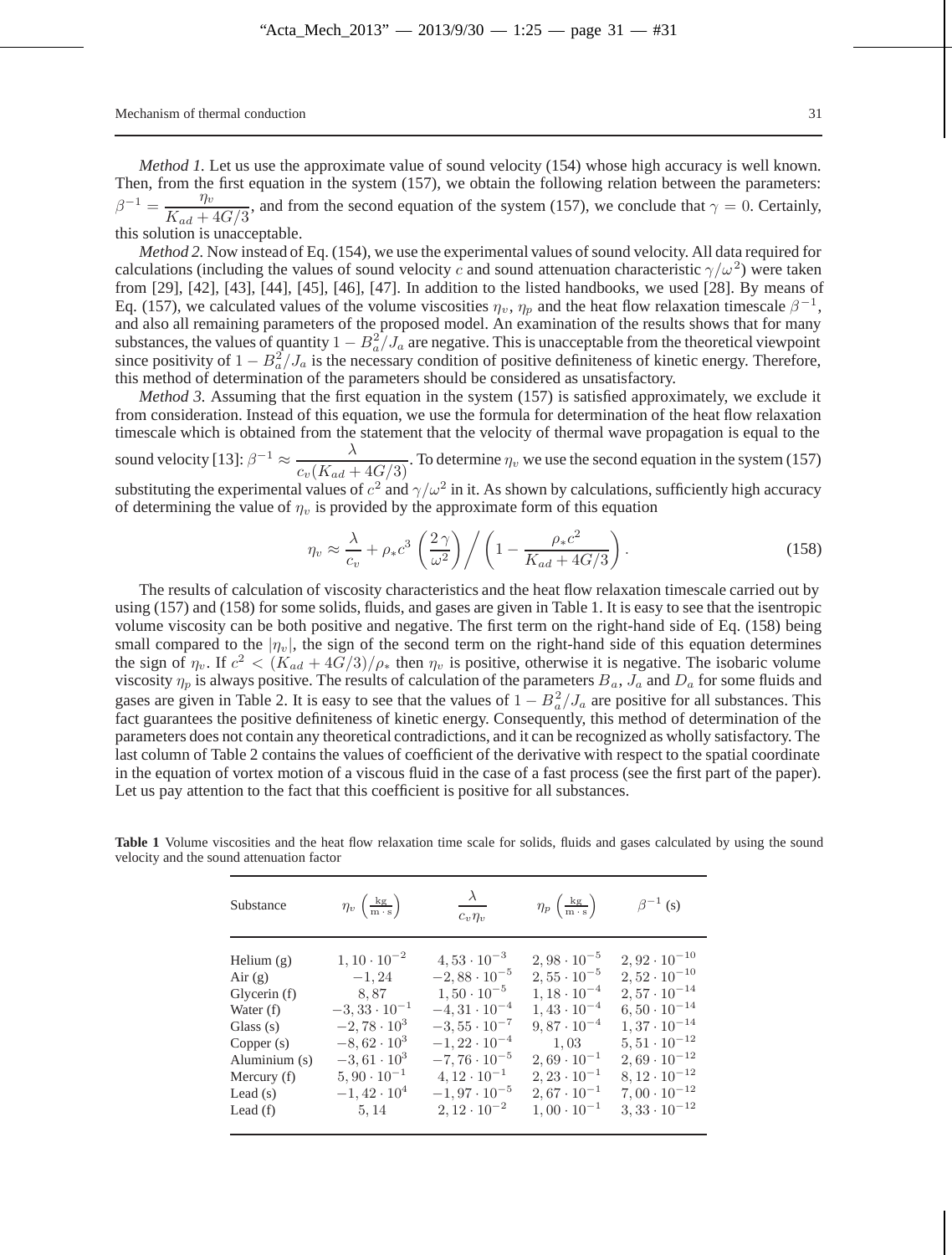| Table 2 Values of the parameters of proposed model for fluids and gases calculated by using the sound velocity and the sound |  |  |  |  |  |  |
|------------------------------------------------------------------------------------------------------------------------------|--|--|--|--|--|--|
| attenuation factor                                                                                                           |  |  |  |  |  |  |

| Substance    | $B_a\left(\frac{K\cdot m^2}{N}\right)$ | $J_a\left(\frac{K^2 \cdot m^4}{N^2}\right)$ | $D_a(K)$               | $k\left(\frac{\text{N}}{\text{m}^2}\right)$ |
|--------------|----------------------------------------|---------------------------------------------|------------------------|---------------------------------------------|
| Helium $(g)$ | $-4,85 \cdot 10^{-6}$                  | $2,87 \cdot 10^{-6}$                        | $-3, 14 \cdot 10^{-1}$ | $5,31 \cdot 10^{-1}$                        |
| Air(g)       | $2, 21 \cdot 10^{-8}$                  | $2,07 \cdot 10^{-6}$                        | $1,51 \cdot 10^{-3}$   | $1,62\cdot10^{-5}$                          |
| Glycerin (f) | $-7, 25 \cdot 10^{-13}$                | $2, 11 \cdot 10^{-14}$                      | $-39, 2$               | $1,35 \cdot 10^3$                           |
| Water $(f)$  | $4,52\cdot 10^{-12}$                   | $3, 18 \cdot 10^{-14}$                      | $7,31 \cdot 10^{-2}$   | 10, 4                                       |
| Mercury (f)  | $-1, 16 \cdot 10^{-8}$                 | $6,03\cdot10^{-15}$                         | $-2, 28$               | $4,48 \cdot 10^6$                           |
| Lead $(f)$   | $-6,78\cdot10^{-10}$                   | $1,23 \cdot 10^{-14}$                       | $-4,30 \cdot 10^{-1}$  | $2,38 \cdot 10^5$                           |

Now we consider the hypersonic frequency range. By means of the asymptotic analysis of the dispersion relations that is based on the assumptions valid for hypersonic frequencies (see Appendix B), we obtain

$$
1 - \frac{c_v \eta_v}{\lambda} = \frac{K_{iz} + 4G/3}{\rho_*} \left(\frac{\gamma}{\omega}\right)^2 + \frac{K_{iz} + 4G/3}{K_{ad} + 4G/3} \left(\frac{\rho_* c^2}{K_{ad} + 4G/3} - 1\right).
$$
 (159)

We suppose the velocity of longitudinal acoustic wave propagation to be approximated by the expression  $c^2 = \frac{K_{ad} + 4G/3}{4}$  $\frac{1}{\rho^*}$  to a high degree of accuracy, i.e.,

$$
\left| \frac{\rho_* c^2}{K_{ad} + 4G/3} - 1 \right| \ll c^2 \left( \frac{\gamma}{\omega} \right)^2.
$$
\n(160)

In this case, the second term on the right-hand side of Eq. (159) is small compared to the first one. Hence, Eq. (159) can be simplified by retaining only the first term on the right-hand side of this equation

$$
1 - \frac{c_v \eta_v}{\lambda} = \frac{K_{iz} + 4G/3}{\rho_*} \left(\frac{\gamma}{\omega}\right)^2.
$$
 (161)

According to Eq. (161), the ratio of sound attenuation factor to frequency is a constant. This fact agrees with the Landau–Rumer theory of sound absorption [11]. If the ratio  $\gamma/\omega$  is known and inequality (160) is valid, then Eq. (161) allows us to determine the isentropic volume viscosity:

$$
\eta_v = \frac{\lambda}{c_v} \left[ 1 - \frac{K_{iz} + 4G/3}{\rho_*} \left( \frac{\gamma}{\omega} \right)^2 \right].
$$
\n(162)

To calculate the heat flow relaxation timescale  $\beta^{-1}$ , we can use Eq. (175) obtained in Appendix B and the approximate formula for the volume viscosity  $\eta_v$  based on the assumption of smallness of the second term in the expression in square brackets in Eq. (162):

$$
\beta^{-1} \approx \frac{\eta_v}{K_{ad} + 4G/3}, \qquad \eta_v \approx \frac{\lambda}{c_v} \qquad \Rightarrow \qquad \beta^{-1} \approx \frac{\lambda}{c_v(K_{ad} + 4G/3)}.
$$
 (163)

The last expression in (163) coincides with the expression for  $\beta^{-1}$  derived on the basis of statement that the velocity of heat wave propagation is equal to the sound velocity. Consequently, the estimation of heat flow relaxation timescale based on the asymptotic analysis of the dispersion relations of the proposed model in the hypersonic frequency range coincides with the estimation based on the quantum-mechanical considerations.

The experimental values of the ratio  $\gamma/\omega$  for solids are given in handbooks. However, these values correspond to the low-frequency range in which another relation ( $\gamma/\omega^2$  = const) should be satisfied. According to the Landau–Rumer theory, the relation  $\gamma/\omega = \text{const}$  is satisfied in the hypersonic frequency range. The experimental data corresponding to this frequency range are absent in handbooks. That is why we cannot use Eq. (162) to determine the numerical values of the isentropic volume viscosity.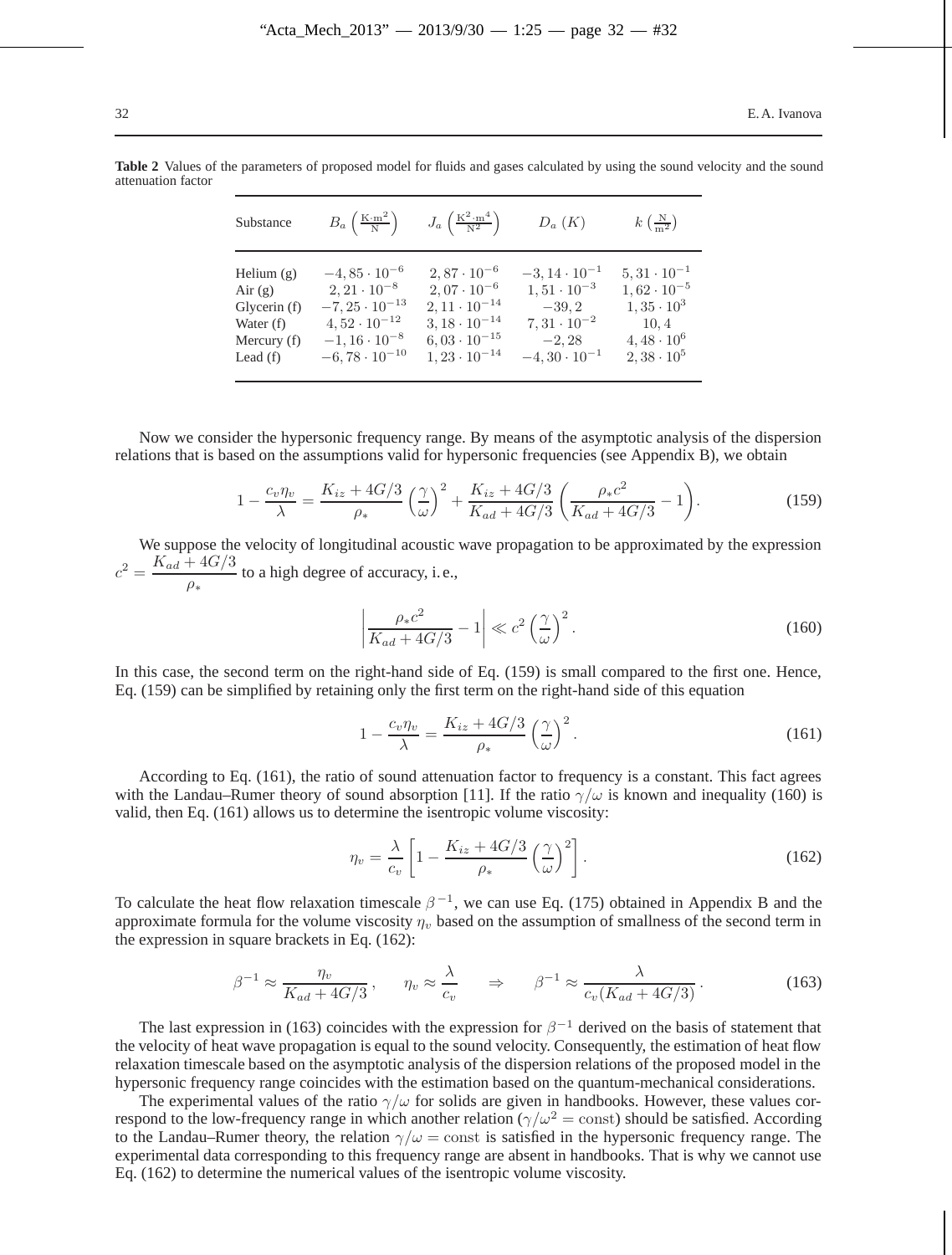### **15 Viscoelastic shear vibrations**

Now we consider the problem (146) of viscoelastic shear vibrations. Representing the solution of problem as

$$
\nabla \times \mathbf{u} = \mathbf{A}_u e^{i\omega t - (\gamma + i\delta)s}, \qquad \nabla \times \boldsymbol{\theta}_a = \mathbf{A}_\theta e^{i\omega t - (\gamma + i\delta)s}
$$
(164)

we obtain the dispersion relations the asymptotic analysis of which can be found in Appendix C. It is proved that for low frequencies, the dispersion relations can be written in the approximate form

$$
\left(1 - \frac{\lambda(K_{ad} - K_{iz})}{\beta c_v \eta_v^2}\right) \left(\frac{\rho_* c^2}{G_{ad}} - 1\right) = \frac{\lambda(K_{ad} - K_{iz})}{c_v \eta_v^2} \left(\frac{1}{\beta} - \frac{\eta_s}{G_{ad}}\right),
$$
  

$$
\frac{2\gamma}{\omega^2} \left(1 - \frac{\lambda \eta_s(K_{ad} - K_{iz})}{G_{ad} c_v \eta_v^2}\right) = \frac{1}{c^3 \rho_*} \left(\eta_q - 2\eta_s - \frac{2\lambda \eta_s(K_{ad} - K_{iz})}{\beta c_v \eta_v^2}\right) \left(\frac{\rho_* c^2}{G_{ad}} - 1\right).
$$
 (165)

If the well-known appoximate formula  $c^2 = G_{ad}/\rho_*$  for the velocity of transverse wave propagation is used, then from the first equation in Eq. (165), it follows that  $\beta^{-1} = \eta_s/G_{ad}$ , and from the second equation in Eq. (165), we obtain that  $\gamma = 0$ . This solution is unacceptable.

By using the experimental values of the velocity of transverse wave propagation  $c$  and the attenuation characteristic  $\gamma/\omega^2$  from Eq. (165), we can find the values of the shear viscosities  $\eta_s$ ,  $\eta_q$ , and after that, we can calculate all remaining parameters concerned with the shear vibrations. However, as well as in the case of volume vibrations, this method of determination of parameters of the proposed model does not give satisfactory results.

Assuming that the first equation in the system (165) is satisfied approximately, we exclude it from consideration. To determine  $\eta_s$  and  $\eta_q$ , we use the relation  $\eta_q - \eta_s \approx \frac{G_{ad}}{\beta}$  substantiation of which is given in Appendix C, the second equation in the system (165) and the experimental values of  $c^2$  and  $\gamma/\omega^2$ . As shown by calculations, the sufficiently high accuracy of determination of the shear viscosities is provided by the following approximate form of the second equation in (165)

$$
\eta_q - 2\eta_s = \rho_* c^3 \left(\frac{2\gamma}{\omega^2}\right) \bigg/ \left(\frac{\rho_* c^2}{G_{ad}} - 1\right). \tag{166}
$$

The results of calculation of the shear viscosities and the third elastic modulus A for some solids are given in Table 3. For substance marked by asterisk, we failed to find the value of transverse wave attenuation factor. Instead of it, we used the value of longitudinal wave attenuation factor. It is easy to see that the shear viscosity  $\eta_s$  can be both positive and negative, but the difference  $\eta_q - \eta_s$  is always positive. The third elastic modulus A is negligibly small compared to the shear modulus. The results of calculation of the parameters  $B_a$ ,  $J_a$ ,  $D_a$ , and  $\overline{\Gamma}_a$  for some solids are given in Table 4. It is easy to see that the values of  $1 - B_a^2/J_a$  are positive that guarantees the positive definiteness of kinetic energy. An examination of the values of parameters  $A, D_a$ and  $\Gamma_a$  shows that if the stability for shear disturbances is not ensured by the shear modulus, then the vortex motions would occur in the matter.

An asymptotic analysis of the dispersion relations that is based on the assumptions valid for hypersonic frequencies can be found in Appendix C.

**Table 3** Shear viscosities for solids calculated by using the velocity of transverse wave propagation and the transverse wave attenuation factor

| Substance                | $\eta_s\left(\frac{\text{kg}}{\text{m}\cdot\text{s}}\right)$ | $\eta_q - \eta_s \left(\frac{\text{kg}}{\text{m} \cdot \text{s}}\right)$ | $A\left(\frac{\text{N}}{\text{m}^2}\right)$ | А<br>$\frac{1}{G_{ad}}$ |
|--------------------------|--------------------------------------------------------------|--------------------------------------------------------------------------|---------------------------------------------|-------------------------|
| Glass <sup>*</sup> $(s)$ | $-1,87 \cdot 10^2$                                           | $3, 29 \cdot 10^{-4}$                                                    | $7,59 \cdot 10^{-7}$                        | $3, 16 \cdot 10^{-17}$  |
| Copper $(s)$             | $7,84 \cdot 10^2$                                            | $3,63 \cdot 10^{-1}$                                                     | 12.2                                        | $2,56 \cdot 10^{-10}$   |
| Aluminium (s)            | $-1,08 \cdot 10^{2}$                                         | $6,62 \cdot 10^{-2}$                                                     | 4.12                                        | $1,67 \cdot 10^{-10}$   |
| Lead $(s)$               | $4,09 \cdot 10^3$                                            | $4,50 \cdot 10^{-2}$                                                     | $8,39 \cdot 10^{-2}$                        | $1,31 \cdot 10^{-11}$   |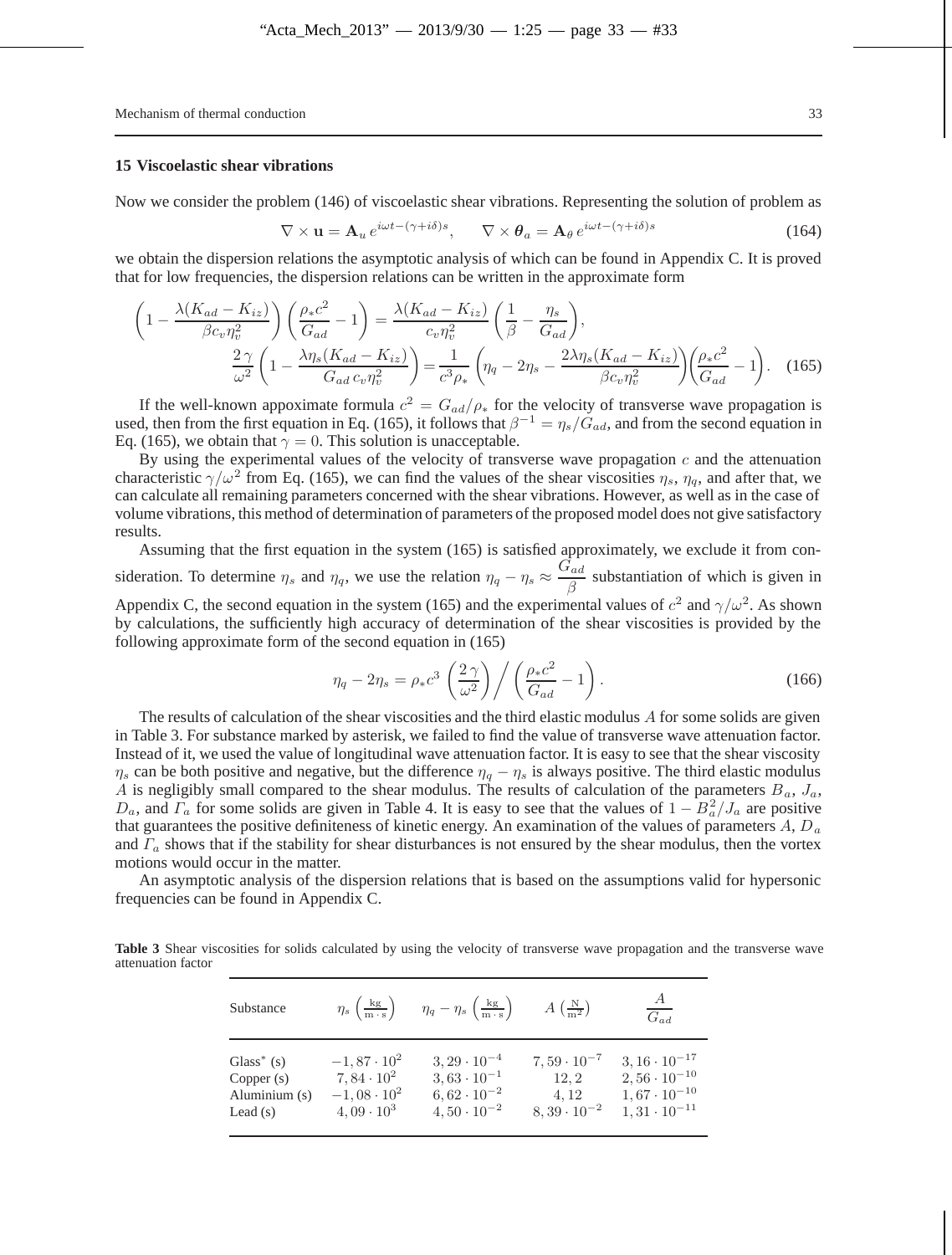| Substance              | $B_a\left(\frac{K \cdot m^2}{N}\right)$ | $J_a\left(\frac{{\rm K}^2\cdot {\rm m}^4}{{\rm N}^2}\right)$ |                   | $D_a(K)$ $\Gamma_a\left(\frac{K^2 \cdot m^2}{N}\right)$ |
|------------------------|-----------------------------------------|--------------------------------------------------------------|-------------------|---------------------------------------------------------|
| Glass <sup>*</sup> (s) | $2,62\cdot 10^{-16}$                    | $2, 17 \cdot 10^{-15}$                                       | $-3,58$           | $5, 21 \cdot 10^{-5}$                                   |
| Copper $(s)$           | $3,39 \cdot 10^{-13}$                   | $4,49 \cdot 10^{-16}$                                        | 48.2              | $2, 15 \cdot 10^{-5}$                                   |
| Aluminium (s)          | $4,54 \cdot 10^{-13}$                   | $1, 23 \cdot 10^{-15}$                                       | $-18, 2$          | $3,03 \cdot 10^{-5}$                                    |
| Lead $(s)$             | $2,60 \cdot 10^{-13}$                   | $5, 20 \cdot 10^{-15}$                                       | $1,52 \cdot 10^2$ | $3,34 \cdot 10^{-5}$                                    |

**Table 4** Values of the parameters of proposed model for solids calculated by using the velocity of transverse wave propagation and the transverse wave attenuation factor

# **16 Conclusion**

The new theory of thermoviscoelasticity is proposed. Neither the standard approaches based on the hypothesis of fading memory nor the method of rheological models are used to construct this theory. The proposed approach is based on the idea of using the mechanical model of a one-rotor gyrostat continuum in order to describe behavior of the ordinary material medium possessing not only mechanical properties but also the thermal ones. The analysis of mathematical formulation of the proposed theory shows the following.

- 1. In special cases, the mathematical description of the mechanical model of a one-rotor gyrostat continuum can be reduced to the equations of the coupled problem of thermoelasticity, the self-diffusion equation, and the equation describing the flow of viscous incompressible fluid.
- 2. Proceeding from some theoretical considerations based on the concept of the "thermal ether" and the analysis of some model problems the original treatment of physical nature of the mechanism of thermal conduction and internal damping is proposed. The volume and shear viscosities introduced in the context of the proposed model are proved to be different from the analogous quantities used in the known theories.
- 3. In the framework of proposed theory, the generalized equation of the vortex motion of a viscous fluid is obtained. Emphasize that the foregoing equation is obtained in the framework of a linear theory. In the case of slow process, the asymptotically principal term of this equation coincides with the equation of the vortex motion of an incompressible Newtonian viscous fluid. In the case of fast process, the asymptotically principal term of this equation contains increasing in time solutions.
- 4. The proposed theory (constructed in frame of the classical mechanics) describes the acoustic wave absorption law being in quantitative agreement with the law obtained on the basis of phonon theory. Namely, in the range of relatively low frequencies, the attenuation factor is proportional to the squared frequency (the Akhiezer mechanism of absorption), and in the area of hypersonic frequencies, the attenuation factor is proportional to the frequency (the Landau–Rumer mechanism of absorption).
- 5. The formula for the heat flow relaxation timescale obtained on the basis of the asymptotic analysis of the dispersion relations in the area of hypersonic frequencies coincides with the formula obtained by means of the quantum-mechanical approach.
- 6. The proposed theory of thermoviscoelasticity is the hyperbolic type theory. The terms ensuring the hyperbolicity of the heat conduction equation are not important to describe the process of heat transfer in macroscopic objects. However, leaving out these terms we cannot describe the quantum-mechanical effects.

**Acknowledgements** The author is deeply grateful to A.K. Belyaev and D.A. Indeitsev for useful discussions on the paper. The work was supported by Grant of RFBR N 12-01-00815-a.

# **A Analysis of dispersion relations in the case of thermoviscoelastic volume vibrations at low frequencies**

Representing the solution of problem (145) of thermoviscoelastic volume vibrations in the form of (149), we obtain the dispersion relation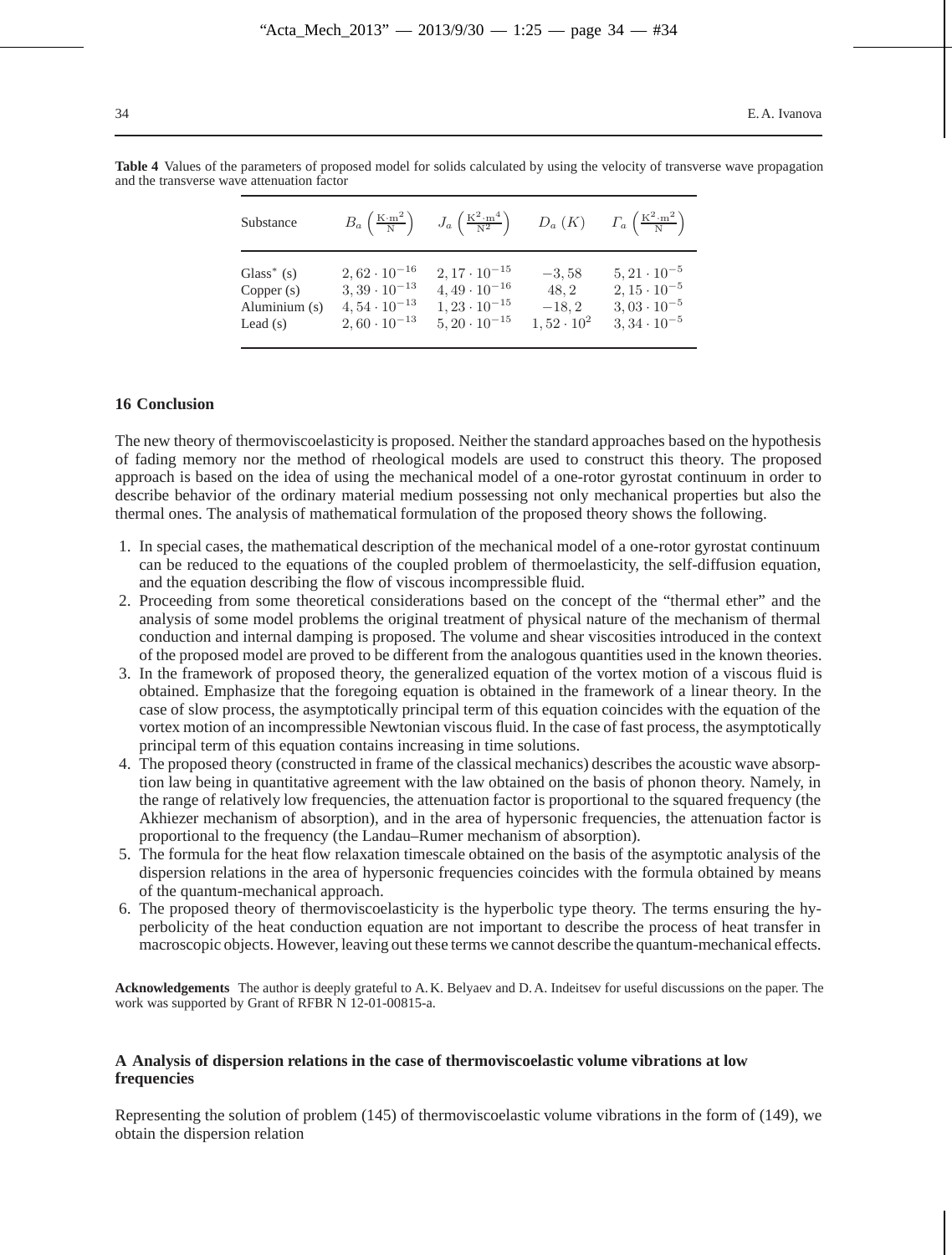$$
\left(K_{iz} + \frac{4}{3}G\right)(\gamma + i\delta)^4 + \rho_* \left(1 - \frac{2(K_{ad} - K_{iz})}{\beta \eta_v} + \frac{c_v}{\beta \lambda} \left(K_{ad} + \frac{4}{3}G\right)\right)(\gamma + i\delta)^2 \omega^2 +
$$
  
+ 
$$
\frac{\rho_*^2 c_v}{\beta \lambda} \left(1 - \frac{\lambda(K_{ad} - K_{iz})}{\beta c_v \eta_v^2}\right) \omega^4 - i \frac{\rho_* c_v}{\lambda} \left(K_{ad} + \frac{4}{3}G - \frac{\lambda(K_{ad} - K_{iz})}{c_v \eta_v}\right)(\gamma + i\delta)^2 \omega -
$$
  
- 
$$
i \frac{\rho_*^2 c_v}{\lambda} \left(1 - \frac{\lambda(K_{ad} - K_{iz})}{\beta c_v \eta_v^2}\right) \omega^3 = 0. \quad (167)
$$

Now we rewrite Eq. (167) by using the notations (151) and separate this equation into its imaginary part

$$
\frac{c}{\delta} \frac{\rho_* c_v}{\lambda} \left[ \rho_* \left( 1 - \frac{\lambda (K_{ad} - K_{iz})}{\beta c_v \eta_v^2} \right) c^2 - \left( K_{ad} + \frac{4}{3} G - \frac{\lambda (K_{ad} - K_{iz})}{c_v \eta_v} \right) \left( 1 - \tilde{\gamma}^2 \right) \right] =
$$
  
= 
$$
2 \tilde{\gamma} \left[ \rho_* \left( 1 - \frac{2(K_{ad} - K_{iz})}{\beta \eta_v} + \frac{c_v}{\beta \lambda} \left( K_{ad} + \frac{4}{3} G \right) \right) c^2 - 2 \left( K_{iz} + \frac{4}{3} G \right) \left( 1 - \tilde{\gamma}^2 \right) \right]
$$
(168)

and its real part

$$
2\tilde{\gamma}\frac{c}{\delta}\frac{\rho_{*}c_{v}}{\lambda}\left(K_{ad}+\frac{4}{3}G-\frac{\lambda(K_{ad}-K_{iz})}{c_{v}\eta_{v}}\right)+\frac{\rho_{*}^{2}c_{v}}{\beta\lambda}\left(1-\frac{\lambda(K_{ad}-K_{iz})}{\beta c_{v}\eta_{v}^{2}}\right)c^{4}-\left(1-\tilde{\gamma}^{2}\right)\times\n\times\rho_{*}\left(1-\frac{2(K_{ad}-K_{iz})}{\beta\eta_{v}}+\frac{c_{v}}{\beta\lambda}\left(K_{ad}+\frac{4}{3}G\right)\right)c^{2}+\left(1-6\tilde{\gamma}^{2}+\tilde{\gamma}^{4}\right)\left(K_{iz}+\frac{4}{3}G\right)=0.
$$
 (169)

Notice that the diagram of dependence of sound attenuation factor on frequency that corresponds to the dispersion relations (168) and (169) has the same form as the diagram corresponding to the quantum-mechanical concepts — see Fig. 7.

As a result of the analysis of Eqs. (168) and (169) analogous to that carried out in the case of classical theory of thermoelasticity, we obtain the following approximate form of Eqs. (168) and (169)

$$
\rho_* \left( 1 - \frac{\lambda(K_{ad} - K_{iz})}{\beta c_v \eta_v^2} \right) c^2 - \left( K_{ad} + \frac{4}{3} G - \frac{\lambda(K_{ad} - K_{iz})}{c_v \eta_v} \right) = 0,
$$
  

$$
2 \tilde{\gamma} \frac{c}{\delta} \frac{\rho_* c_v}{\lambda} \left( K_{ad} + \frac{4}{3} G - \frac{\lambda(K_{ad} - K_{iz})}{c_v \eta_v} \right) + \frac{\rho_*^2 c_v}{\beta \lambda} \left( 1 - \frac{\lambda(K_{ad} - K_{iz})}{\beta c_v \eta_v^2} \right) c^4 -
$$
  

$$
- \rho_* \left( 1 - \frac{2(K_{ad} - K_{iz})}{\beta \eta_v} + \frac{c_v}{\beta \lambda} \left( K_{ad} + \frac{4}{3} G \right) \right) c^2 + K_{iz} + \frac{4}{3} G = 0.
$$
 (170)

Transforming Eq. (170) by using the notations (151), we get the more convenient form of these equations

$$
\left(1 - \frac{\lambda(K_{ad} - K_{iz})}{\beta c_v \eta_v^2}\right) \left(\frac{\rho_* c^2}{K_{ad} + 4G/3} - 1\right) = \frac{\lambda(K_{ad} - K_{iz})}{c_v \eta_v^2} \left(\frac{1}{\beta} - \frac{\eta_v}{K_{ad} + 4G/3}\right),
$$

$$
\frac{2\gamma}{\omega^2} \left(1 - \frac{\lambda(K_{ad} - K_{iz})}{c_v \eta_v (K_{ad} + 4G/3)}\right) = \frac{1}{c^3 \rho_*} \left(\frac{\lambda}{c_v} - \eta_v\right) \left(\frac{\rho_* c^2}{K_{ad} + 4G/3} - 1\right). \tag{171}
$$

# **B Analysis of dispersion relations in the case of thermoviscoelastic volume vibrations at hypersonic frequencies**

Now we consider Eqs. (168) and (169). Assuming that in the case of acoustical vibrations  $\tilde{\gamma}$  is small we neglect the second-order and higher-order terms of  $\tilde{\gamma}$  in the foregoing equations. Next eliminating  $\tilde{\gamma}$  from the obtained set of equations, we get the equation for phase velocity

$$
\frac{c^2}{\delta^2} \left(\frac{\rho_* c_v}{\lambda}\right)^2 \left(K_{ad} + \frac{4}{3}G - \frac{\lambda(K_{ad} - K_{iz})}{c_v \eta_v}\right) \left[\rho_* \left(1 - \frac{\lambda(K_{ad} - K_{iz})}{\beta c_v \eta_v^2}\right) c^2 - \left(K_{ad} + \frac{4}{3}G - \frac{\lambda(K_{ad} - K_{iz})}{c_v \eta_v}\right)\right] =
$$
\n
$$
= -\left[\rho_* \left(1 - \frac{2(K_{ad} - K_{iz})}{\beta c_v \eta_v} + \frac{c_v}{\beta \lambda} \left(K_{ad} + \frac{4}{3}G\right)\right) c^2 - 2\left(K_{iz} + \frac{4}{3}G\right)\right] \times
$$
\n
$$
\times \left[\frac{\rho_*^2 c_v}{\beta \lambda} \left(1 - \frac{\lambda(K_{ad} - K_{iz})}{\beta c_v \eta_v^2}\right) c^4 - \rho_* \left(1 - \frac{2(K_{ad} - K_{iz})}{\beta \eta_v} + \frac{c_v}{\beta \lambda} \left(K_{ad} + \frac{4}{3}G\right)\right) c^2 + \left(K_{iz} + \frac{4}{3}G\right)\right].
$$
\n(172)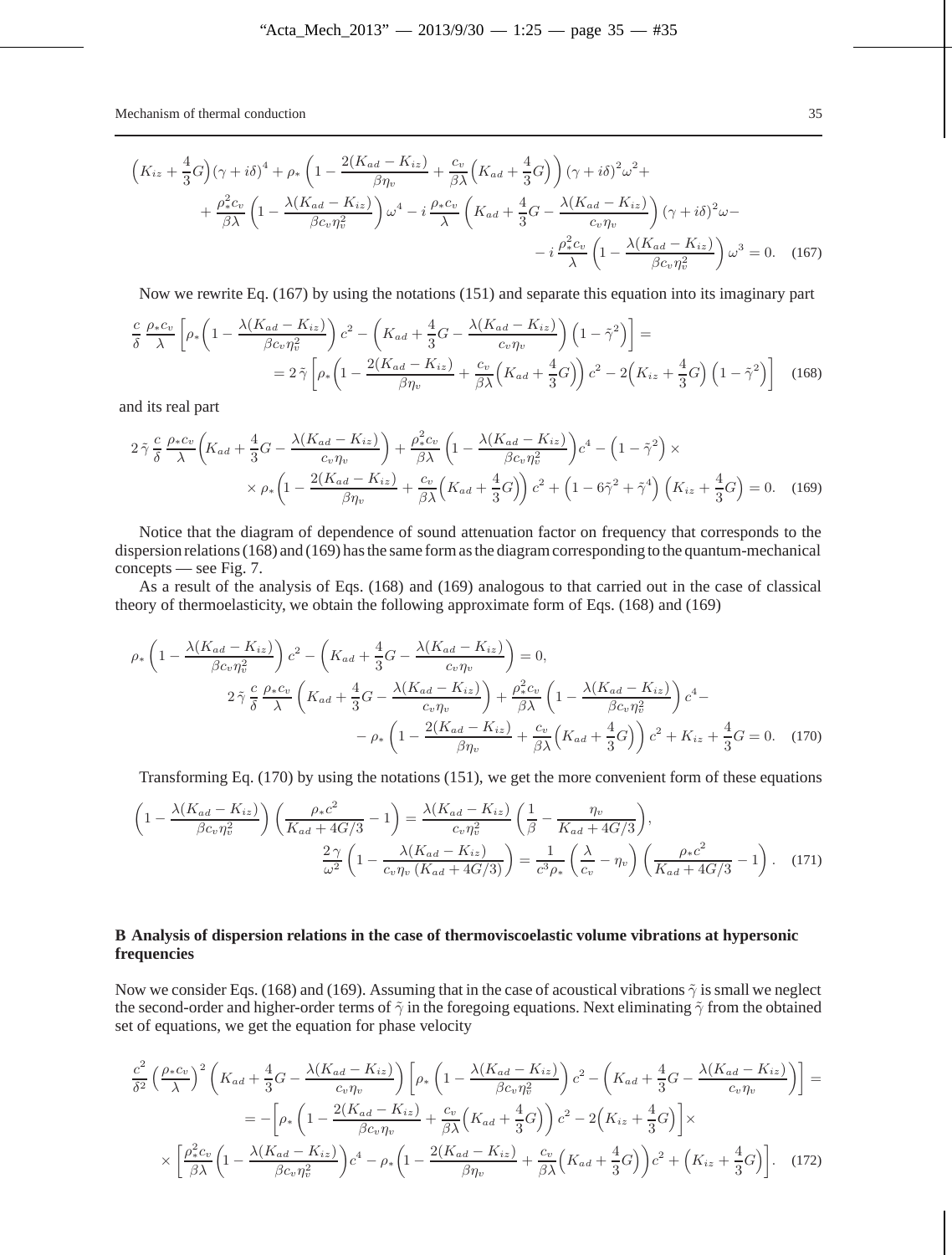The velocity of acoustic signal propagation is known to weakly depend on frequency. Therefore, we suppose that the phase velocity does not depend on frequency (or, equivalently, the wave number) with asymptotic error  $O(\tilde{\gamma}^2)$ , i.e., with the accuracy of Eq. (172). It is obvious that  $c^2$  does not depend on  $\delta^2$  if and only if a root of the polynomial on the left-hand side of Eq. (172) coincides with one of the roots of the polynomial of third degree with respect to  $c<sup>2</sup>$  on the right-hand side of this equation. There are two possibilities. The root of the polynomial on the left-hand side of Eq. (172) coincides either with the root of the polynomial of second degree or with the root of the polynomial of first degree on the right-hand side of this equation. The latter case leads to meaningless results. Therefore, we consider the case when the root of the polynomial on the left-hand side of Eq. (172)

$$
c^2 = \left(K_{ad} + \frac{4}{3}G - \frac{\lambda(K_{ad} - K_{iz})}{c_v \eta_v}\right) / \left[\rho_* \left(1 - \frac{\lambda(K_{ad} - K_{iz})}{\beta c_v \eta_v^2}\right)\right]
$$
(173)

coincides with the root of the polynomial of second degree, i. e., satisfies the equation

$$
\frac{\rho_{*}^{2}c_{v}}{\beta\lambda}\left(1-\frac{\lambda(K_{ad}-K_{iz})}{\beta c_{v}\eta_{v}^{2}}\right)c^{4} - \rho_{*}\left(1-\frac{2(K_{ad}-K_{iz})}{\beta\eta_{v}}+\frac{c_{v}}{\beta\lambda}\left(K_{ad}+\frac{4}{3}G\right)\right)c^{2} + \left(K_{iz}+\frac{4}{3}G\right) = 0. \quad (174)
$$

It is easy to show that Eq. (173) satisfies Eq. (174) only when the following relation between the parameters takes place:

$$
\beta^{-1} \approx \frac{\eta_v}{K_{ad} + 4G/3} \,. \tag{175}
$$

We emphasize that Eq. (175) is approximate since we obtained it proceeding from the idea of behavior of the asymptotically principal term of phase velocity. It is easy to show that the exact satisfaction of Eq. (175) leads to the acoustic oscillations turn out undamped.

Substituting Eq. (175) into Eq. (173) after simple transformations, we obtain the well-known expression for the longitudinal acoustic wave propagation velocity

$$
c^2 \approx \frac{K_{ad} + 4G/3}{\rho_*} \,. \tag{176}
$$

Now we return to Eqs. (168) and (169). Eliminating the ratio  $c/\delta$  from this set of equations, we transform the obtained equation in view of Eqs. (175) and (176) retaining only the asymptotically principal term  $\tilde{\gamma}$  in it. In view of  $\tilde{\gamma} = \gamma/\delta$  and  $c = \omega/\delta$ , we get

$$
1 - \frac{c_v \eta_v}{\lambda} = \frac{K_{iz} + 4G/3}{\rho_*} \left(\frac{\gamma}{\omega}\right)^2 + \frac{K_{iz} + 4G/3}{K_{ad} + 4G/3} \left(\frac{\rho_* c^2}{K_{ad} + 4G/3} - 1\right).
$$
 (177)

#### **C Analysis of dispersion relations in the case of viscoelastic shear vibrations**

Representing the solution of problem (146) of viscoelastic shear vibrations in the form of (164), we obtain the dispersion relation

$$
\left( (\eta_q - \eta_s) G_{ad} - \frac{\lambda \eta_s^2 (K_{ad} - K_{iz})}{c_v \eta_v^2} \right) (\gamma + i\delta)^4 + \frac{\rho_*^2}{\beta} \left( 1 - \frac{\lambda (K_{ad} - K_{iz})}{\beta c_v \eta_v^2} \right) \omega^4 + + \rho_* \left[ \eta_q - \eta_s + \frac{1}{\beta} \left( G_{ad} - \frac{2\lambda \eta_s (K_{ad} - K_{iz})}{c_v \eta_v^2} \right) \right] (\gamma + i\delta)^2 \omega^2 - - i \rho_* \left( G_{ad} - \frac{\lambda \eta_s (K_{ad} - K_{iz})}{c_v \eta_v^2} \right) (\gamma + i\delta)^2 \omega - i \rho_*^2 \left( 1 - \frac{\lambda (K_{ad} - K_{iz})}{\beta c_v \eta_v^2} \right) \omega^3 = 0. \quad (178)
$$

We rewrite Eq. (178) by using the notations (151) and separate this equation into its imaginary part

$$
\frac{c}{\delta} \left[ \rho_* \left( 1 - \frac{\lambda (K_{ad} - K_{iz})}{\beta c_v \eta_v^2} \right) c^2 - \left( G_{ad} - \frac{\lambda \eta_s (K_{ad} - K_{iz})}{c_v \eta_v^2} \right) \left( 1 - \tilde{\gamma}^2 \right) \right] =
$$
\n
$$
= 2 \tilde{\gamma} \left[ \left( \eta_q - \eta_s + \frac{1}{\beta} \left( G_{ad} - \frac{2\lambda \eta_s (K_{ad} - K_{iz})}{c_v \eta_v^2} \right) \right) c^2 - \frac{2}{\rho_*} \left( \left( \eta_q - \eta_s \right) G_{ad} - \frac{\lambda \eta_s^2 (K_{ad} - K_{iz})}{c_v \eta_v^2} \right) \left( 1 - \tilde{\gamma}^2 \right) \right]
$$
\n(179)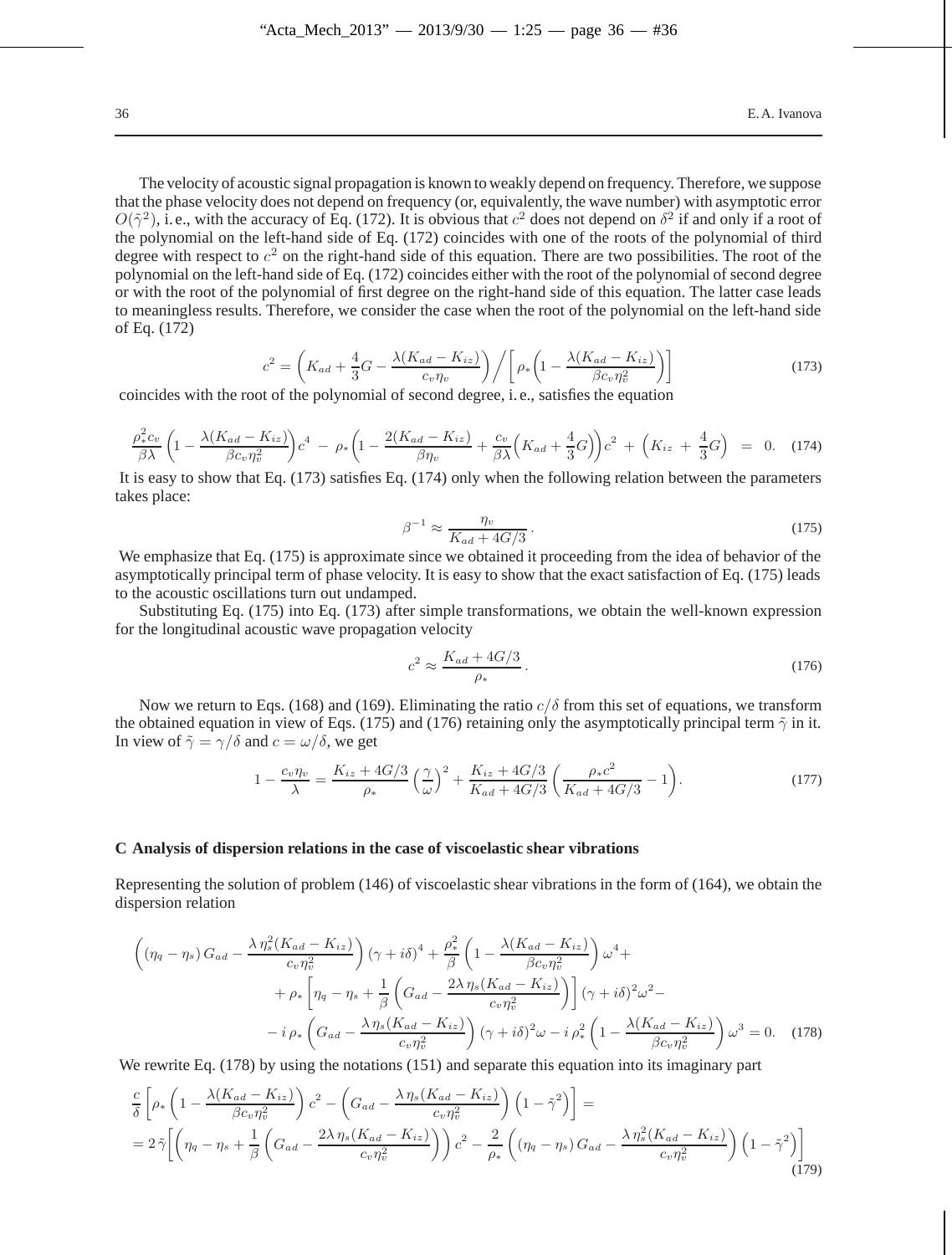and its real part

$$
2\tilde{\gamma}\frac{c}{\delta}\left(G_{ad}-\frac{\lambda\eta_{s}(K_{ad}-K_{iz})}{c_{v}\eta_{v}^{2}}\right)+\frac{\rho_{*}}{\beta}\left(1-\frac{\lambda(K_{ad}-K_{iz})}{\beta c_{v}\eta_{v}^{2}}\right)c^{4}-
$$

$$
-\left(1-\tilde{\gamma}^{2}\right)\left[\eta_{q}-\eta_{s}+\frac{G_{ad}}{\beta}\left(1-\frac{2\lambda\eta_{s}(K_{ad}-K_{iz})}{G_{ad}c_{v}\eta_{v}^{2}}\right)\right]c^{2}+
$$

$$
+\left(1-\tilde{\gamma}^{2}+\tilde{\gamma}^{4}\right)\frac{G_{ad}}{\rho_{*}}\left(\eta_{q}-\eta_{s}-\frac{\lambda\eta_{s}^{2}(K_{ad}-K_{iz})}{G_{ad}c_{v}\eta_{v}^{2}}\right)=0.
$$
 (180)

Notice that the structure of the dispersion relations (179) and (180) is the same as the structure of the dispersion relations (168) and (169) corresponding to the problem of volume vibrations. Let us carry out the analysis of Eqs. (179) and (180) analogous to what was carried out in Appendix A for the case of volume vibrations. The approximate form of Eqs. (179) and (180) is

$$
\left(1 - \frac{\lambda(K_{ad} - K_{iz})}{\beta c_v \eta_v^2}\right) c^2 - \frac{G_{ad}}{\rho_*} \left(1 - \frac{\lambda \eta_s(K_{ad} - K_{iz})}{G_{ad} c_v \eta_v^2}\right) = 0,
$$
  

$$
2 \tilde{\gamma} \frac{c}{\delta} \left(G_{ad} - \frac{\lambda \eta_s(K_{ad} - K_{iz})}{c_v \eta_v^2}\right) + \frac{\rho_*}{\beta} \left(1 - \frac{\lambda(K_{ad} - K_{iz})}{\beta c_v \eta_v^2}\right) c^4 - \left[\eta_q - \eta_s + \frac{G_{ad}}{\beta} \left(1 - \frac{2\lambda \eta_s(K_{ad} - K_{iz})}{G_{ad} c_v \eta_v^2}\right)\right] c^2 + \frac{G_{ad}}{\rho_*} \left(\eta_q - \eta_s - \frac{\lambda \eta_s^2(K_{ad} - K_{iz})}{G_{ad} c_v \eta_v^2}\right) = 0.
$$
 (181)

Transforming Eq. (181) by using the notations (151), we obtain the more convenient form of these equations:

$$
\left(1 - \frac{\lambda(K_{ad} - K_{iz})}{\beta c_v \eta_v^2}\right) \left(\frac{\rho_* c^2}{G_{ad}} - 1\right) = \frac{\lambda(K_{ad} - K_{iz})}{c_v \eta_v^2} \left(\frac{1}{\beta} - \frac{\eta_s}{G_{ad}}\right),
$$
  

$$
\frac{2\gamma}{\omega^2} \left(1 - \frac{\lambda \eta_s(K_{ad} - K_{iz})}{G_{ad} c_v \eta_v^2}\right) = \frac{1}{c^3 \rho_*} \left(\eta_q - 2\eta_s - \frac{2\lambda \eta_s(K_{ad} - K_{iz})}{\beta c_v \eta_v^2}\right) \left(\frac{\rho_* c^2}{G_{ad}} - 1\right).
$$
 (182)

Now we carry out the analysis of Eqs. (179) and (180) analogous to what was carried out in Appendix B for the case of volume vibrations. In view of the fact that in the case of mechanical vibrations  $\tilde{\gamma}$  is small we neglect the second-order and higher-order terms of  $\tilde{\gamma}$  in Eqs. (179) and (180). Eliminating  $\tilde{\gamma}$  from the obtained set of equations, we obtain the equation for phase velocity

$$
\frac{c^2}{\delta^2} \left[ G_{ad} - \frac{\lambda \eta_s (K_{ad} - K_{iz})}{c_v \eta_v^2} \right] \left[ \rho_* \left( 1 - \frac{\lambda (K_{ad} - K_{iz})}{\beta c_v \eta_v^2} \right) c^2 - G_{ad} + \frac{\lambda \eta_s (K_{ad} - K_{iz})}{c_v \eta_v^2} \right] =
$$
\n
$$
= -\left[ \frac{\rho_*}{\beta} \left( 1 - \frac{\lambda (K_{ad} - K_{iz})}{\beta c_v \eta_v^2} \right) c^4 - \left( \eta_q - \eta_s + \frac{G_{ad}}{\beta} \left( 1 - \frac{2\lambda \eta_s (K_{ad} - K_{iz})}{G_{ad} c_v \eta_v^2} \right) \right) c^2 +
$$
\n
$$
+ \frac{G_{ad}}{\rho_*} \left( \eta_q - \eta_s - \frac{\lambda \eta_s^2 (K_{ad} - K_{iz})}{G_{ad} c_v \eta_v^2} \right) \right] \left[ \left( \eta_q - \eta_s + \frac{G_{ad}}{\beta} \left( 1 - \frac{2\lambda \eta_s (K_{ad} - K_{iz})}{G_{ad} c_v \eta_v^2} \right) \right) c^2 -
$$
\n
$$
- \frac{2G_{ad}}{\rho_*} \left( \eta_q - \eta_s - \frac{\lambda \eta_s^2 (K_{ad} - K_{iz})}{G_{ad} c_v \eta_v^2} \right) \right]. \tag{183}
$$

It is easy to show that  $c^2$  does not depend on  $\delta^2$  (i.e.,  $c^2$  is the root of the polynomial on the left-hand side of Eq. (183) and the root of the polynomial of second degree on the right-hand side of this equation) if the following conditions are valid

$$
\eta_s \approx \frac{G_{ad}}{\beta}, \qquad c^2 \approx \frac{G_{ad}}{\rho_*} \,. \tag{184}
$$

The relations (184) are approximate since we obtained them proceeding from the idea of behavior of the asymptotically principal term of phase velocity. It can be shown that the exact satisfaction of the first equation in (184) leads to the shear vibrations turn out undamped.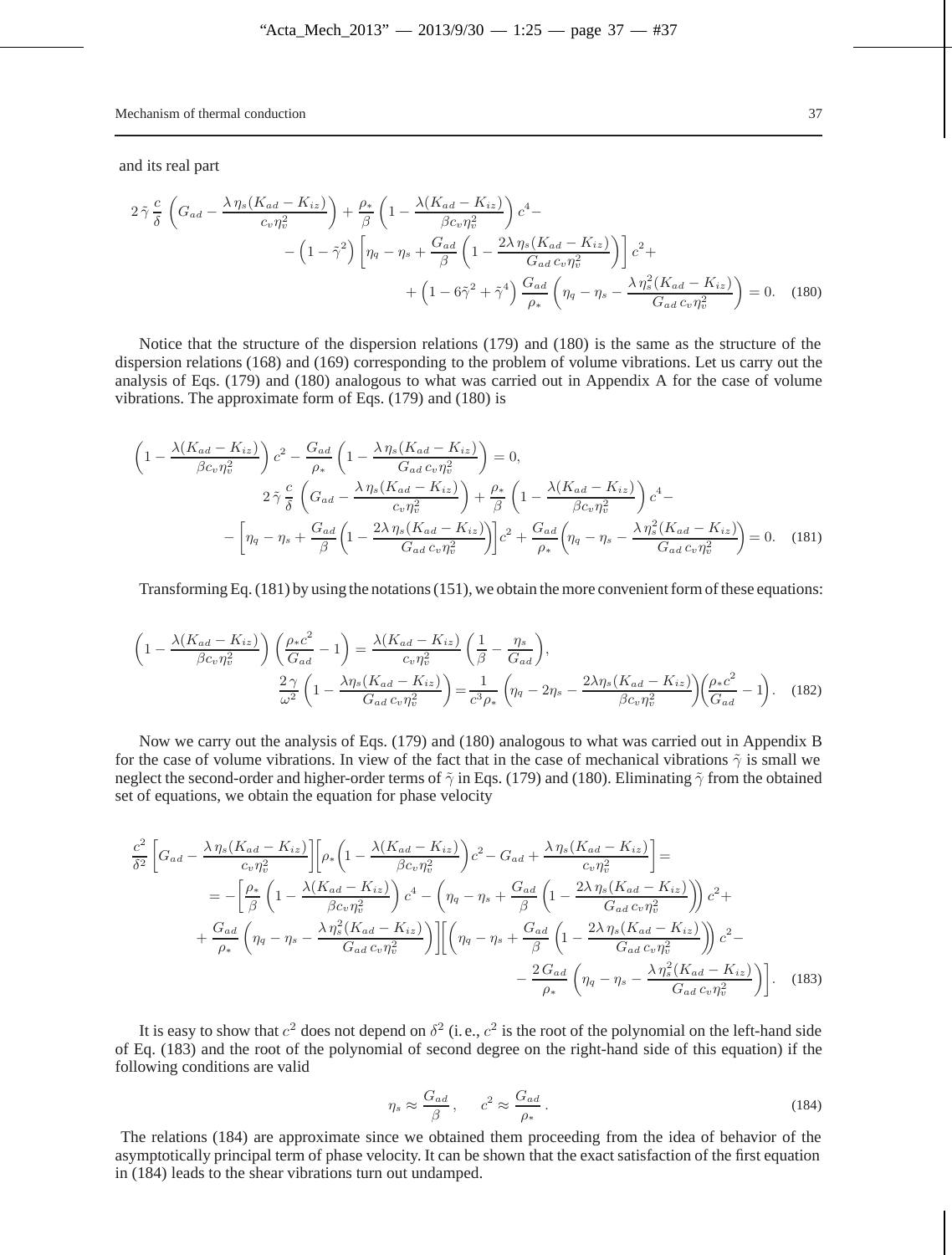We return to Eqs. (179) and (180). Eliminating the ratio  $c/\delta$  from this set of equations, we transform the obtained equation in view of Eq. (184) retaining only the asymptotically principal term  $\tilde{\gamma}$  in it. As a result, we get

$$
\eta_q - 2\eta_s = \beta^{-1} G_{ad} \left( 1 - \frac{\lambda (K_{ad} - K_{iz})}{\beta c_v \eta_v^2} \right) \left[ \frac{G_{ad}}{\rho_*} \left( \frac{\gamma}{\omega} \right)^2 + \frac{\rho_* c^2}{G_{ad}} - 1 \right]. \tag{185}
$$

Suppose that the velocity of transverse wave propagation is accurately approximated by the expression  $c^2 \approx \frac{\dot{G}_{ad}}{\rho_*}$ , i.e.,

$$
\left|\frac{\rho_* c^2}{G_{ad}} - 1\right| \ll c^2 \left(\frac{\gamma}{\omega}\right)^2.
$$
\n(186)

In this case, Eq. (185) can be simplified by retaining only the first term in the expression in square brackets:

$$
\eta_q - 2\eta_s = \frac{G_{ad}^2}{\beta \rho_*} \left( 1 - \frac{\lambda (K_{ad} - K_{iz})}{\beta c_v \eta_v^2} \right) \left(\frac{\gamma}{\omega}\right)^2.
$$
 (187)

Assuming the right-hand side of Eq. (187) is small and using the approximate expression for shear viscosity  $\eta_s \approx \frac{G_{ad}}{\beta}$  we obtain

$$
\eta_q - 2\eta_s \approx 0 \quad \Rightarrow \quad \eta_q - \eta_s \approx \frac{G_{ad}}{\beta} \,. \tag{188}
$$

# **References**

- 1. Eringen, A.C.: Mechanics of Continua. Huntington, New York (1980)
- 2. Truesdell, C.: A First Course in Rational Continuum Mechanics. The John Hopkins University, Maryland, Baltimore (1972) 3. Truesdell, C.: The Elements of Continuum Mechanics. Springer, New York (1965)
- 4. Christensen, R.M.: Theory of Viscoelasticity. Academic Press, New York, London (1971)
- 5. Palmov, V.A.: Constitutive Equations of Thermoelastic, Thermoviscous and Thermoplastic Materials. Polytechnic University Publishing House, St.Petersburg (2009) (in Russian)
- 6. Mase, G.E.: Theory and Problems of Continuum Mechanics. McGray-Hill, New York (1970)
- 7. Freudental, A.M., Geiringer, H.: The Mathematical Theories of the Inelastic Continuum. Springer, Berlin, Heidelberg (1958)
- 8. Rabotnov, Yu.N.: Mechenics of Solids. Nauka, Moscow (1988) (in Russian)
- 9. Zarubin, V.S., Kuvyrkin, G.N.: Mathematical Models of Thermomechanics. Fizmatlit, Moscow (2002) (in Russian)
- 10. Landau, L.D., Lifshitz, E.M.: Course of Theoretical Physics, vol. 5. Statistical Physics. Part 1. Pergamon Press, Oxford, New York, Toronto, Sydney, Paris, Frankfurt (1980)
- 11. Landau, L.D., Lifshitz, E.M.: Course of Theoretical Physics, vol. 10. Physical Kinetics. Pergamon Press, Oxford, New York, Toronto, Sydney, Paris, Frankfurt (1981)
- 12. Ivanova, E.A., Krivtsov, A.M., Zhilin, P.A.: Description of rotational molecular spectra by means of an approach based on rational mechanics. ZAMM. Z. Angew. Math. Mech. **87**(2), 139–149 (2007)
- 13. Ivanova, E.A.: Derivation of theory of thermoviscoelasticity by means of two-component medium. Acta Mech. **61**(1), 261–286 (2010)
- 14. Lurie, A. I.: Theory of Elasticity. Springer, Berlin (2005)
- 15. Lebedev L., Cloud M., Eremeyev V.: Tensor Analysis with Applications in Mechanics. World Scientific, Singapure (2010)
- 16. Zhilin, P.A.: Theoretical Mechanics. Polytechnic University Publishing House, St.Petersburg (2001) (in Russian)
- 17. Zhilin, P.A.: Theoretical Mechanics. Fundamental Laws of Mechanics. Polytechnic University Publishing House, St.Petersburg (2003) (in Russian)
- 18. Zhilin P.A.: Rational Continuum Mechanics. Polytechnic University Publishing House, St.Petersburg (2012) (in Russian)
- 19. Zhilin, P.A.: Advanced Problems in Mechanics, vol. 2. Institute for Problems in Mechanical Engineering, St.Petersburg (2006)
- 20. Ivanova, E.A.: On one model of generalised continuum and its thermodynamical interpretation. In: Altenbach, H., Maugin, G.A., Erofeev, V. (eds.) Mechanics of Generalized Continua, pp. 151-174. Springer, Berlin (2011)
- 21. Zhilin, P.A. Applied Mechanics. The Teory of Thin Elastic Rods. Polytechnic University Publishing House, St.Petersburg (2007) (in Russian)
- 22. Ivanova, E.A.: Derivation of theory of thermoviscoelasticity by means of two-component Cosserat continuum. Tech. Mechanik. **32**(2–5), 273–286 (2012)
- 23. Nowacki, W.: Dynamic Problems in Thermoelasticity, Noordhoff, Leyden (1975)